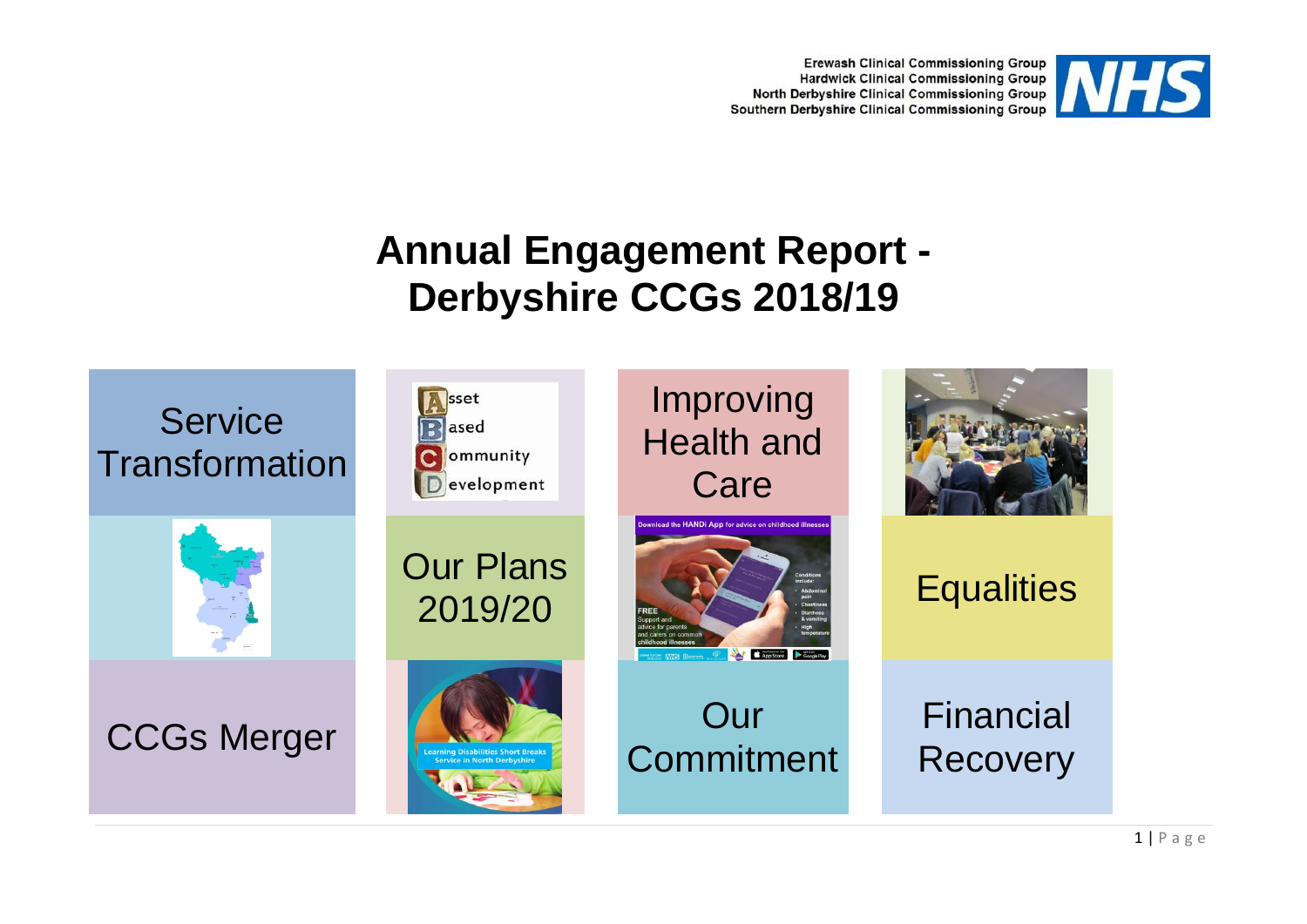## **Contents**

| $\mathbf 1$             | Welcome           |                                                                                 | Page No        |
|-------------------------|-------------------|---------------------------------------------------------------------------------|----------------|
| $\overline{2}$          |                   | Who we are and what we do                                                       | 5              |
| 3                       |                   | <b>Our Commitment</b>                                                           | 6              |
| 4                       |                   | How we engage                                                                   | $\overline{7}$ |
| 5                       |                   | Patient Experience and involvement in our services                              | 11             |
|                         | 5.1               | Patient Experience - Our Approach                                               | 12             |
| 6                       | <b>Equalities</b> |                                                                                 | 14             |
| $\overline{\mathbf{7}}$ |                   | <b>Improving Health and Care</b>                                                | 15             |
|                         | 7.1               | Wellbeing Erewash - April 2015/August 2018                                      | 15             |
|                         | 7.2               | Diabetes Prevention Week 2018 (16-22 April 2018)                                | 17             |
|                         | 7.3               | Handi App - February/June 2018                                                  | 18             |
|                         | 7.4               | Maternity Campaign Development - November 2018/January 2019                     | 18             |
| 8                       |                   | <b>Services Transformation</b>                                                  | 19             |
|                         | 8.1               | Learning Disability Short Breaks pre-engagement work - July 2018/September 2018 | 19             |
|                         | 8.2               | South Yorkshire and Bassetlaw Hospital Services Review - April 2018/Ongoing     | 21             |
|                         | 8.3               | Joined up Care Derbyshire - Belper Services Review - January/June 2018          | 22             |
|                         | 8.4               | Psychodynamic Psychotherapies Public Consultation - October 2018/January 2019   | 25             |
|                         | 8.5               | Wheelchair Services Procurement - May 2018/December 2018                        | 26             |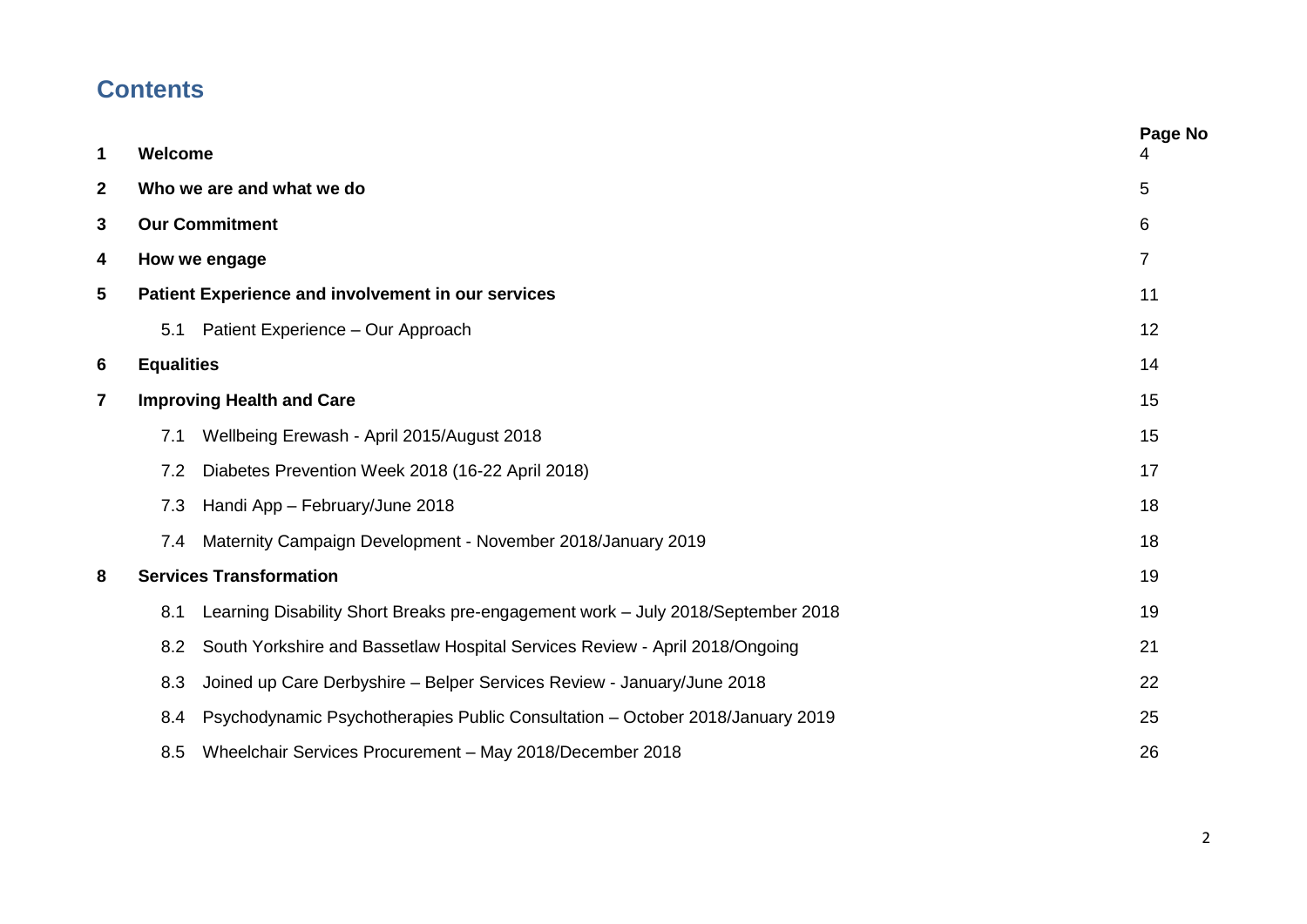| 9  | <b>Financial Recovery &amp; Efficiency</b> |                                                                                                                                                   |    |
|----|--------------------------------------------|---------------------------------------------------------------------------------------------------------------------------------------------------|----|
|    | 9.1                                        | Confirm and Challenge Sessions November 2018 and January 2019                                                                                     | 29 |
|    | 9.2                                        | CCG Financial Recovery Co-production Workshop - November 2018                                                                                     | 30 |
|    | 9.3                                        | Voluntary Sector - April/December 2018                                                                                                            | 31 |
|    | 9.4                                        | Joined Up Care Derbyshire - Financial Solutions - July 2018                                                                                       | 32 |
| 10 | <b>CCG Merger</b>                          |                                                                                                                                                   | 34 |
| 11 |                                            | Examples of other engagement through the year                                                                                                     | 37 |
|    | 11.1                                       | Procurement for Targeted Early Intervention Service for Children and Young People's Emotional and Mental Health –<br>December 2018 / January 2019 | 37 |
|    | 11.2                                       | Self-care Campaign - May 2018                                                                                                                     | 38 |
|    | 11.3                                       | Review of Child Adolescent and Mental Health Services (CAMHS) – May 2018/July 2018                                                                | 40 |
|    | 11.4                                       | District Nursing - December/January 2019                                                                                                          | 41 |
|    | 11.5                                       | Maternity Voice Partnership - March 2018/April 2018                                                                                               | 42 |
|    | 11.6                                       | Children's Continence Service - July 2018                                                                                                         | 42 |
| 12 |                                            | <b>Supporting patients for effective Involvement</b>                                                                                              | 43 |
| 13 |                                            | Our Engagement Model for the Future                                                                                                               | 44 |
| 14 |                                            | Our Plans for 2019/20                                                                                                                             | 45 |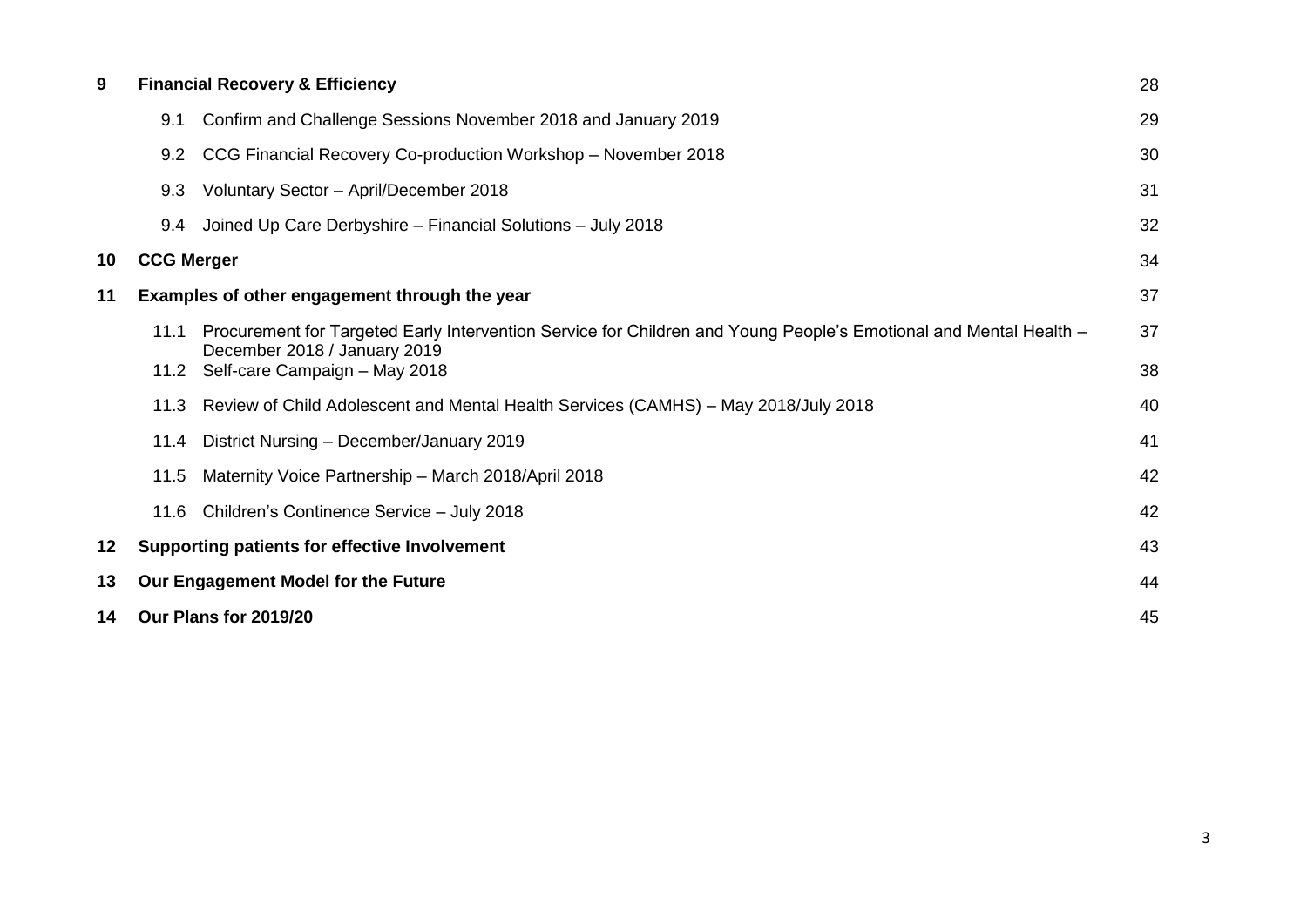#### **1. Welcome**

It is with great pleasure that I am able to introduce the Derbyshire CCGs' first Annual Engagement Report. Engagement in local healthcare commissioning and provision is one of the pillars of how our NHS works. Seeking and acting upon the views of our patients is crucial to ensure that we are matching the overarching desires and drivers of the NHS with delivery of services that meet local needs and accessible to our populations. Of course, we have legal duties of engagement and involvement, but we believe that these are delivered as a by-product of our desire to work with patients.

It is well documented that 2018/19 has been a challenging year for the four CCGs in Derbyshire. Financial recovery, staff restructuring and a merger process to manage has seen us dealing with a number of difficult issues all at the same time. We have also come in for some criticism during this time around the level of engagement we have undertaken in our financial recovery planning and delivery. Some of this criticism has been fair, but much of it has not, although we have learned a number of lessons through this year's process which will help us for the future.

It shouldn't be forgotten that as well as the challenges – and we have made significant progress with them as this report helps to explain – we have had many successes across a range of our service improvement programmes and in delivering the model of care agreed by our partners in the Derbyshire Health and Care system.

This report highlights some of the work we have done to engage and involve people in our work as commissioners, in the difficult areas of financial recovery, but also in those areas where we have made real improvements to the lives of local people and the outcomes they are able to see as they interact with the local health service. The report also highlights where we have learned lessons and wish to strengthen our engagement approach as we move into a single strategic commissioner with the launch of the new NHS Derby and Derbyshire CCG from 1 April 2019. Finally, the report highlights the various ways in which the new CCG will further embed engagement in our working, so that we can better demonstrate where we have involved local people in every part of our work.

**Dr Chris Clayton Chief Executive Officer Derbyshire CCGs**

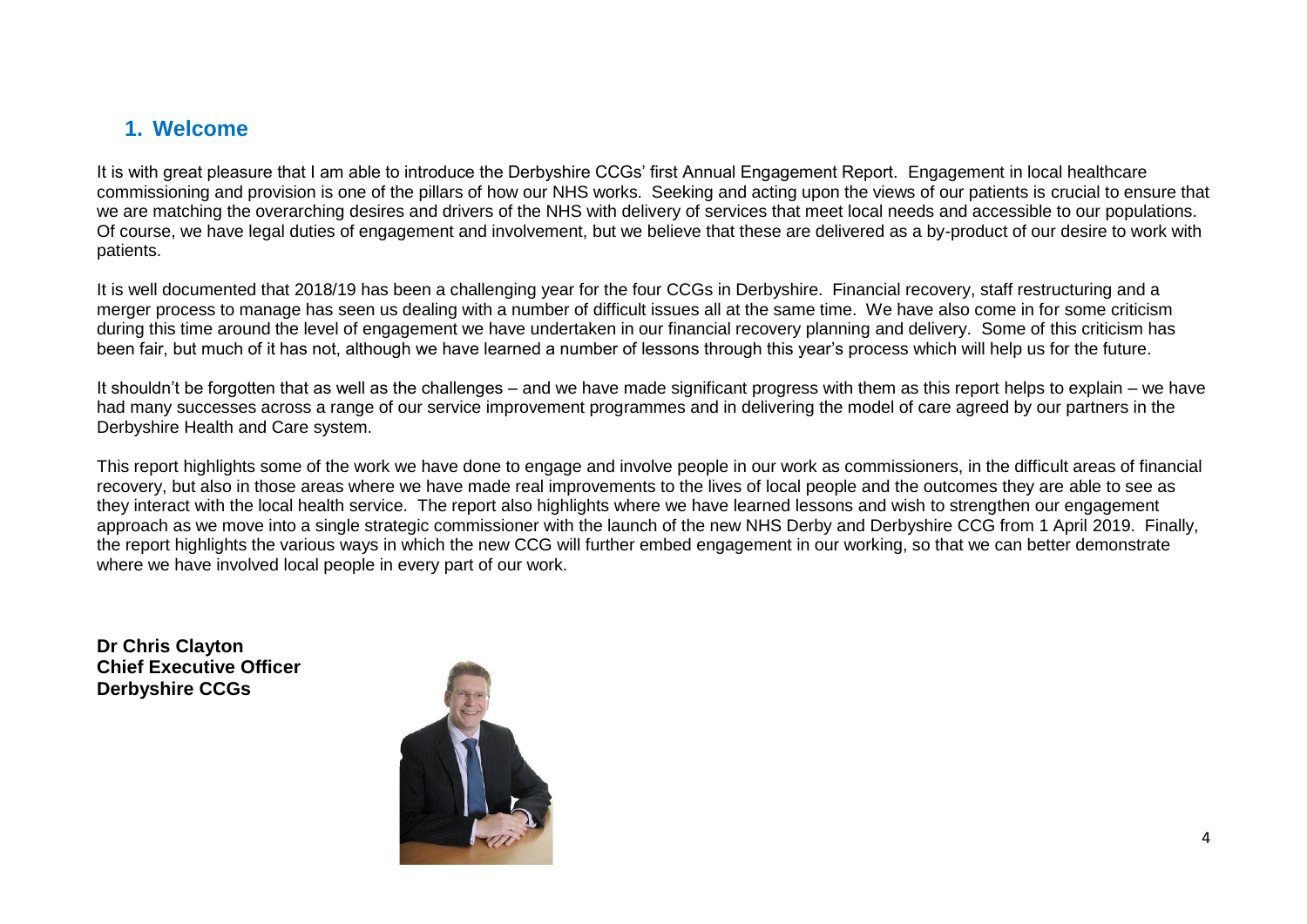#### **2. Who we are and what we do**

Clinical Commissioning Groups (CCGs) were created following the Health and Social Care Act in 2012, and replaced Primary Care Trusts on 1 April 2013. They are clinically-led statutory NHS bodies responsible for the planning and commissioning of health care services for their local area.

This means that it is a CCG's role to understand local health needs and ensure there are contracts in place with providers of NHS services to meet these needs. CCGs receive money directly from the Department of Health and Social Care and use this money to fund and monitor the contacts they have in place for services. The four Derbyshire CCGs – NHS Erewash CCG, NHS Hardwick CCG, NHS North Derbyshire CCG and NHS Southern Derbyshire CCG – receive a total of £1.6bn a year from government funding to buy services in this way.

CCGs are also membership organisations, made up of all GP practices in Derbyshire.

Derbyshire's four CCGs have been working closely together in 2018/19 with the intention of a formal merger into a new, single commissioning organisation from 1 April 2019. This is subject to approval by NHS England and regardless, the four CCGs have agreed to work together to align the approach to public engagement and patient experience across Derbyshire to ensure that the best of each CCG's approaches is adopted.

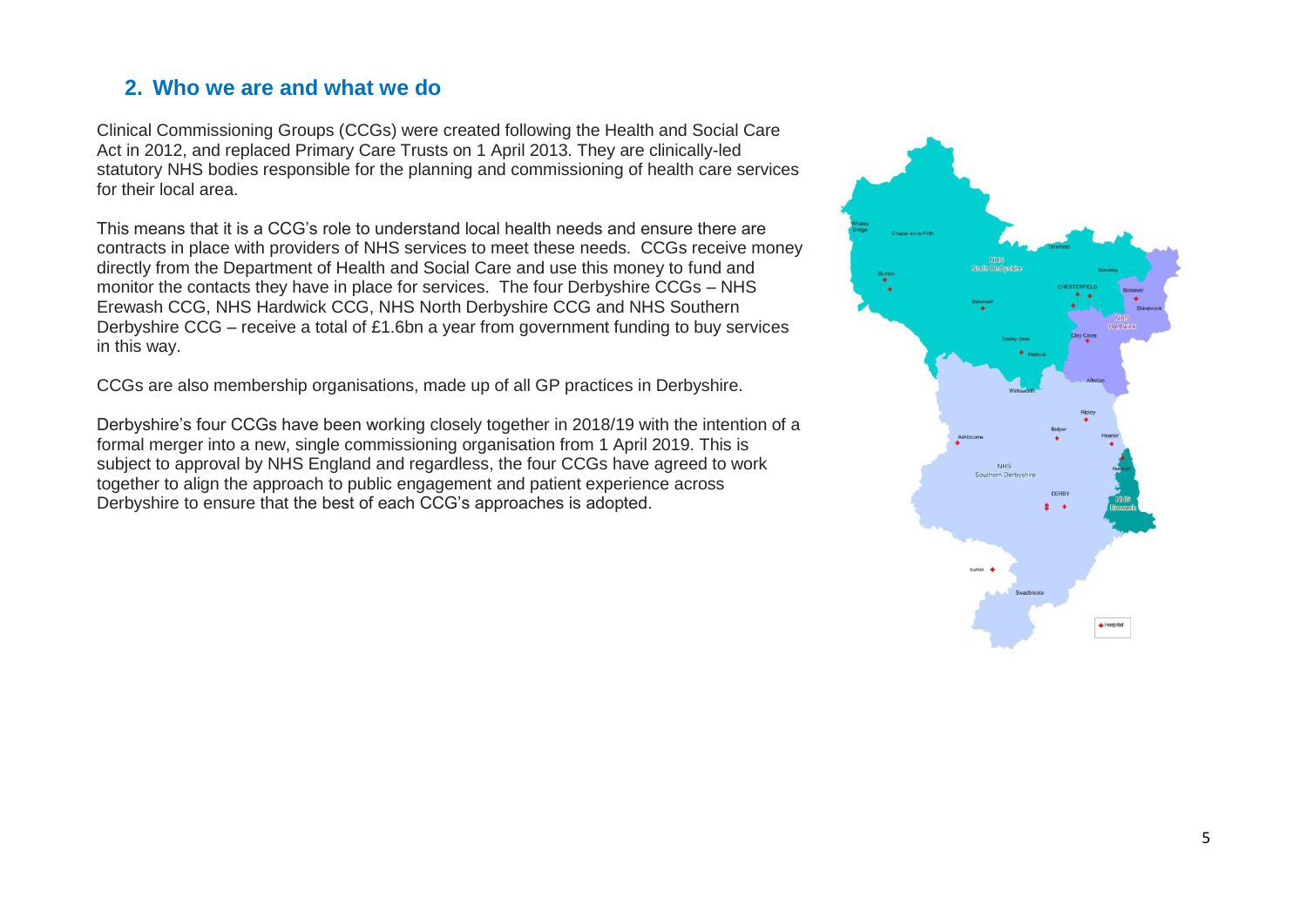#### **3. Our commitment**

 $\overline{a}$ 

We are committed to involving people in the work of the CCG and to listening to what local people tell us about their experience of local care and services. This commitment is set out in our constitution, our draft Engagement Strategy and our draft Experience Strategy.<sup>1</sup>

Our vision for engagement is that people who use services and their carers will be routinely involved in providing feedback to influence health and social care commissioning, provision and governance. The CCG already actively involves and engages with local partners and sees this approach as essential in the strategic planning process.

In practice, this means that we expect to see:

- People being involved and engaged in their care (day-to-day engagement)
- People's experience of services being captured, understood and responded to (patient experience and engagement)
- Patients experience and involvement leading the design and delivery of improvements to services (involvement in improvement projects) through the commissioning process
- Peoples experiences of services leading the development of transformation planning in both the conceptualisation and the development of an idea

Our work progress to mainstream patient experience, engagement and involvement in our decision-making processes, in line with the commissioning cycle, positioning patients at the centre of what we do through early engagement in all appropriate projects and service evaluations.

 $^1$  To be approved by the Governing Body of the new NHS Derby and Derbyshire CCG from April 2019.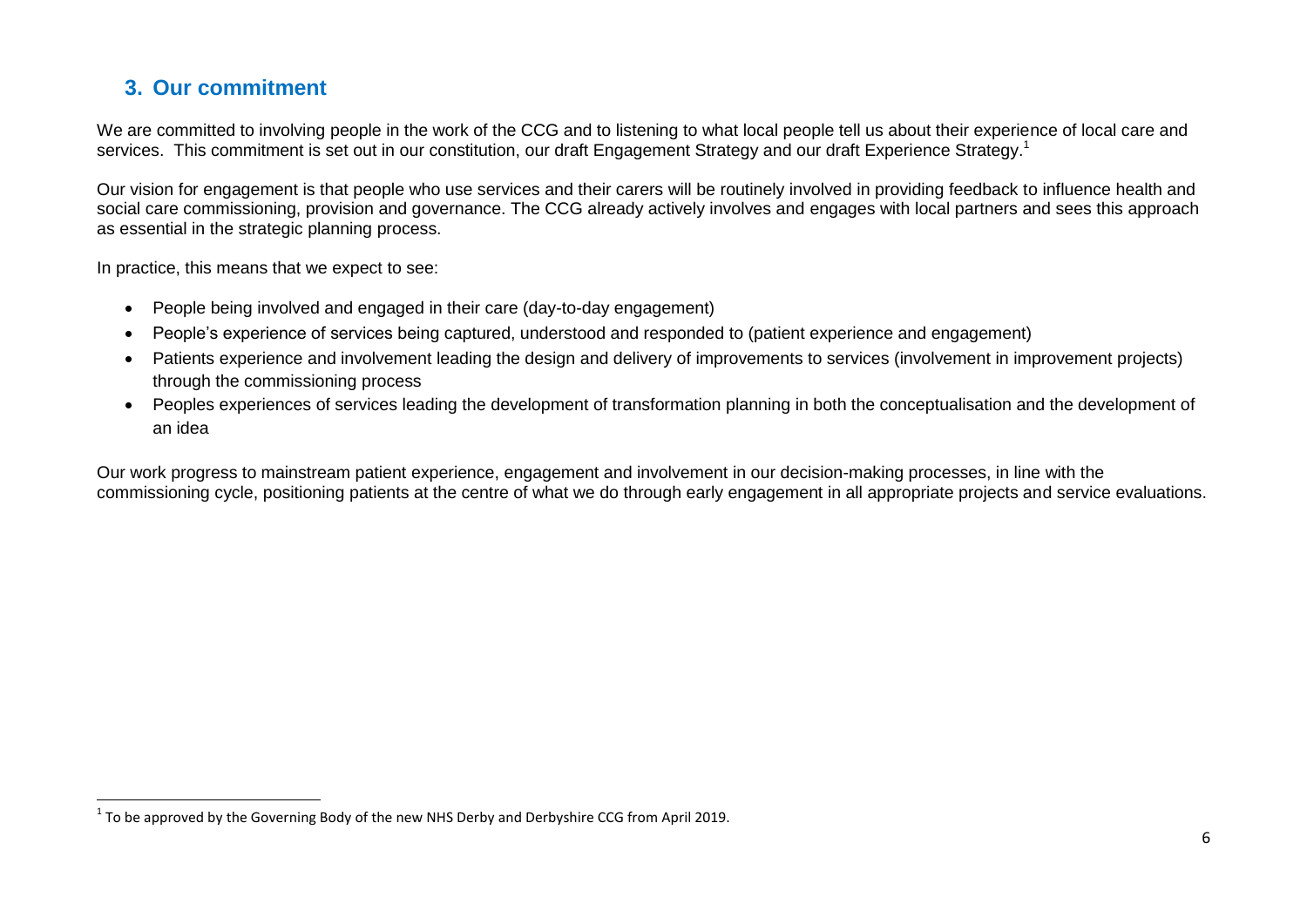#### **4. How we engage**

The 4 Derbyshire CCGs aim is to include patient and public engagement at all stages in the CCGs work. This will see local people engaged at a range of levels on a spectrum of initial co-production of values and decision-making criteria, engagement in small scale changes, through to being respondents in formal public consultations where significant service change is proposed

We involve the public and patients in a variety of ways and use a number of developed processes to ensure we are capturing views, reaching seldom heard communities, ensuring views are influencing decision making and feeding back to those who have been involved.

The approach we use depends on what we are engaging on and who we need to engage with. We use a number of approaches including events, surveys, face to face interviews, focus groups, workshops, social media, and direct contact and through our partner networks. Critical to the success of our engagement is maintaining strong and effective relationships with our local communities and partners.

#### **Healthwatch Derbyshire / Healthwatch Derby**

Healthwatch continues to be an important partner for the CCG. They are regularly involved in CCG formal and informal meetings including Governing Body and Lay/Patient Reference Group discussions. They attend the Quality and Performance Committee on a monthly basis and are invited to input into the quarterly patient experience report that is tabled there. Healthwatch was invited to fortnightly commissioning intention meetings to discuss schemes of work under the financial recovery plan and has supported the CCG to put processes in place for early involvement of patients and members of the public in options and project development. They regularly provide patient engagement reports, for example Children and Young People's Mental Health Services which are a valuable source of information when service reviews are taking place. Healthwatch Derbyshire also has worked with in Southern Derbyshire CCG in validating consultation and engagement reports to ensure that there is no unconscious bias in the analysis of feedback from the public.

#### **Working with the Voluntary Sector**

The CCGs have a history of strong links with the voluntary sector in Derbyshire. We continue to work closely with them in relation to our plans, particularly with regard to Place. We use their networks as well as our own direct contacts to reach out to more voluntary sector organisations and into diverse communities across Derbyshire. Following a review of voluntary sector provision we are currently working with the Local Authority to look at infrastructure support and developing a revised offer with these organisations to ensure closer working links with vulnerable communities and specifically around social prescribing models and community connectors.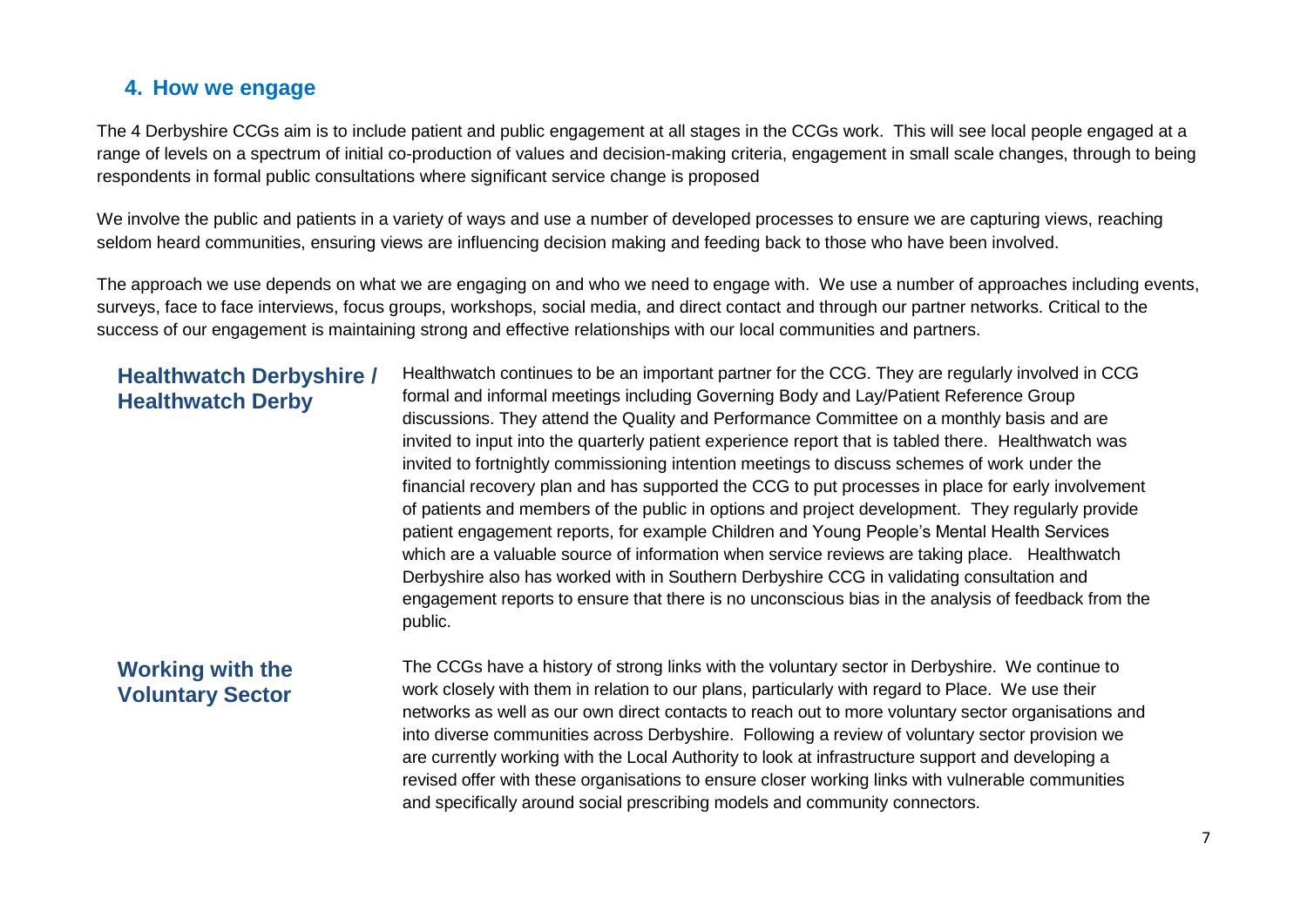| <b>Derbyshire Maternity</b><br><b>Voices</b>         | The Maternity Services Liaison Committees in Derbyshire were started via a series of events in the<br>West and East of North Derbyshire and ran for approximately 20 years. The Derbyshire CCGs<br>replaced these committees with a Derbyshire wide Maternity Voices group. The aim of this group is<br>to facilitate the bringing together of interested parents and family members with professionals to<br>form a self-managed group that provides opportunities for people to share their maternity<br>experiences in order to influence positive change and service improvement in Derbyshire. The first<br>meeting of the newly established Derbyshire Maternity Voices was held in March 2018 and further<br>meetings and engagement events will take place throughout the year. Derbyshire Maternity<br>Voices - Home   Facebook |
|------------------------------------------------------|------------------------------------------------------------------------------------------------------------------------------------------------------------------------------------------------------------------------------------------------------------------------------------------------------------------------------------------------------------------------------------------------------------------------------------------------------------------------------------------------------------------------------------------------------------------------------------------------------------------------------------------------------------------------------------------------------------------------------------------------------------------------------------------------------------------------------------------|
| <b>Lay/Patient Reference</b><br><b>Groups</b>        | There are formal Lay or Patient Reference Groups established in Hardwick, North Derbyshire and<br>Southern Derbyshire, along with a robust lay network in Erewash. A small group of experienced<br>members of the public have continued to meet on a monthly basis providing a valuable contribution<br>in the role of critical friend to the CCGs. Over the last year the groups have provided valuable input<br>to the CCG relating to for example QIPP and CCGs financial challenges; views on consultations;<br>raising issues of concern from the community, for example a specific hospital ward as well as<br>reports of good practice, such as in our Emergency Department.                                                                                                                                                      |
| <b>Patient Participation</b><br><b>Groups (PPGs)</b> | Patient Participation Groups (PPGs) are a contractual requirement of GP practices and can be<br>either a virtual or a formal group that meet on a regular basis. Many practices have had a PPG for<br>a number of years and have often found them invaluable in getting feedback about practice issues<br>and improving services for patients. Members of the Patient Experience Team have attended PPG<br>meetings to provide project updates as well as offering advice on developing the group in terms of<br>membership and engaging with the wider community. As PPGs have raised ideas and concerns<br>which the CCG have acted upon e.g. suggestions regarding the provision of Ophthalmology in the<br>community which resulted in a change in the service specification.                                                        |
| <b>PPG Networks</b>                                  | PPG Networks bring together local groups of PPGs and are facilitated by the CCGs Patient<br>Experience Team. There are PPG Networks in Hardwick, High Peak, Dales, Dronfield, Eckington &<br>Killamarsh and Chesterfield. Standards for these meetings are in place including Terms of<br>Reference, Patient Chair role description and schedule of meetings, Minutes produced by the CCG<br>and standing agenda items. The meetings provide a forum to share good practice between PPGs<br>and to keep informed and engaged with national and local NHS developments such as the Better<br>Care Closer to Home project implementation; National Patient Experience Survey practice results;                                                                                                                                             |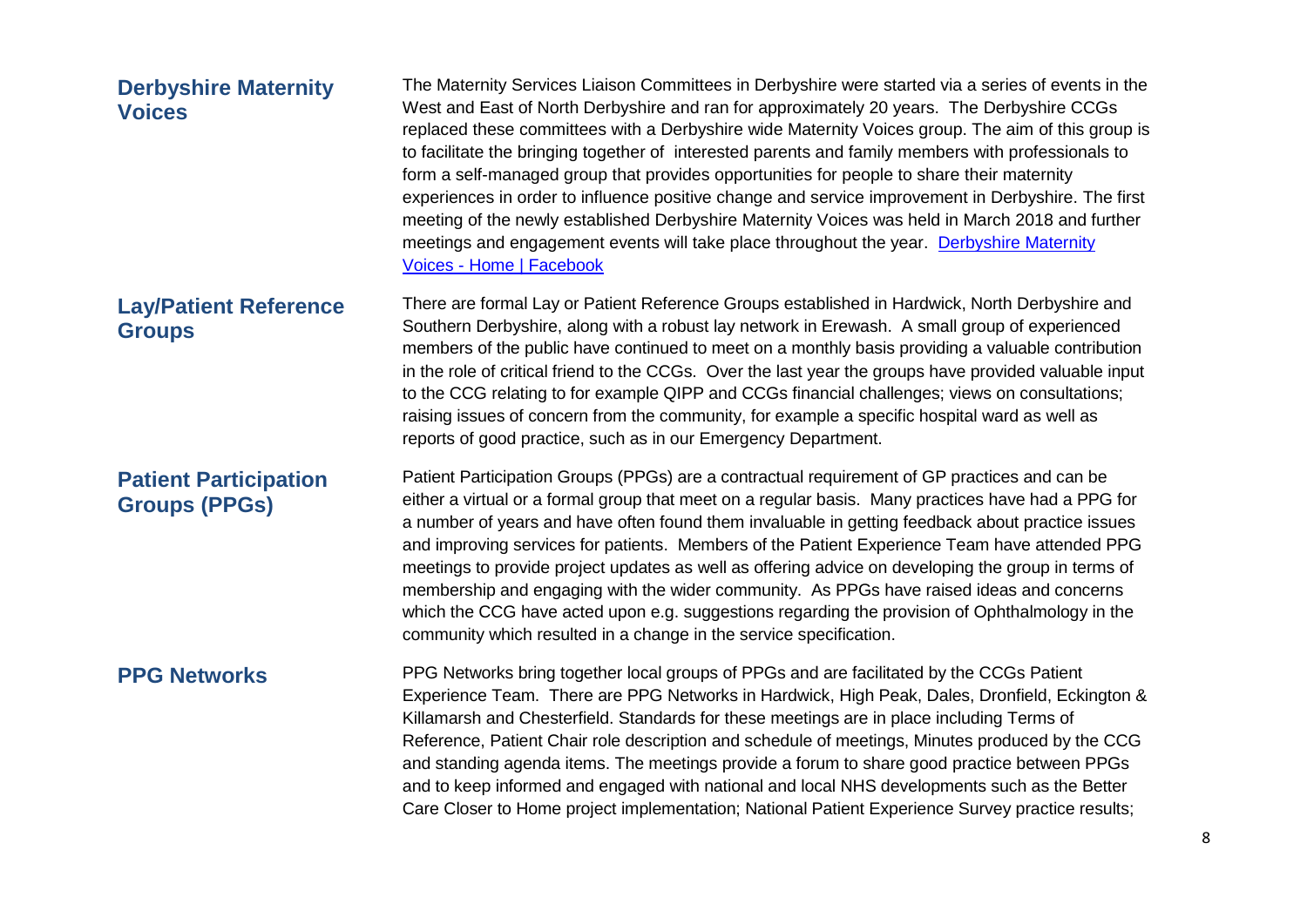|                                                                                    | 8:8 practice opening; CCGs financial position and the Derbyshire STP. Visitors have regularly<br>included the Assistant Chief Nurse, the Clinical Lead and the CCG's Chief Officer.                                                                                                                                                                                                                                                                                                                                                                                                                                                                                                                                                                                                                                                                                                                                                  |
|------------------------------------------------------------------------------------|--------------------------------------------------------------------------------------------------------------------------------------------------------------------------------------------------------------------------------------------------------------------------------------------------------------------------------------------------------------------------------------------------------------------------------------------------------------------------------------------------------------------------------------------------------------------------------------------------------------------------------------------------------------------------------------------------------------------------------------------------------------------------------------------------------------------------------------------------------------------------------------------------------------------------------------|
| <b>Place</b>                                                                       | 'Place' involves commissioners; community services providers, local authorities, primary care, the<br>voluntary and community sector, and the public working together to meet the needs of local<br>people. There are eight 'Place Alliances' across Derbyshire. Each Place Alliance has a group of<br>key decision-makers, from health, care and local organisations and stakeholders including the<br>voluntary sector. This is to ensure the plans reflect the views of local people. The CCG aims to<br>further enhance the involvement of communities and patients through the development of Place<br>Engagement Groups during 2019/20. Members of the Place Alliances have been completing a<br>"leading Across Boundaries" programme to support collaborative working and develop influence<br>skills across traditional divisions and barriers.                                                                             |
| <b>Lay Representation on</b><br><b>CCG Quality groups and</b><br><b>Committees</b> | Lay representatives sit on key forums in the CCG including Regional 111 Clinical Quality Review<br>Group and Out of Hours Clinical Quality Review Group. Governing body lay members chair the<br>Governance, Finance and soon to be established Engagement committees.                                                                                                                                                                                                                                                                                                                                                                                                                                                                                                                                                                                                                                                               |
| <b>Quality Visits</b>                                                              | Lay representatives are part of the quality visit team and bring a patient focus to the visits and an<br>objectivity that is different from clinical and commissioning colleagues. Visits are usually part of a<br>planned schedule of visits across the services, but occasionally can occur reactively in response to<br>concerns raised with or by the CCG. Being part of the local community lay members are often able<br>to bring 'local intelligence' to the teams observations and discussions and will be able to see<br>quality from a patient and public perspective and therefore bring balance to what could otherwise<br>be a top-heavy clinical and/or commissioning view of the patient experience. We have developed<br>key performance indicators and "triggers" for a good patient experience and lay representatives<br>and patients will be able to monitor performance against these on future quality visits. |
| <b>Confirm &amp; Challenge</b><br><b>Panels</b>                                    | CCG Commissioners are invited to attend Confirm and Challenge sessions made up of lay<br>representatives from across Derbyshire to consider key business projects.<br>The purpose of the panels is to enable Project Managers to present their projects at an early<br>stage, to explain what their project is about, to be asked questions and to receive feedback. An<br>important role of the panel is to challenge any assumptions about the project from a patient<br>perspective.                                                                                                                                                                                                                                                                                                                                                                                                                                              |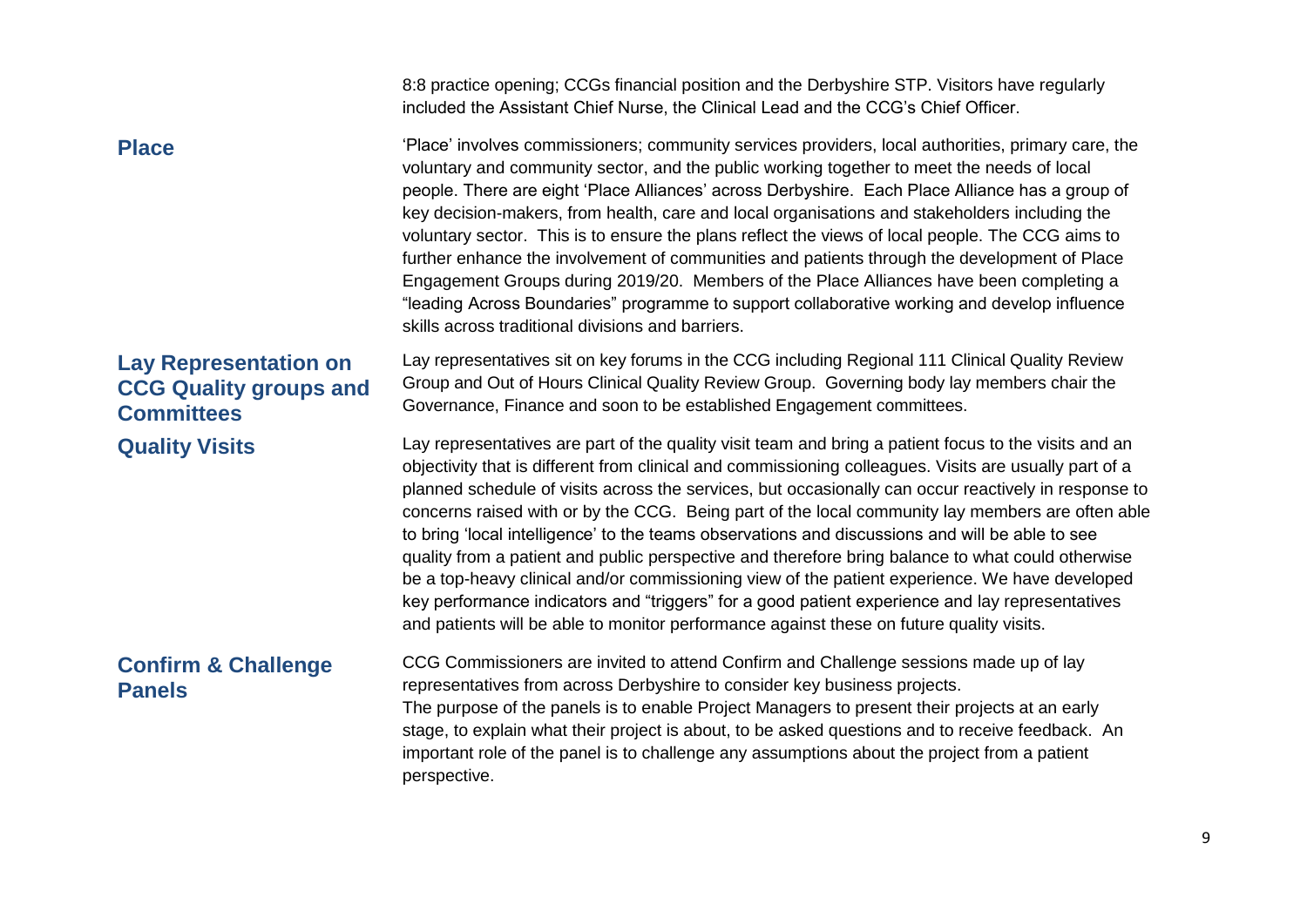| <b>Co-production Forum</b>  | Co-production working has been introduced as a critical first step in the CCGs financial recovery<br>approach to support the CCGs in how they may ultimately make some very difficult decisions. A<br>limited number of invited local people from communities across Derbyshire and representatives<br>from the existing Lay/ Patient Reference Groups took part in an initial workshop to co-produce a<br>robust set of values and decision-making criteria to be used within the CCG's decision-making<br>processes. The CCG is committed to developing an ongoing programme of co-production,<br>engagement and discussion as it develops its financial recovery plan.                                                                                                                   |
|-----------------------------|---------------------------------------------------------------------------------------------------------------------------------------------------------------------------------------------------------------------------------------------------------------------------------------------------------------------------------------------------------------------------------------------------------------------------------------------------------------------------------------------------------------------------------------------------------------------------------------------------------------------------------------------------------------------------------------------------------------------------------------------------------------------------------------------|
| <b>Engagement Committee</b> | The Derbyshire CCGs will set up an Engagement Committee to be in place by April 2019 in line<br>with the proposed CCG merger. This committee will provide a lay forum within which discussions<br>can take place to assess levels of assurance and risk in relation to the delivery of statutory duties<br>in public and patient involvement and consultation, as defined within the Health & Social Care Act<br>2012. Governing Body PPI Lay members, representatives from Place, Healthwatch and the<br>Voluntary Sector will form the membership.                                                                                                                                                                                                                                        |
| <b>Social Media</b>         | In order to access a wider range of participants the CCG has expanded its use of social media<br>through the use of Face Book and Twitter. This was particularly useful when targeting<br>engagement to specific demographics such as our maternity services engagement, and<br>increasing our engagement reach during the Gluten Free and Self-Care prescribing<br>consultations.                                                                                                                                                                                                                                                                                                                                                                                                          |
| <b>Advertising</b>          | The CCG promotes opportunities to get involved on the website, social media, in adverts in the<br>local paper, standing in local marketplaces, attending community events and publicising through<br>partner networks. A Patient Experience News Bulletin is produced in North Derbyshire that<br>includes information about national and health local initiatives and opportunities to get involved and<br>is circulated to PPG Networks and the Patient Reference Group. It is available on the Patient Zone<br>of the CCG website. Patient Experience Bulletin Now that the CCG is preparing to enter a merged<br>CCG the intention is to produce a patient experience and engagement newsletter to circulate to all<br>patients/public that have an involvement in the work of the CCG. |
| <b>Online</b>               | All 4 Derbyshire CCGs utilise online opportunities to engage and consult.                                                                                                                                                                                                                                                                                                                                                                                                                                                                                                                                                                                                                                                                                                                   |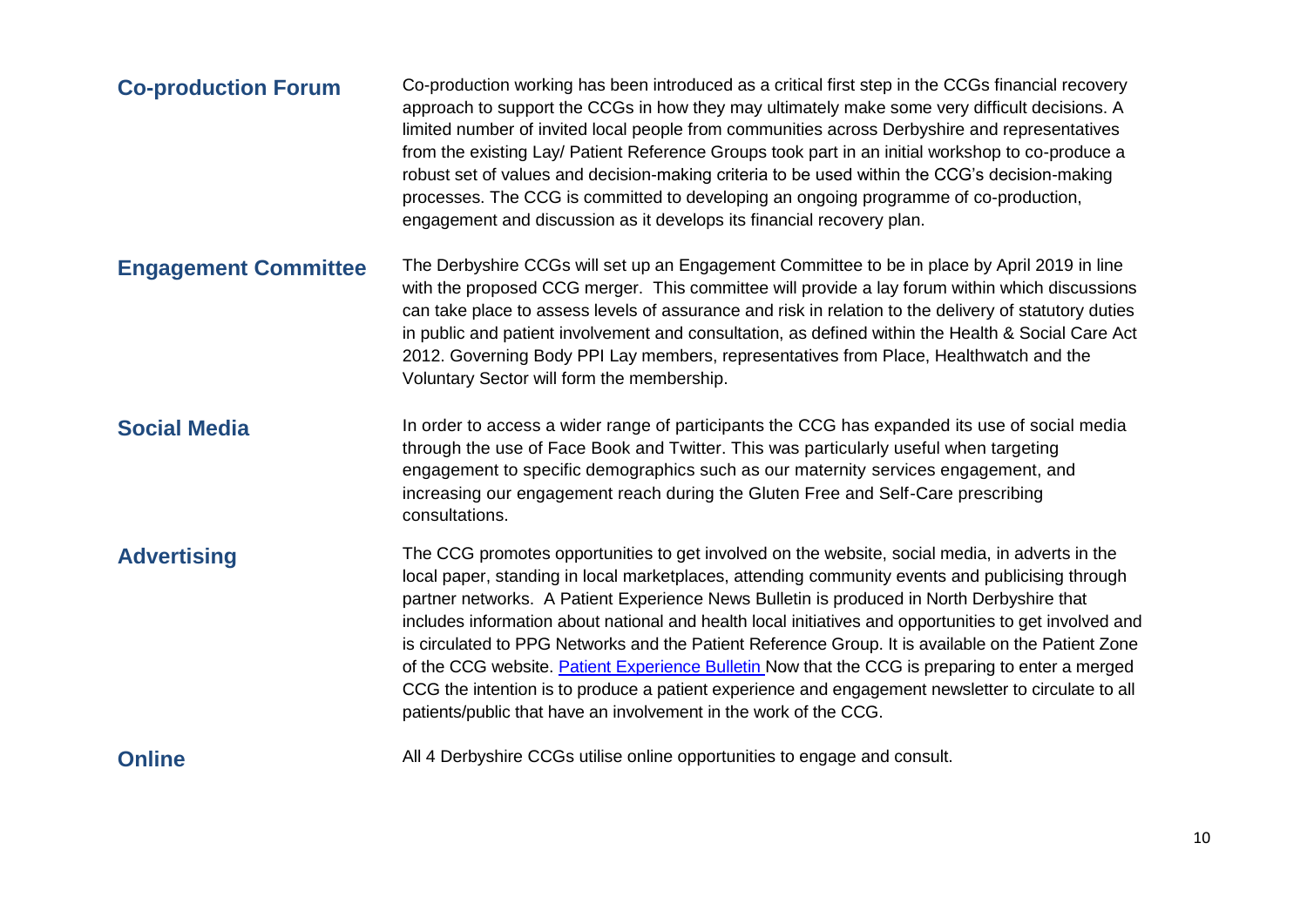#### **5. Patient experience and involvement in our services**

We are committed to delivering health care using an integrated approach with our local partners to improve not only the safety and effectiveness of care but the experience of care for patients and service users.

Patient experience is a core component of clinical quality. In essence 'patient experience' is what the process of care feels like for the patient, their carer and the family and is captured by the quote "people may not remember what you did or what you said but they will remember how it made them feel"

The Four CCGs have been working together under single leadership to deliver a good patient experience over the last twelve months. Particular developments have been seen in how we use the information form patient, carers and the public about their experiences of health care to commission services. For example over the last year we have engaged patients in the commissioning process and seen a real change to services in a number of ways including:

| <b>Patient Experience Source</b>                                                                                                                                                       | <b>You Said</b>                                                                                                                                                                                                                                                                                                                                                                                                                                                                                                                                                                                                             | <b>We Did</b>                                                                                                                                                                                                                                                                                                                                                                                                                                                                                                                                                                  |
|----------------------------------------------------------------------------------------------------------------------------------------------------------------------------------------|-----------------------------------------------------------------------------------------------------------------------------------------------------------------------------------------------------------------------------------------------------------------------------------------------------------------------------------------------------------------------------------------------------------------------------------------------------------------------------------------------------------------------------------------------------------------------------------------------------------------------------|--------------------------------------------------------------------------------------------------------------------------------------------------------------------------------------------------------------------------------------------------------------------------------------------------------------------------------------------------------------------------------------------------------------------------------------------------------------------------------------------------------------------------------------------------------------------------------|
| <b>IAPT Talking Therapy services.</b><br>Following a range of patient<br>engagement we identified the<br>key feedback from patients to<br>inform the revised service<br>specifications | People want:<br>clear easily available information via the web<br>and marketing materials<br>locally based services available out of hours<br>to be easily accessible for people aged over<br>65 years<br>to be able to get treatment promptly<br>people to be able to have enough session to<br>meet their needs<br>therapy to focus on how people can help<br>themselves in the future to stay well<br>People want different things when it came to<br>choice of provider. Some people wanted to<br>choose; other people wanted to go to one<br>place to get help and were more concerned<br>about the quality of service | Built in a requirement to be included in the<br>service specification* for out of hours<br>appointments at all hubs<br>Explicit requirement in service specification not<br>to have limited session numbers and to use<br>NICE <sup>*</sup> guidelines<br>Proposed co-ordinated access via a lead<br>provider and a single point of access using one<br>computer system, with treatment provided by a<br>range of providers<br>Inclusion of professional advice point<br>Inclusion of national guidance on caseloads.<br>Updated payment model to reflect more<br>complex need |
|                                                                                                                                                                                        | fair and transparent payment mechanism that<br>recognised cost pressures and the                                                                                                                                                                                                                                                                                                                                                                                                                                                                                                                                            | We will include an improved protocol about how<br>IAPT works with secondary mental health<br>services                                                                                                                                                                                                                                                                                                                                                                                                                                                                          |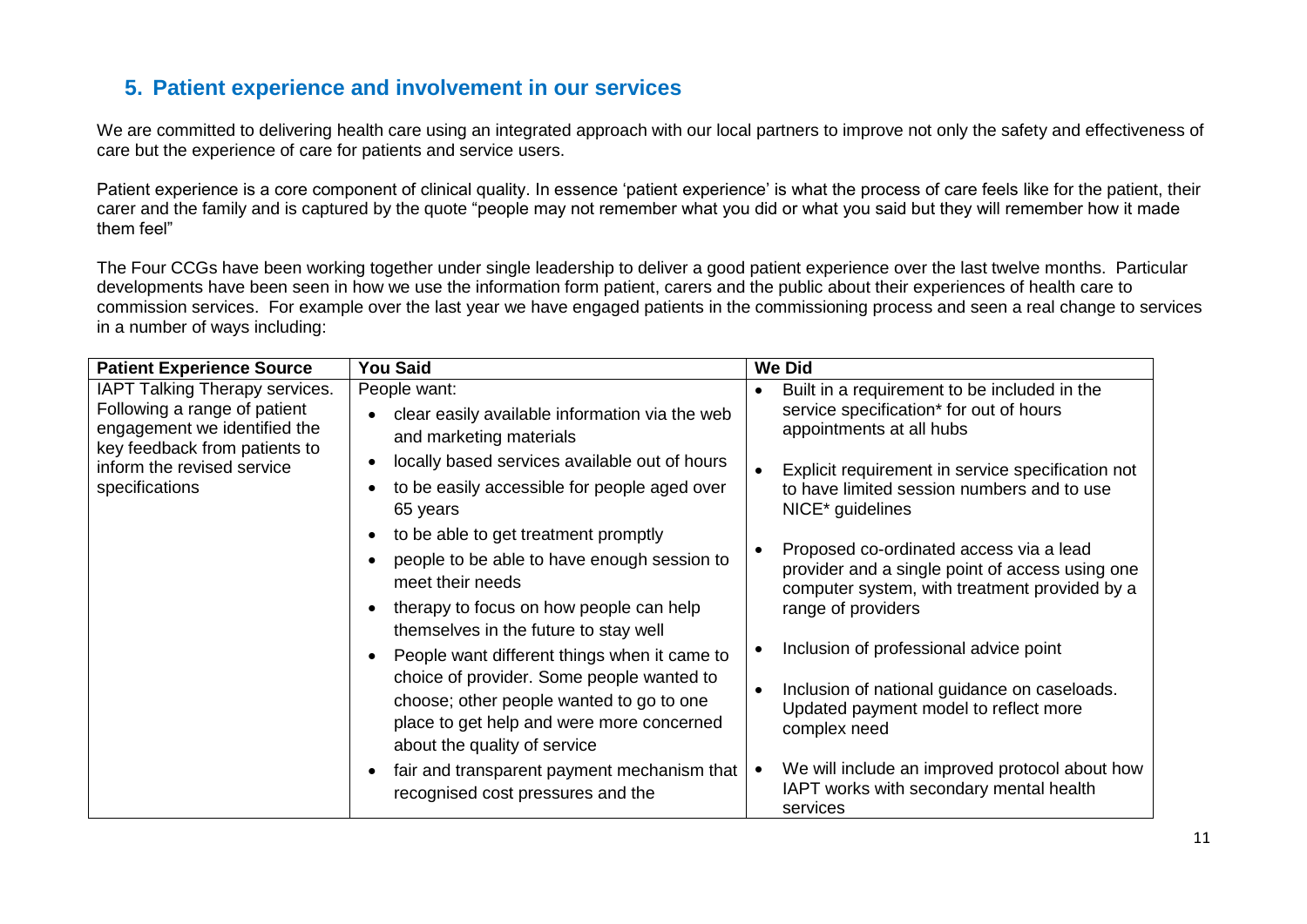|                                       | increasingly complex nature of treatment<br>service to be designed in a way that enable<br>people with more complex needs to be<br>supported effectively<br>service well integrated with primary care and<br>physical healthcare but had mixed views<br>about how to do this       | We have included a requirement in the service<br>specification to work with community groups<br>and organisations supporting wellbeing<br>Requirement for a 'hub and spoke' model<br>across all Place areas                                                                                                                                                                                                                                       |
|---------------------------------------|------------------------------------------------------------------------------------------------------------------------------------------------------------------------------------------------------------------------------------------------------------------------------------|---------------------------------------------------------------------------------------------------------------------------------------------------------------------------------------------------------------------------------------------------------------------------------------------------------------------------------------------------------------------------------------------------------------------------------------------------|
| <b>Children's Continence Services</b> | We want you to work with schools to support<br>children and families<br>The Frequency of support visits is important<br>Access to advise out of hours is important<br>We are concerned about the quality of<br>products<br>Compassion and dignity is important for young<br>people | Specification went through 9 revisions in total to<br>erasure the feedback was reflected in the<br>standards and measures in it. Nov 2016 to final<br>draft in august 2018<br>The service specification has a section with<br>individual outcome's that young people want<br>including being listened to, telling their story<br>only once, being involved in decisions,<br>collaborative working and involvement of<br>schools and other support |

To embed this approach further we developed our Patient Experience Strategy the aim of which is to ensure that Derbyshire CCGs is fully equipped to improve patient and service user experience of commissioned services. This includes the achievement of national and local targets set for both Derbyshire CCG and its providers, embedding robust assurance processes and ensuring that patient experience improves year on year.

#### **5.1 Patient Experience - Our Approach**

#### Our approach is threefold

- 1. To ensure that we use a variety of different mechanisms, methods and approaches to engage with patients, their carers and the public to understand their experiences and needs. This includes understanding how we can best involve people, when they need to be engaged or indeed want to be engaged
- 2. To having systems, processes and infrastructure in place to ensure the feedback we receive influences the design, delivery and implementation of services in the commissioning, contracting and transformation cycles
- 3. To develop core patient experience criteria (KPIs) as a minimal requirement of all providers we commission with and to develop specialised and specific criteria as appropriate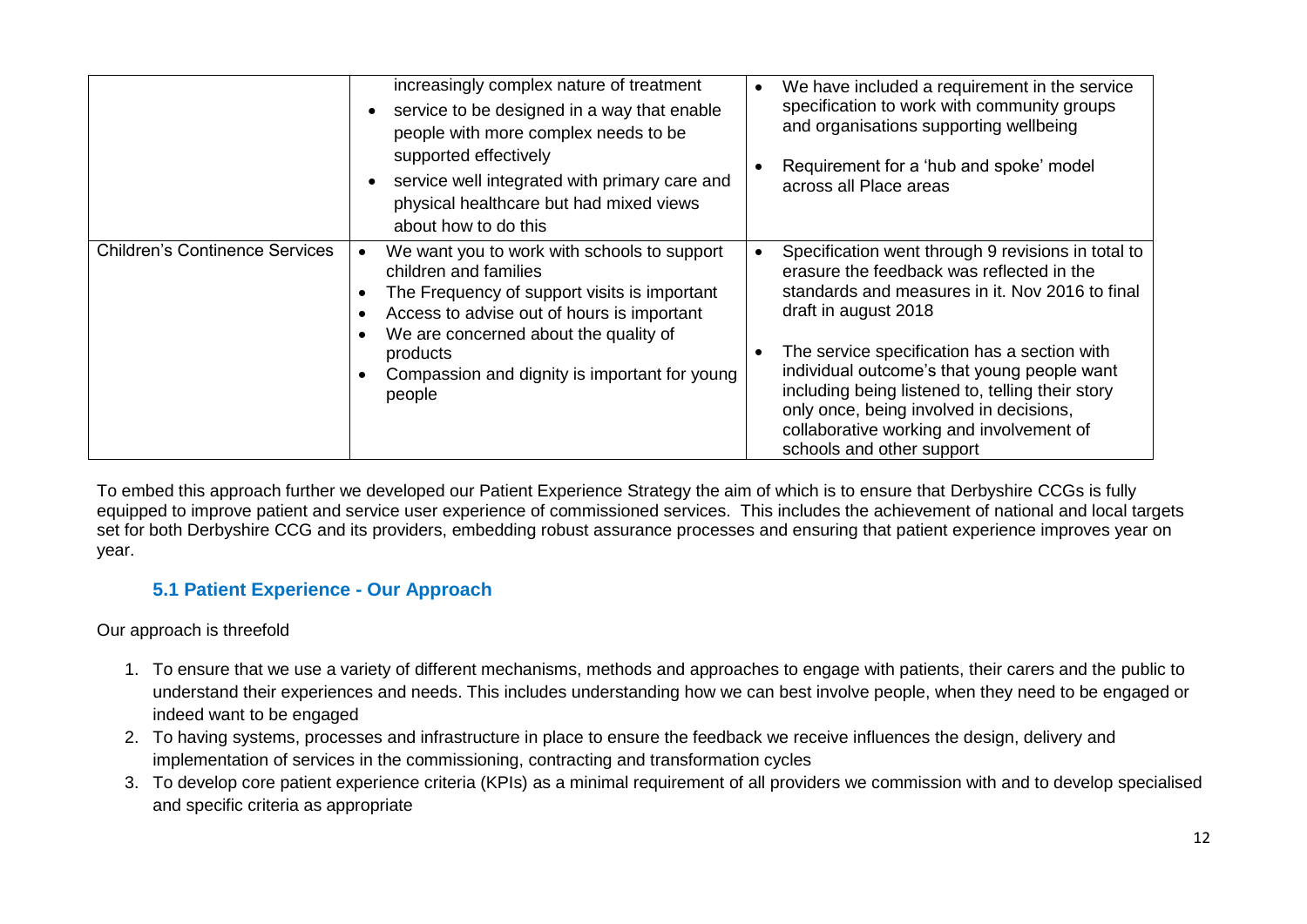#### **The overall objectives of the CCGs are:**

- To be an organisation which learns from multiple sources and uses a variety of techniques to inform the way we commission care and services
- To comply with the requirements of Equality Duty and Due Regard and Public Participation and Engagement when developing and commissioning services
- To review, develop and commission services where decisions are made in relation to putting patients, carers and their experience at the heart of what we do
- To ensure strategic priorities and commissioning intentions are developed which reflect the desired patient experience
- To work with patients and the public to increase their understanding and influence of health care
- To continue to improve the patient experience so that the number of patients who rate services highly (GP Surveys, Patient Experience Surveys etc.) continues to increase
- To develop robust, effective, timely and appropriate means of measuring and improving the patient experience.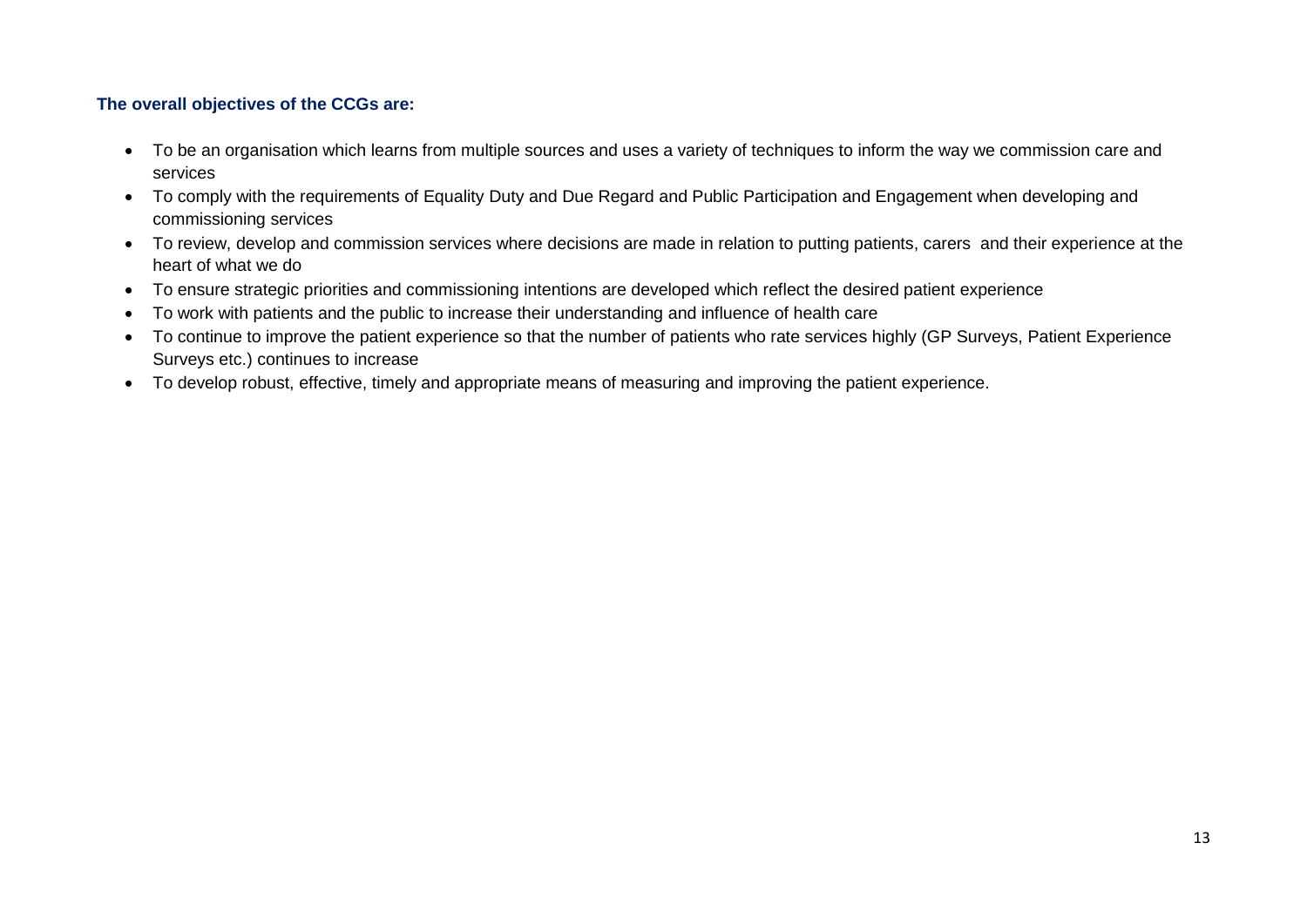#### **6. Equalities**

The Public Sector Equality Duty (the Equality Duty) was created by the Equality Act 2010 in order to harmonise the previous race, disability and gender equality duties and to extend protection to the new protected characteristics listed in the Act. The Equality Duty replaced these duties and it came into force on 5 April 2011.

The duty covers age, disability, sex, gender reassignment, pregnancy and maternity, race, religion or belief and sexual orientation. It applies in England, Scotland and in Wales. The general equality duty is set out in section 149 of the Equality Act 2010.

In summary, we need to:

- Eliminate unlawful discrimination, harassment and victimisation and other conduct prohibited by the Act.
- Advance equality of opportunity between people who share a protected characteristic and those who do not.
- Foster good relations between people who share a protected characteristic and those who do not.

The way in which we meet the Public Sector Equality Duty includes:

- Ensuring all staff understand their duties around Equality and this will be included in all staff job descriptions
- Reporting progress through the EDS2 template every year
- Developing Equality Objectives and reporting progress against deliver
- Ensuring that Equality is considered at every decision making committee through robust cover sheets ensuring that the considerations are highlighted
- Ensuring Due Regard is taken in all decision making through an Equality Impact Assessment which is reviewed by the Equality lead and feedback is given for any areas needing development
- Supporting staff to understand Equality and how to complete an EIA through one to one and group discussion sessions
- Linking Equality and Quality impacts through a joint panel approval process
- Ensuring all decisions include a reasonable adjustment statement as there is an understanding that there are always exceptions

Through the processes above we can be assured that there is an assessment of the impact of the decisions we make. This is also true for our approach to engagement. At the start of any project and assessment of both the Equality (EIA) and Quality (QIA) impacts of suggested changes is undertaken. Through discussion at the joint EIA and QIA panel the project lead receives challenge and confirmation to ensure that they have considered the implications of proposed changes. The starting point for any discussions around engagement is around who is currently accessing the service and information from the EIA is used to identify any protected groups that need special consideration.

To ensure that we understand who has been involved in our engagement work we ensure that a full demographic questionnaire is included in any survey or other engagement work and this is used to build a profile of who has engaged with us. From this information we can see if there are any groups of people who have not provided feedback and we can then undertake additional work to ensure they are given the opportunity to engage.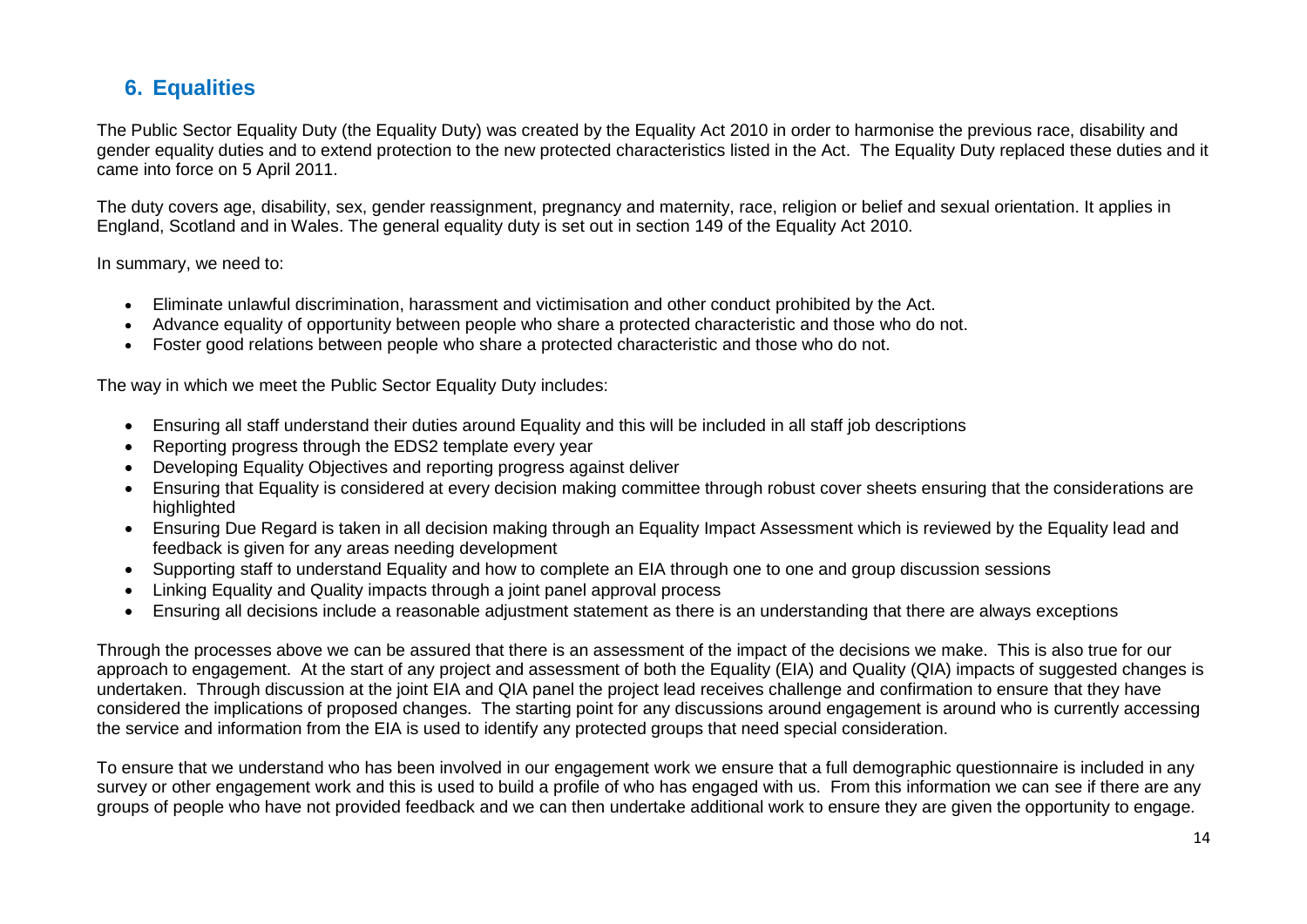### **7. Improving Health and Care**

It is easy to turn straight to the statutory duties prescribed for CCGs through the Health and Social Care Act when talking about patient involvement and engagement. These are often the projects where the most contentious issues arise, yet there is a wide range of day to day engagement in commissioning processes which, whilst contributing to the CCG delivery of these duties, are not as contentious and therefore are not so visible to the wider population of Derbyshire. In all of our commissioning work we will seek to involve patients, their carers and service providers in helping us to understand how services can be adapted or developed to support patient care and improve the health of patients. We have highlighted some examples of this work to improve health below.

#### **7.1 Wellbeing Erewash – April 2015/August 2018**

**Purpose:** To work with communities to develop personal and community engagement using asset based community development.

**Activity:** Events were held along with Community connector development sessions and Asset based community development sessions.





Asset mapping was undertaken to assess the area. Surveys were produced and shared with the local communities. Online activities were shared along with organising a range of groups.

What people told us: People felt there is a lot happening and most services are available and appropriate, but people don't know what is happening and how-to join up the assets with the needs.

#### **Outcome:**

- Increasing citizen representation and participation on CCG groups and committees
- Citizen involvement in the Wellbeing Erewash programmes
- Citizen representatives in the Health as a Social Movement project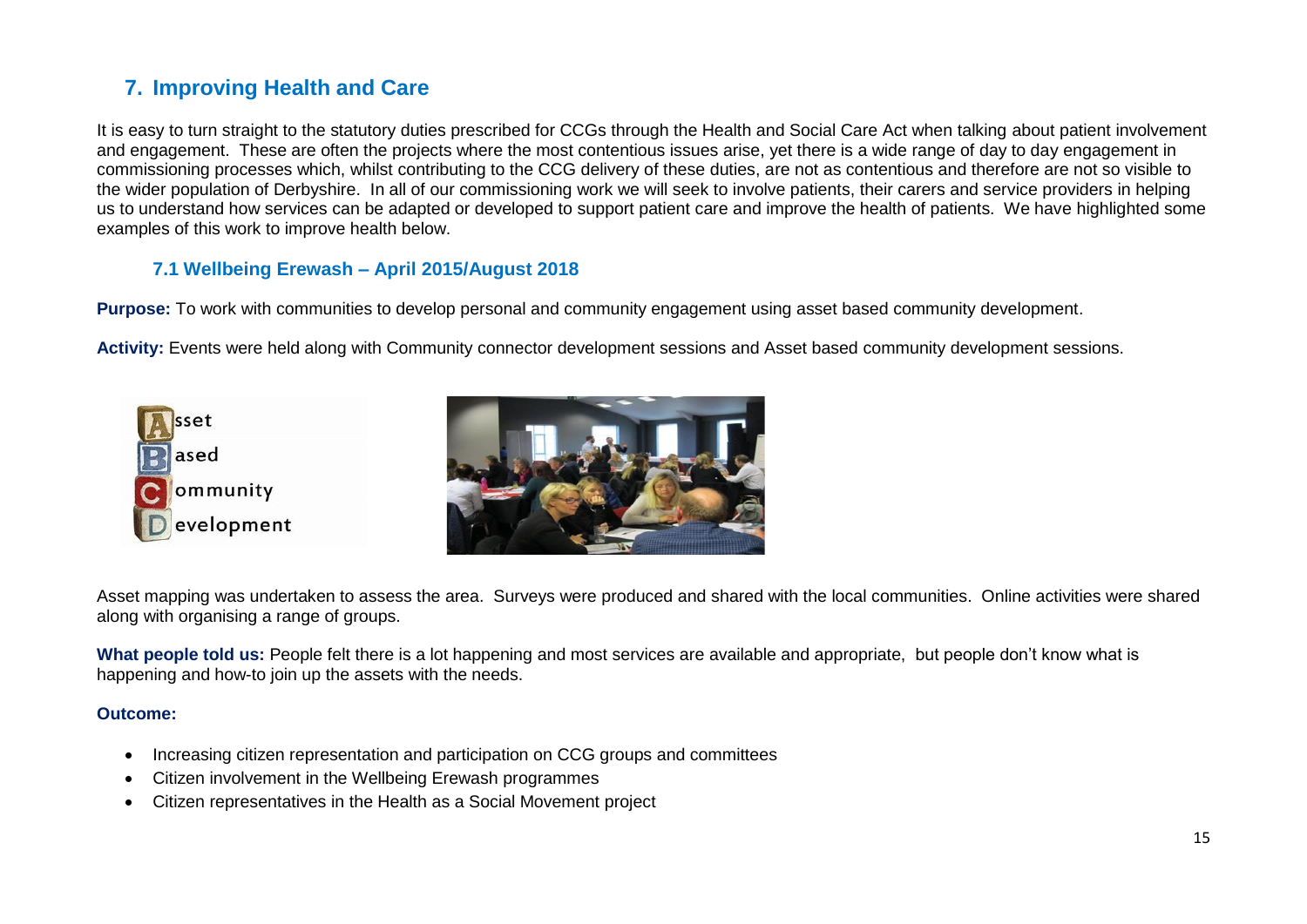- Citizen and Lay representatives involved in the review of the Equality and Diversity scheme objectives and evidence for the CCG
- Established a **Community Development Forum** to connect individuals and groups and so strengthen communities
- Introduction of **Community connectors** volunteers who work to connect people to groups and assets
- A number of events and information sessions with service users and providers
- In excess of 60 people now trained as mental health first aiders to support people to attend local groups and activities instead of mental health specific activities
- Hosted Well Being Erewash events to explore strengthening communities and developing personal and community resilience plans
- A range of activities to support community resilience including; Quality for Health Package to support the voluntary sector, an online community directory so users can find specific interests and support and the establishment of a voluntary sector forum to share practice, opportunities and resources
- Commissioned a "**Brilliant Erewash"** programme as part of the **"Art of Being Brilliant"** programme to work will year 7 pupils to transform the way young people think about themselves, developing good habits, increasing ambition, increasing ability to manage their own mental wellbeing and increase self-esteem, confidence and resilience
- As part of the community and personal resilience work stream of Wellbeing Erewash we have involved Derby University in conducting research with local women into their drinking habits and exploring ways to consider healthier choices. This also uses person centred approaches
- Voluntary sector and third sector engagement in our work
- Thriving Cotmanhay project

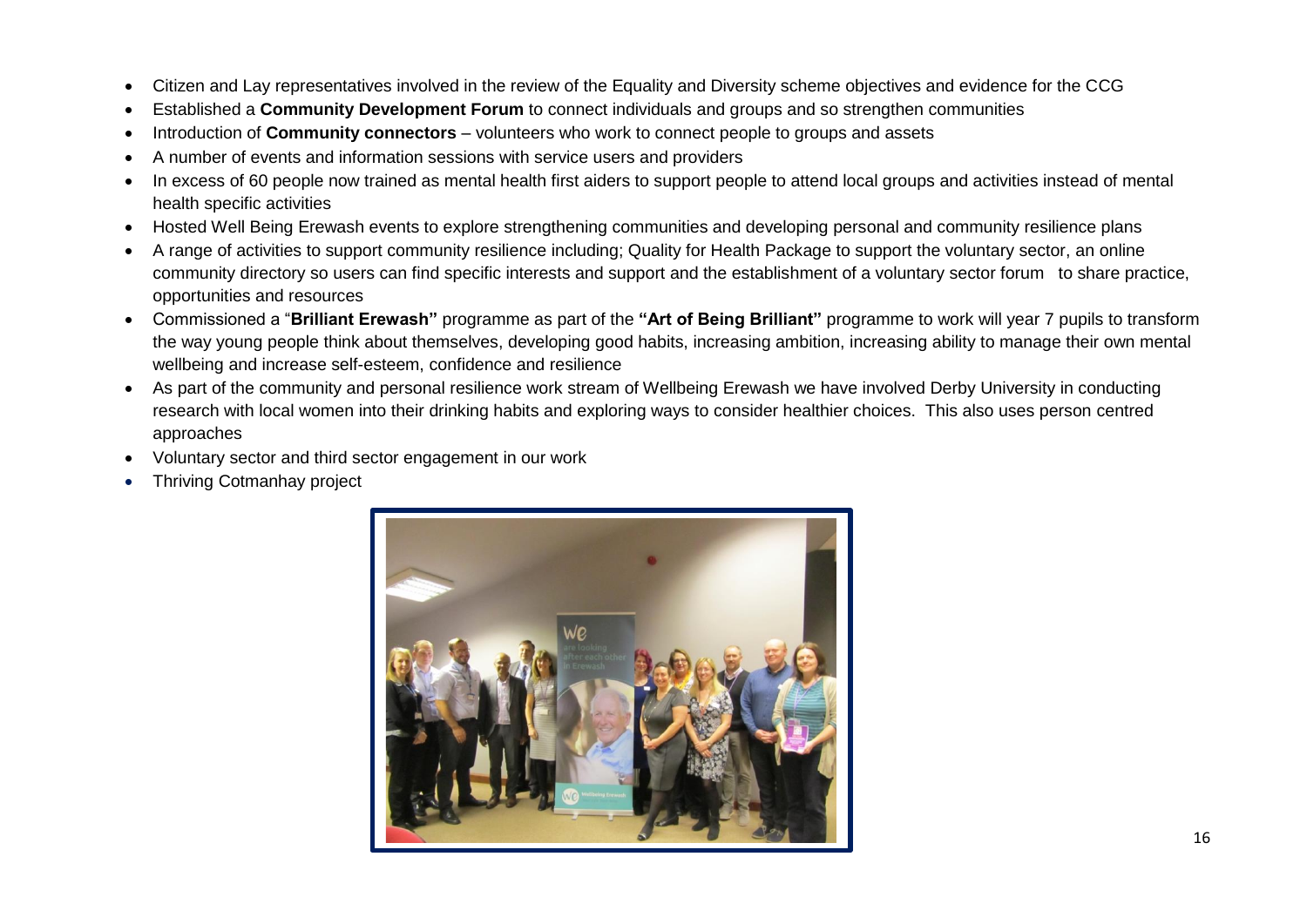#### **7.2 Diabetes Prevention Week 2018 (16 - 22 April 2018)**

**Purpose:** The [campaign](https://campaignresources.phe.gov.uk/resources/campaigns/72-diabetes-prevention-week/overview) has been developed to raise awareness of the Healthier You: NHS Diabetes Prevention Programme (NDPP), increase programme referrals and encourage members of the public to be more aware of the symptoms of type 2 diabetes. The campaign was developed by NHS England and Public Health England.

**Activity:** Toolkits were ordered for all 116 practices in Derbyshire to promote the awareness week to patient and included posters, leaflets and bunting.

- Diabetes Charity Silver Star was commissioned by STPs to hold Diabetes Prevention Roadshows across 8 locations within East Midlands, this included Normanton and Chesterfield in Derbyshire.
- Diabetes is particularly prevalent in south Asian people; therefore Normanton was targeted for this reason.
- Members of the public were invited to complete the Diabetes UK Risk Tool and if they were considered to be at risk, they were offered a point of care HbA1c blood test. They were provided with information about their risk of diabetes as well as information on the NHS Diabetes Prevention Programme and were advised to see their GP to request a venous HbA1c blood test and request referral onto the NHS Diabetes Prevention Programme.
- Social media channels were also used to reach a wider audience.

**What people told us:** Feedback from patients revealed they were keen to understand what actions they could take to reduce the risk of developing diabetes. They were also unaware that structured education was available to help them reduce the risk.

Patients with Type 2 diabetes also visited the prevention roadshow to enquire what was available to help them manage their condition. People were provided with leaflets about the XPERT structured education course and informed that it can also be delivered in community languages.

**Outcome:** The Normanton roadshow proved to be the most 'visited' roadshow in the East Midlands.

- At the roadshows members of the public were invited to have their risk of developing Type 2 diabetes assessed and were provided with information about the NHS Diabetes Prevention Programme
- Over the course of the week 255 people in Derbyshire had their diabetes risk assessed at the roadshows (158 in Normanton & 97 in Chesterfield)
- 76 people were identified as being at high risk of diabetes following point of care HbA1c blood test (59 in Normanton & 17 in Chesterfield)
- GP practice engagement with patients in surgeries via the use of the toolkit for Diabetes Prevention Week including the use of the NHS DPP videos – patient stories and animated clips – including display of these on TV screens in GP surgeries.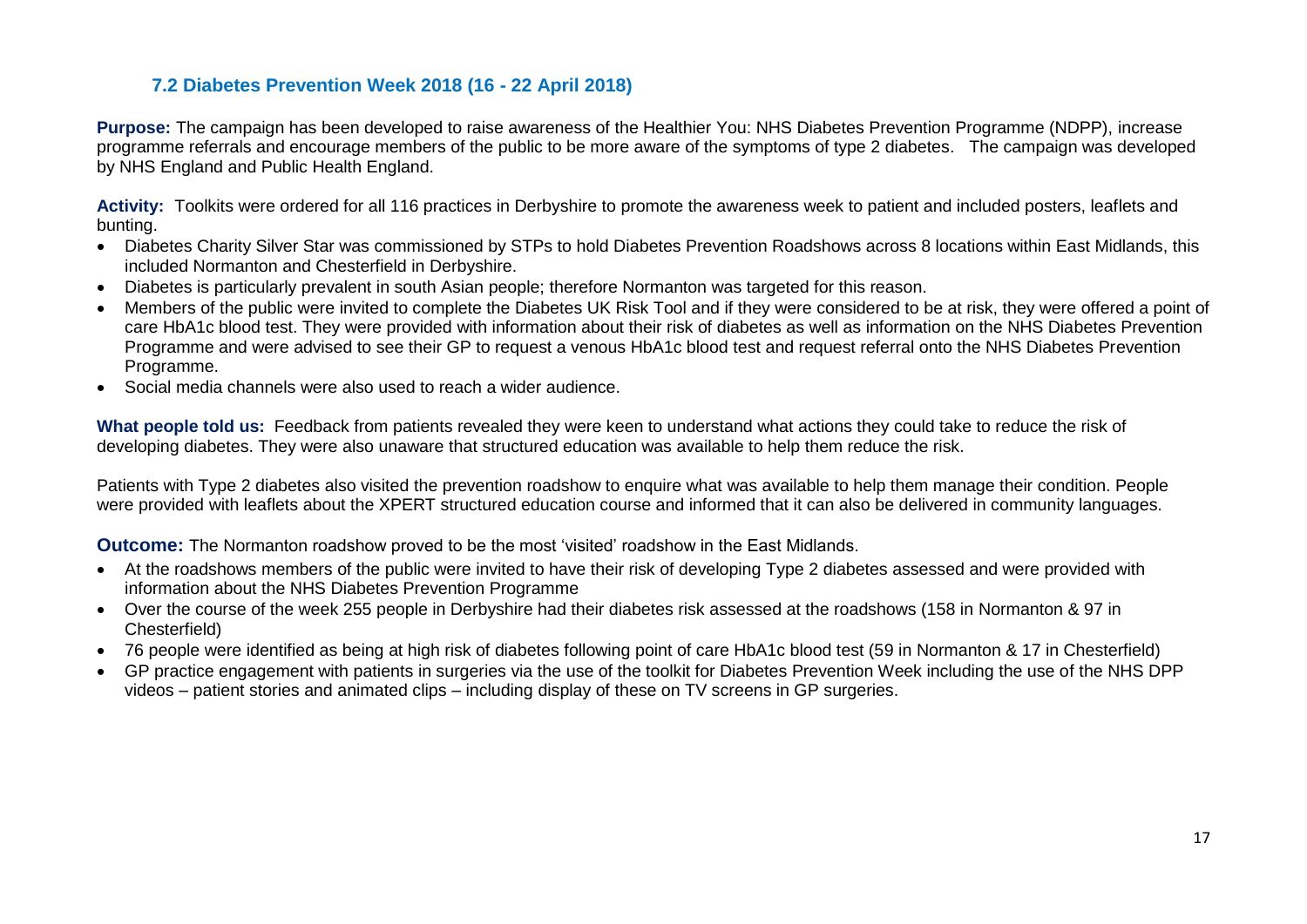#### **7.3 Handi App – February/June 2018**

**Purpose**: To encourage parent and carers to self-manage minor illnesses for their 0-5 year olds.

**Activity:** Derbyshire CCGs created an App based on the existing app used by Taunton CCG

| <b>Month</b>      | <b>Used Parents/Carers</b> | <b>Used Medical</b><br><b>Professionals</b> | <b>Total</b> |
|-------------------|----------------------------|---------------------------------------------|--------------|
| February 2018     | 37                         | 10                                          | 62           |
| March 2018        | 462                        | 186                                         | 648          |
| <b>April 2018</b> | 463                        | 518                                         | 981          |
| May 2018          | 1343                       | 594                                         | 1937         |
| June 2018         | 767                        | 309                                         | 1076         |

**Outcome: As below and Handi App has been launched across Derbyshire.**

#### **7.4 Maternity Campaign Development – November 18/January 19**

**Purpose:** For you and Baby is a county-wide campaign to promote healthy lifestyle behaviours in pregnancy and early years.

**Activity:** Data was collected using both qualitative and quantitative research with over 200 Derbyshire residents. This data was then analysed to support creating the plan.

 Online survey was created to investigate the attitudes of target audience groups towards smoking in pregnancy and breast feeding, as well as their awareness of support services and belief in myths related to the topic areas. It also asked participants to share their own experiences. Survey was cascaded to audiences via facebook advertising and key stakeholder contacts in areas including children's services (Early intervention) teams, Health Visitors, Clinical director leads, antenatal and new born services, midwifery teams and a local breastfeeding network.

**What people told us:** In total over 140 participants took part in the survey. A scoping phase was created to review the data particularly around smoking.

**Outcome:** Programmes are still live and outcome data is yet to be finalised.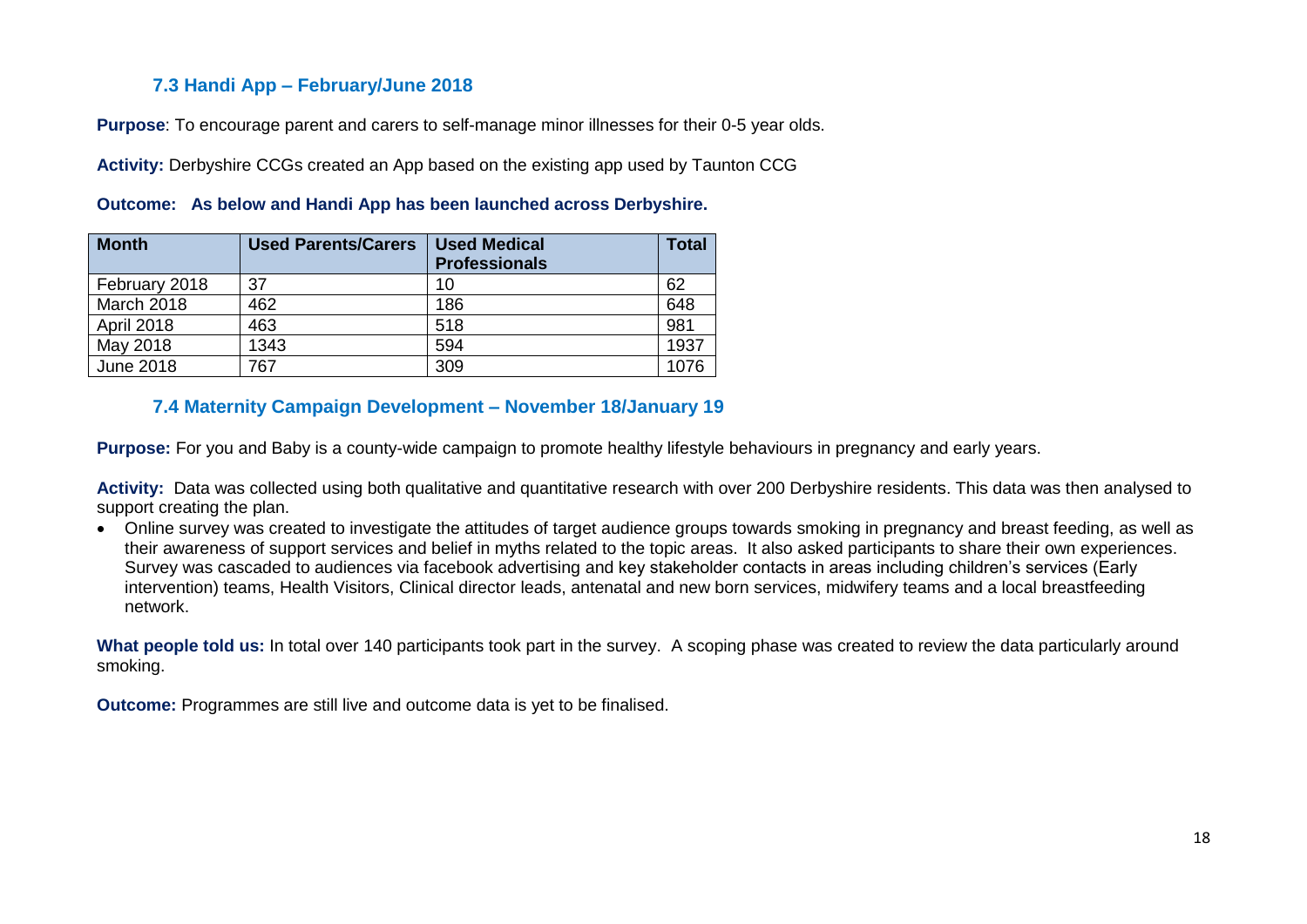#### **8. Service Transformation**

We work with teams across the CCGs and systems to support the engagement work required for service transformation. Such projects can range from wide-scale reviews of care pathways to very local transformation affecting a particular element of a particular service. In each case we work to understand the make-up of the local population or affected service users and tailor our engagement to ensure we can be inclusive and seek views from those potentially affected by change, and also to help determine the approach to our engagement as this differs from project to project. For instance, our pre-engagement approach for our Learning Disability Short Breaks looked very difference to our engagement work in Belper**.**

#### **8.1 Learning Disability Short Breaks pre-engagement work – July 2018/September 2018**

|                           | <b>Response</b>        |
|---------------------------|------------------------|
| <b>Listening Approach</b> |                        |
| <b>Interviews</b>         | 54 families            |
| Face to Face              | 36                     |
| Telephone                 | 18                     |
| <b>Feedback Survey</b>    | 117                    |
| Paper                     | 34                     |
| Online                    | 17                     |
| Interviews                | 66                     |
| <b>Survey respondents</b> | 117                    |
| Person with LD            | 11                     |
| Carer/Family Member       | 88                     |
| <b>Staff Member</b>       | 11                     |
| Other                     | 7                      |
| <b>Other responses</b>    | 10                     |
| Email, letters            | 10                     |
| <b>Group Meetings</b>     | $\boldsymbol{\Lambda}$ |
| LD Partnership Boards     | 37 people              |
| <b>Patient Reference</b>  |                        |
| Group                     |                        |

- **Purpose:** The NHS provided residential respite service has been delivered in north Derbyshire for around 30 years. However, many things have changed since the service started and many challenges are now presented. 5 Residential respite services in north Derbyshire were under consideration:
	- Amberley, Eckington, North Eastern Derbyshire
	- Orchard Cottage, Darley Dale, North Dales
	- Robertson Road, Buxton, High Peak
	- Valley View, Ashgreen, Chesterfield
	- Rockley, Shirebrook, Bolsover

**Activity**: An issues paper was shared with Service users/carers, Staff and Stakeholders which outlined the challenges facing the provision of short breaks care in North Derbyshire and asking them for their views. An easy read document was produced. An online survey was also produced.

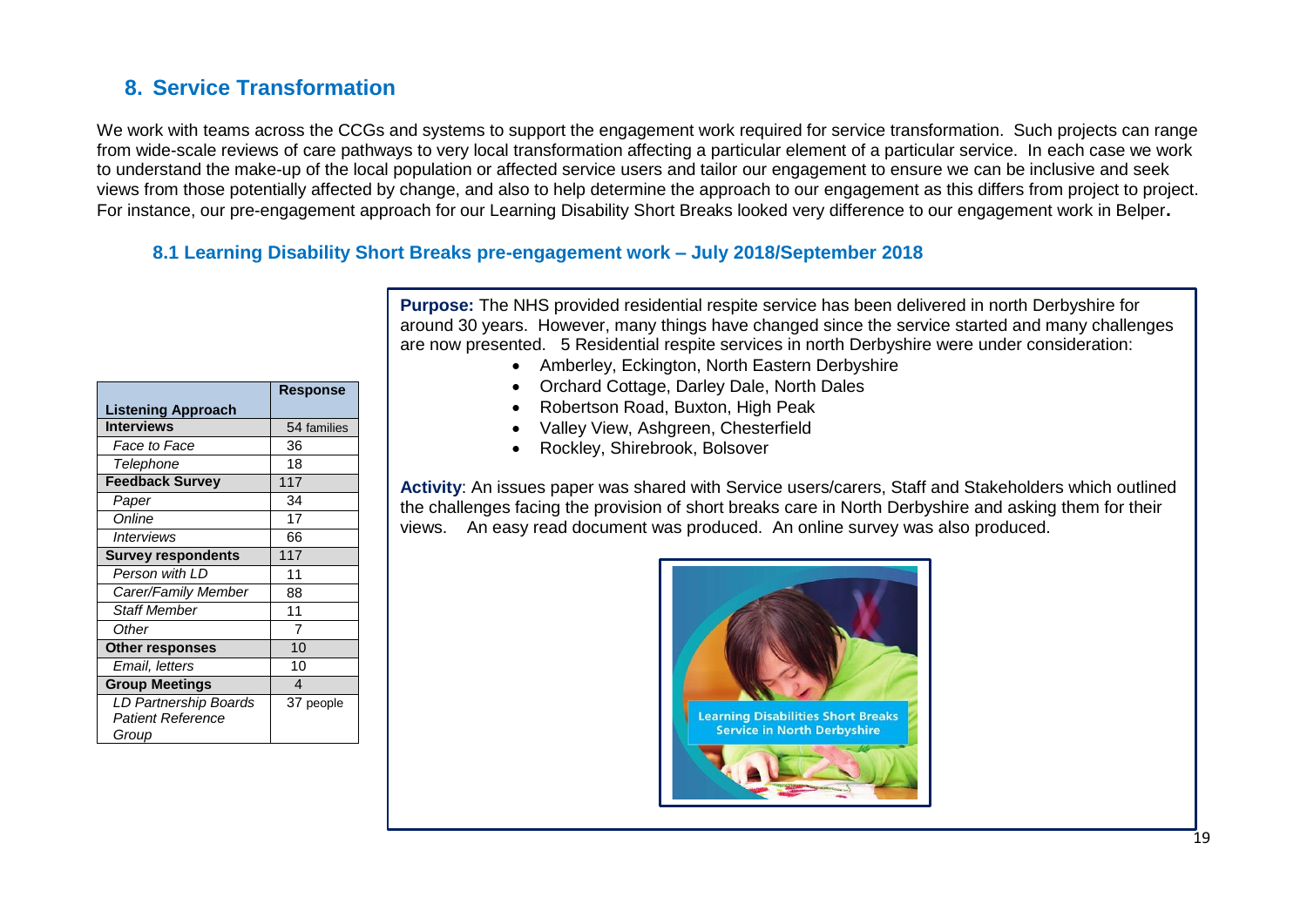**What people told us:** A **[listening feedback report](https://bit.ly/2l1cr0B)** was produced outlining all of the feedback provided by service users and their families. Key themes were:

- **Service Users** want to continue attending their NHS respite unit. They value staff as friends, their independence, activities and friends
- **Complex care needs**  carers said the person they cared for had complex needs. Staff said many required constant health checks and monitoring
- **Alternative respite**  small number of carers would/might consider either care at home or going away on holiday if care in the unit was no longer available. Preference was for residential respite in the local NHS unit to continue
- **Family survival** respite care considered essential to continue to provide care at home. Otherwise carers say they may be forced to admit loved ones into care
- **Reduction in Service demand** challenged. Some not getting as much respite care as previously. View that units have not taken new referrals for some time. People with challenging behaviour being care for alone in the unit
- **Willing to pay** some carers said they would be willing to contribute to the cost of respite care
- **Quality – Trust, Confidence, Safety, Staff –** having dedicated specialist staff who could deal with complex health needs, behaviour, limited communication gave families the trust and confidence
- **Peace of mind** it's only respite if you had peace of mind your loved one was being care for properly
- **Home-time not a holiday** carers want to spend time at home re-charging their batteries
- **Routine and Continuity** many service users require this to feel comfortable and happy
- **Potential service change** Strong feelings against any change in availability of the current service

**Outcome:** The report has been shared with CCG commissioners of the Learning Disability Short Breaks service who have presented this to Derbyshire CCGs Governing Body (GB) Meeting in Common with the findings from the service review so far and potential areas for future consideration.

The GB asked that commissioners engage further with the individual service users and carers to fully understand the potential implications for them of any suggested change in service delivery.

Small group meetings with families are being offered during March 2019 to explain to families the next steps in the review process.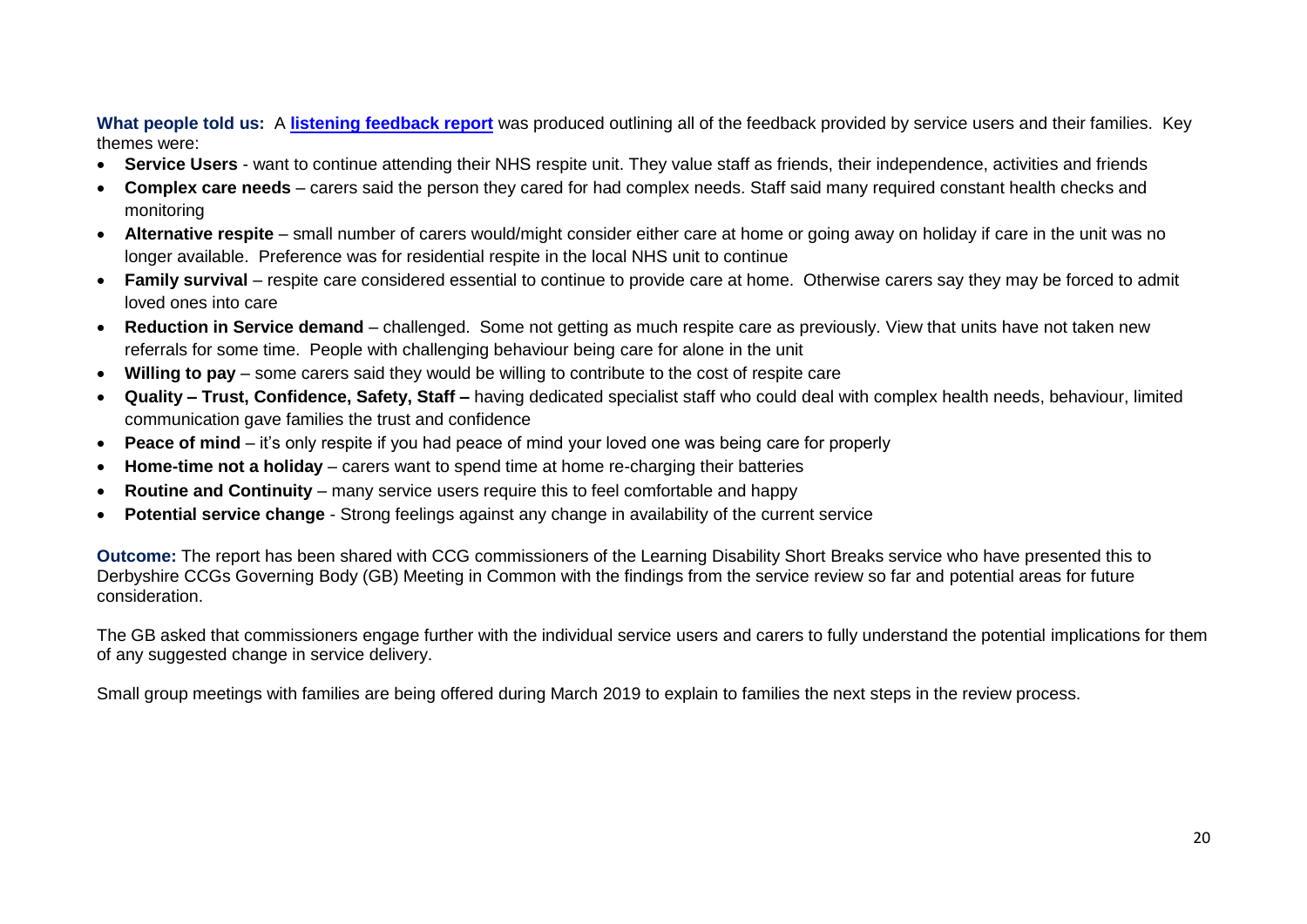#### **8.2 South Yorkshire and Bassetlaw Hospital Services Review – April 2018/Ongoing**

**Purpose:** Health & Care Working Together in South Yorkshire and Bassetlaw, (SYB) known as the Integrated Care System (ICS) commissioned an independent review of Hospital Services covering:

- Urgent and Emergency Care
- Maternity Services
- Hospital services for very poorly children
- Gastroenterology including investigations
- Stroke (early supported discharge and rehabilitation)



This includes services provided from hospitals in the region including **Chesterfield Royal Hospital**

**Activity:** An initial feedback report was published in May 2018 and patients and public were asked to comment on the recommendations being put forward to change the number of hospital sites offering the reviewed services. The ND Engagement Team invited feedback in the following ways:

- North Derbyshire lay reps attended engagement meeting at the Source, Sheffield accompanied by members of the Engagement Team
- Ran an Equalities Focus Group attended by 12 people representing protected characteristics
- Agenda item and feedback collated from each of the North Derbyshire and Hardwick PPG Networks and Patient Reference Group meetings
- Publicised on the NDCCG website in the Patient Zone
- Targeted communication to community groups through voluntary sector organisations and Healthwatch + to MPs/ local councillors
- CCG attendance at Eckington Residents group
- SY&B Project Team attended North Derbyshire's Patient Reference Group Meeting

CCG Engagement & Communications staff continue to work closely with the SY&B Review Team during this engagement period. The formal consultation period for this Review is planned for the end of 2019 early 2020

#### **What people told us:** Concerns about:

- Transport issues for people in north Derbyshire, including visitor and ambulance transport times/ distances particularly Maternity
- South Yorkshire IT systems not being compatible with Derbyshire.
- Focus is on caring for people at home, but still a problem of bed blocking due to lack of care in the community.
- Risk of losing a consultant led maternity service in Chesterfield, complications can arise very quickly

It makes sense to access this specialist gastroenterology treatment as soon as possible to prevent long-term problems and unnecessary deaths.

Give us some data to back up your proposals - Tell us how many cases would be affected by any suggested change in ND

**Outcome**: North Derbyshire patient's views taken into consideration in the further development of proposals, including representation from protected characteristics.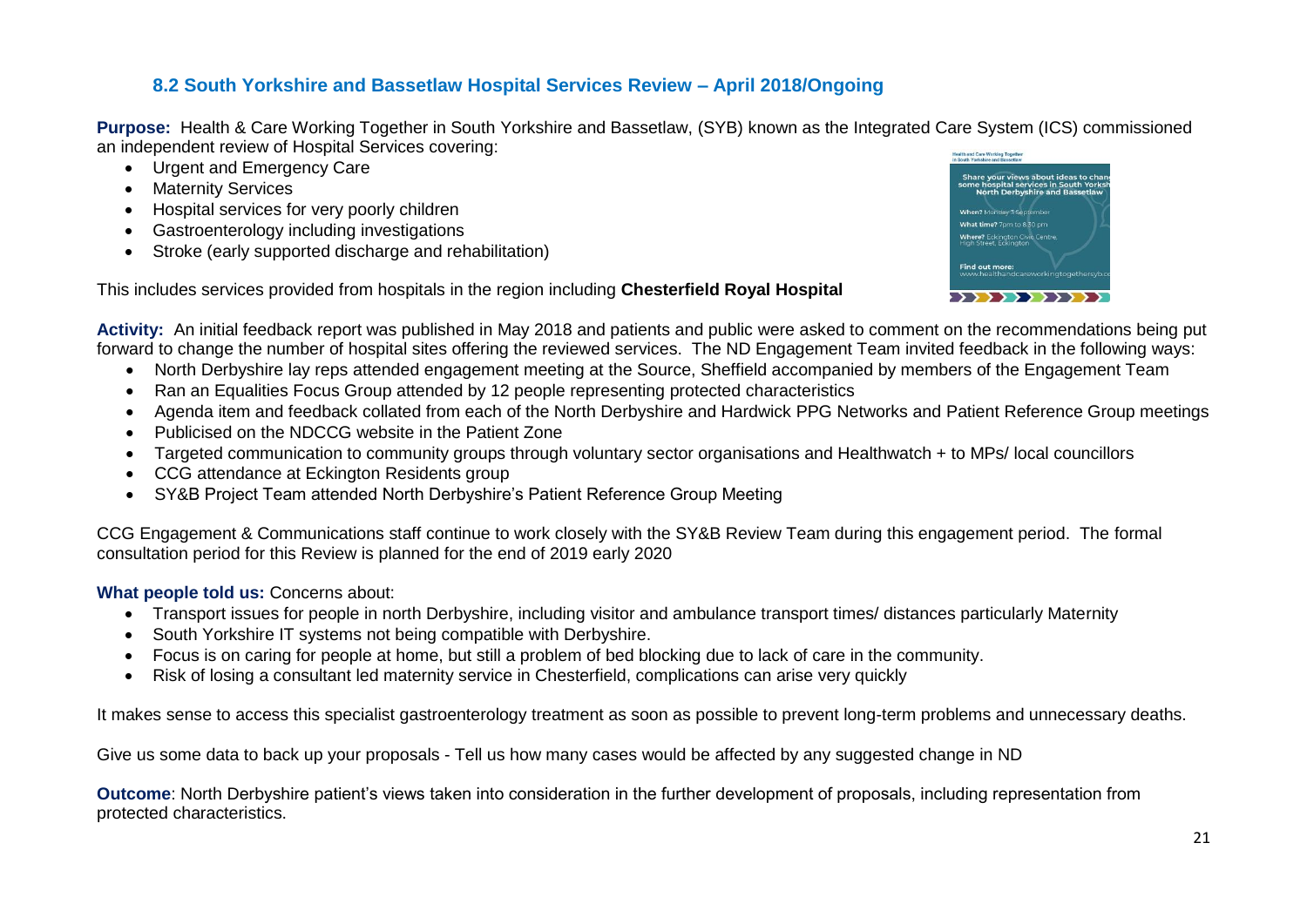Transport is recognised by the Review Team as requiring major consideration in development of firm proposals for change. 3 lay representatives from north Derbyshire are participating in a Transport Working group looking at practical patient transport issues that would result in any change to where services are delivered.

#### **8.3 Joined Up Care Derbyshire – Belper Services Review - January/June 2018**

**Purpose:** To engage with patients and public regarding a new health facility in Belper

- To understand local need
- To look at community facility
- To look at bedded service needs

Activity: A period of engagement was launched on 17<sup>th</sup> January with a joint meeting of the 4 local Patient Participation Groups of Appletree, Arthur, Riversdale and Whitemoor GP Practices.

Following this meeting information was distributed to the community through two main methods: Face to face engagement and distribution of materials.

In summary:

- 1359 People spoken to
- 3226 Joined up Care Belper documents distributed
- 26,082 Flyers distributed
- Number of booklets handed out: 2256
- The CCG and DCHS staff undertook engagement session both in Belper Clinic and on King Street in Belper as follows: Belper Clinic- 19 sessions, King Street, Belper- 10 sessions, Belper Farmers Market- 1 session, In total staff spent over 140 hours talking to local people about proposed changes.

After each engagement session staff completed a short feedback summary including how much information they handed out and how many people they talked to. A summary of this information is below.

When the CCG circulated information about proposed changes to Babington staff offered to attend meetings and groups to present information and answer any questions. Meetings to which the CCG were invited are listed below:

- NHS SOS
- Belper 50+ Forum
- Belper Town Council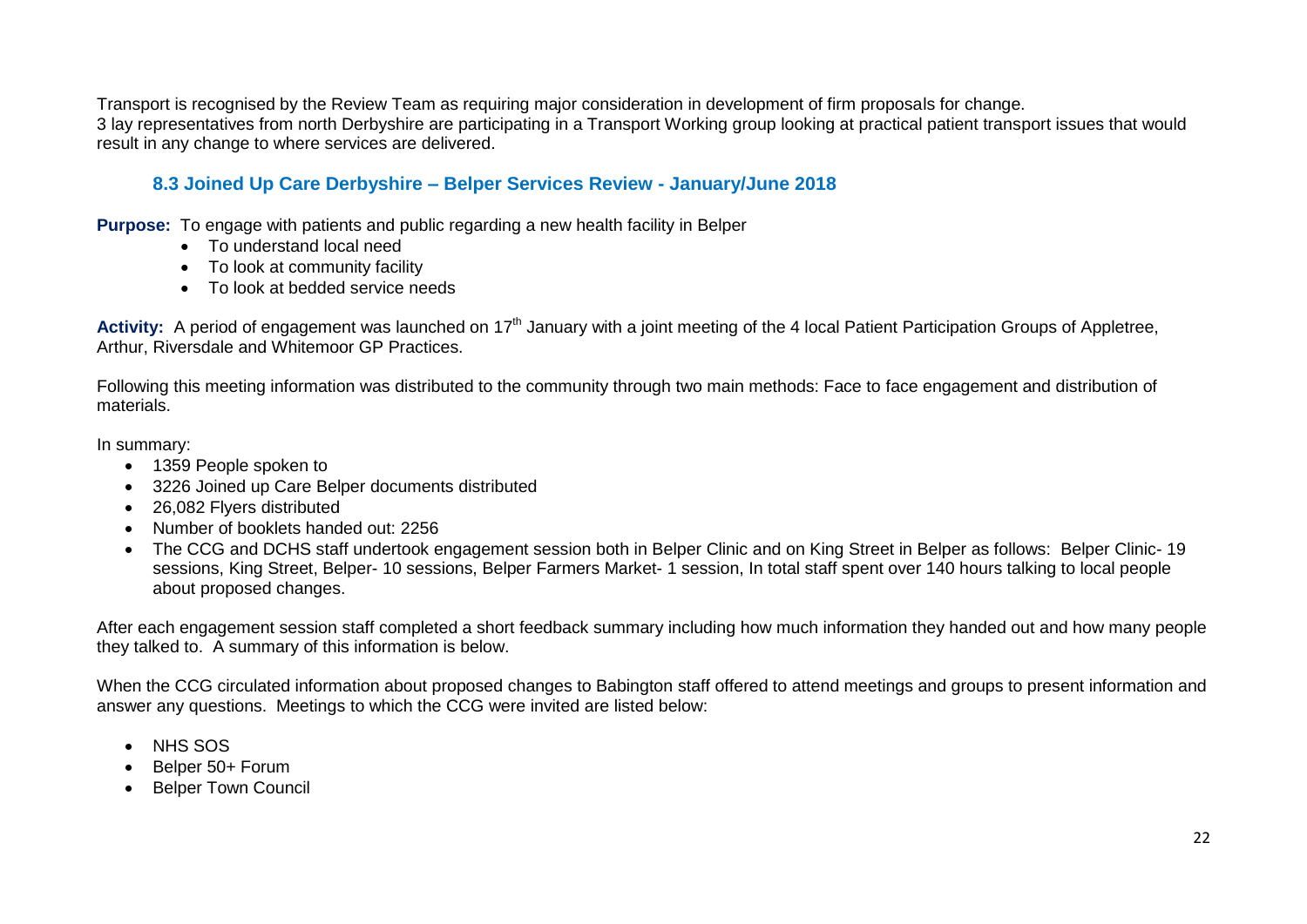The CGG also attended meetings of the four main GP Practices in the area before the engagement period started to talk to members about the proposals and encouraged them to engage in the discussions that were to come.

The CCG were supported in the distribution of flyers detailing ways to get involved in the engagement by:

Distribution at the turnstiles of Belper Town Football club match- 910 handed out at matches and the remaining 90 taken to local pubs and cafes by a member of the football club staff. Feedback from the person distributing the information to the pubs and cafes commented:

CCG Engagement & Communications staff continue to work closely with the SY&B Review Team during this engagement period. The formal consultation period for this Review is planned for the end of 2019 early 2020

There was media coverage both before and during the engagement. To understand the impact of media coverage a calculation has been done independently by Kantar Media:

- Belper News two stories = 1908 readers
- Amber Valley Info- two stories = 2750 readers
- Derby Evening Telegraph- three stories = 110562 readers

Total reached 115,220.

SDCCG and DCHS used Twitter to cross promote press releases and alert followers when new information was being added to the Joined up Care Belper pages of the CCG website.

#### **What people told us:**

Comments included the following:

- The building is no longer fit for purpose and that a new building is needed.
- It was also commented that the building no longer meets the needs of the local population and one member of staff talked about how they have a disability and find the current site very difficult to get around.
- There was recognition that local people have an emotional attachment to the current building and this is not felt by people new to the area
- There were 26 comments related to the need for more information.
- It was felt that there should be more information about the costs to refurbish the current Babington site and a feasibility study to understand all of the options
- There were 18 comments from people who felt that there was nothing wrong with the current site, especially the clinic, and investment should just be made on the current site.
- In addition there were also two questions asked as to why there had not been enough investment put into the current Babington site.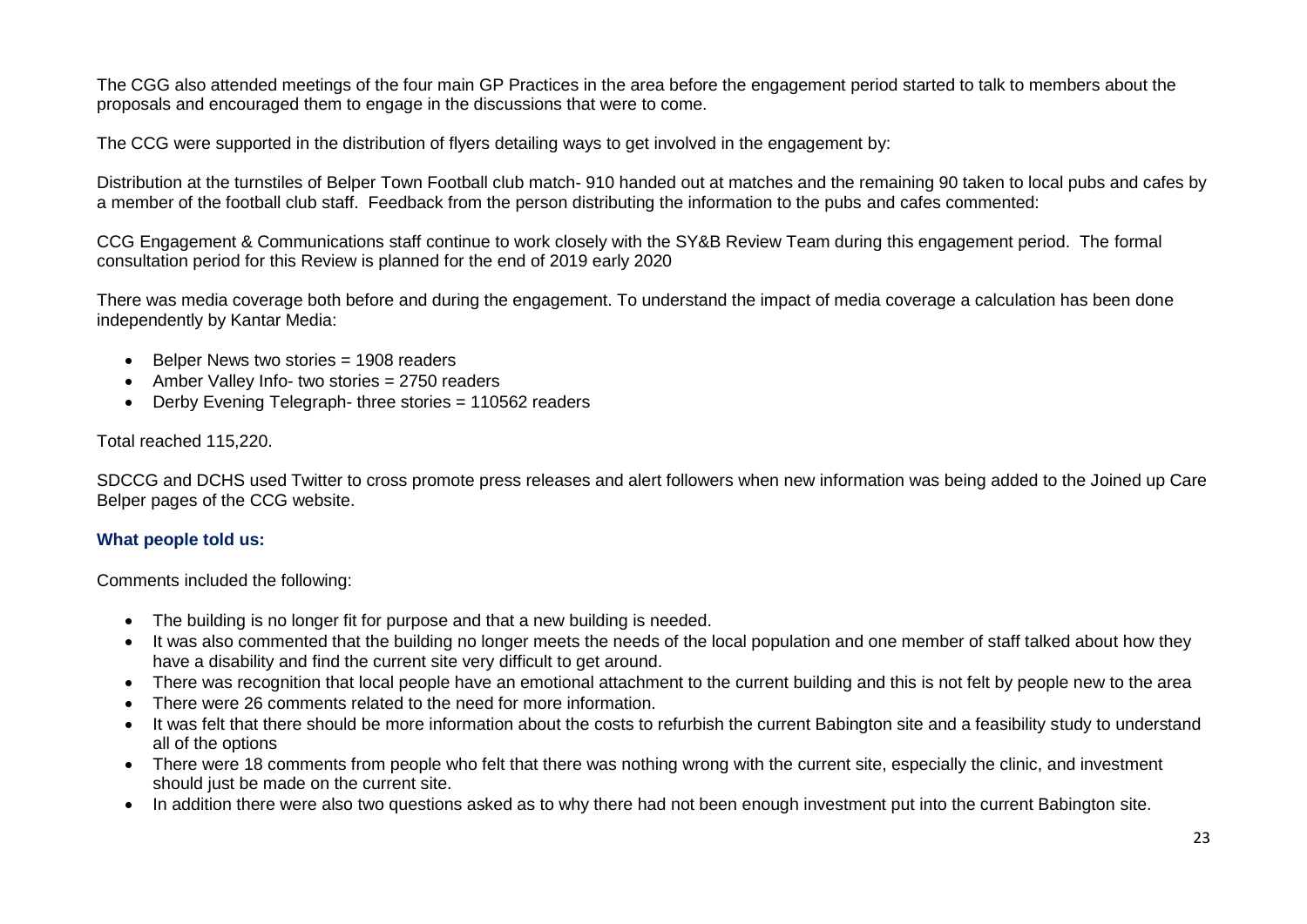- People were clear that the proposed new service would be harder to access both by road and also by public transport as it is a longer walk from the nearest bus stop compared to the stop just outside the current Babington site.
- There were 14 comments around issues with car parking at the proposed new site. It is felt that 41 spaces will not be enough compared to the number of spaces at the current Babington site.
- There were 13 comments about concerns with having to access services on other sites such as Ripley and Ilkeston and how there were not suitable public transport links.
- There were 11 comments from people feeling that the proposals actually meant a reduction in services due to the change in bed model. People felt that they needed nursing beds in Belper. There was also one comment that the services in the new build were not equivalent due to the lack of nursing beds.
- There were 8 comments about concerns about future services. This included having enough staff to provide good quality care at home and enough support for people in their own home. There were also concerns about forward planning and if the new proposals were taking the changing health needs into account
- There were 6 comments about concerns for staffing at the proposed new site. Some concerns were related to reliance on social care staff at the new community care centre where beds would be in the future. Concerns were related to not enough staff and how cuts are always being made in social care and if this would affect services in the future. There were also concerns that staff in the proposed new service would not be equipped to deal with patients effectively as opposed to the current nursing model.

**Outcome:** The Governing Body made a decision in June 2018 to proceed with new build taking into account the comments and requirements made by local people.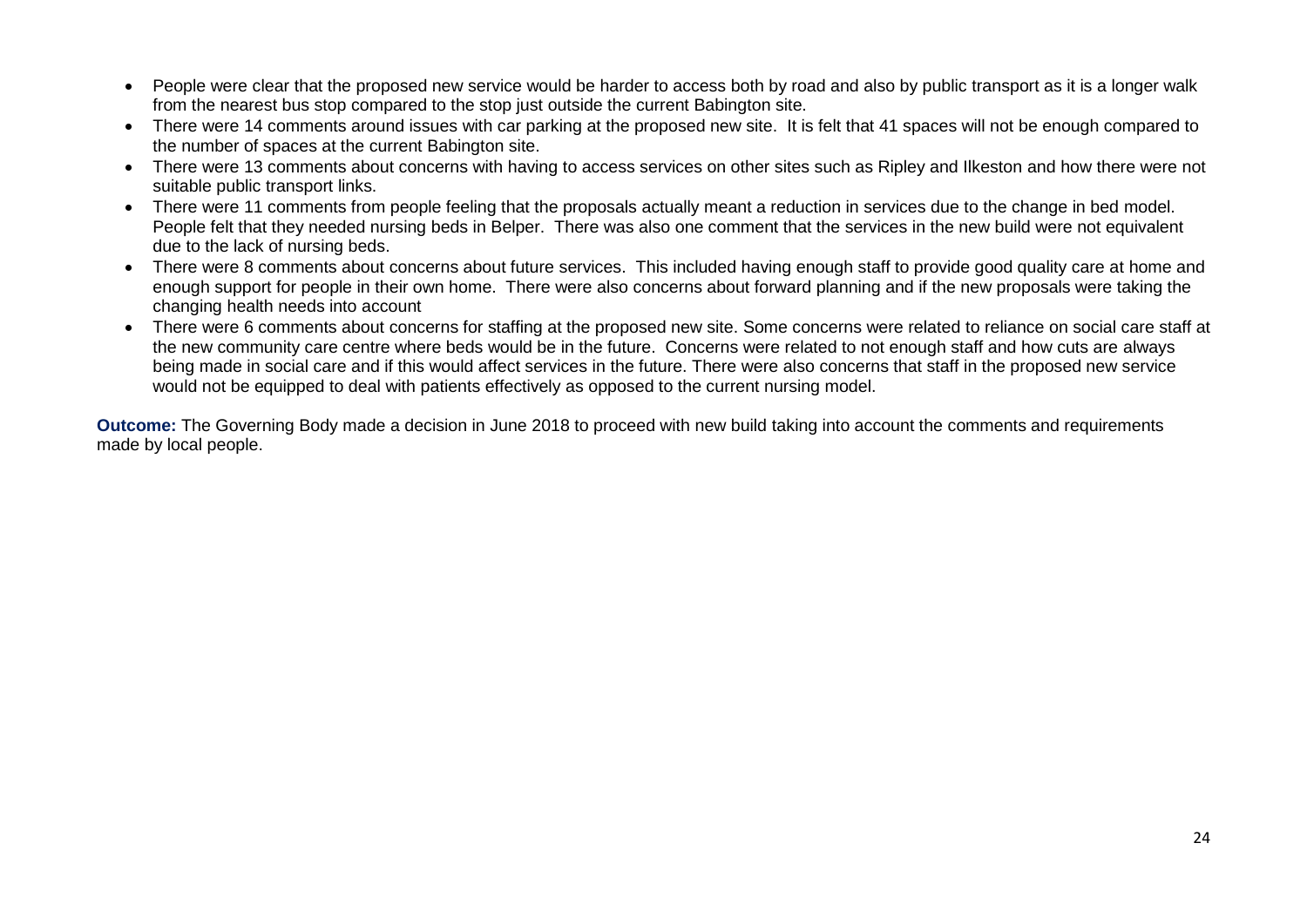#### **8.4 Psychodynamic Psychotherapies Public Consultation – October 2018/January 2019**

**Purpose:** Further to an extensive programme of engagement the consultation was designed to understand what matters most to service users about the Psychodynamic Psychotherapy service in the context of how it could potentially be delivered differently in the future. Also to understand the views of the service provider, clinicians, partners, stakeholders and others with an interest in this service.

**Activity:** A public consultation regarding Psychodynamic Psychotherapies was launched on 10 October 2018 and this was scheduled to run until 11 January 2019. This was delivered via a range of online and offline channels including a survey which was the main feedback route. It was also taken to various scrutiny committees and boards to ensure that it was widely publicised and promoted.

**What people told us:** From the point of launch the CCG received feedback from a range of sources which included survey feedback, direct correspondence and a petition. A consistent strand of feedback indicated that rather than focus on Psychodynamic Psychotherapy in isolation, the CCG should conduct a wider review of psychological therapies. This feedback was carefully evaluated and discussed in detail within the CCG and with other partners.

**Outcome:** Further to this evaluation a decision was made by the CCGs Executive Team and Chair of the CCGs Clinical and Lay Commissioning Committee to pause the consultation for Psychodynamic Psychotherapy from 4 December 2018. This was pending a recommendation to the CCGs Governing Bodies in common that the consultation should end and a wider review of psychological therapies in conjunction with a comprehensive programme of engagement should commence. The recommendation was approved by the CCGs Governing Bodies at their meeting in common on 13 December 2018.

Following that decision the CCGs, in conjunction with partners have been working to draft the Terms of Reference for the wider review and this work continues through a series of meetings and detailed discussions. Whilst some of the detail is still being worked through, the commitment made in public through various channels is that the programme of engagement to support the review will be extensive and inclusive.

This is an important example of the CCG's commitment to listening to views and changing approach in response to feedback.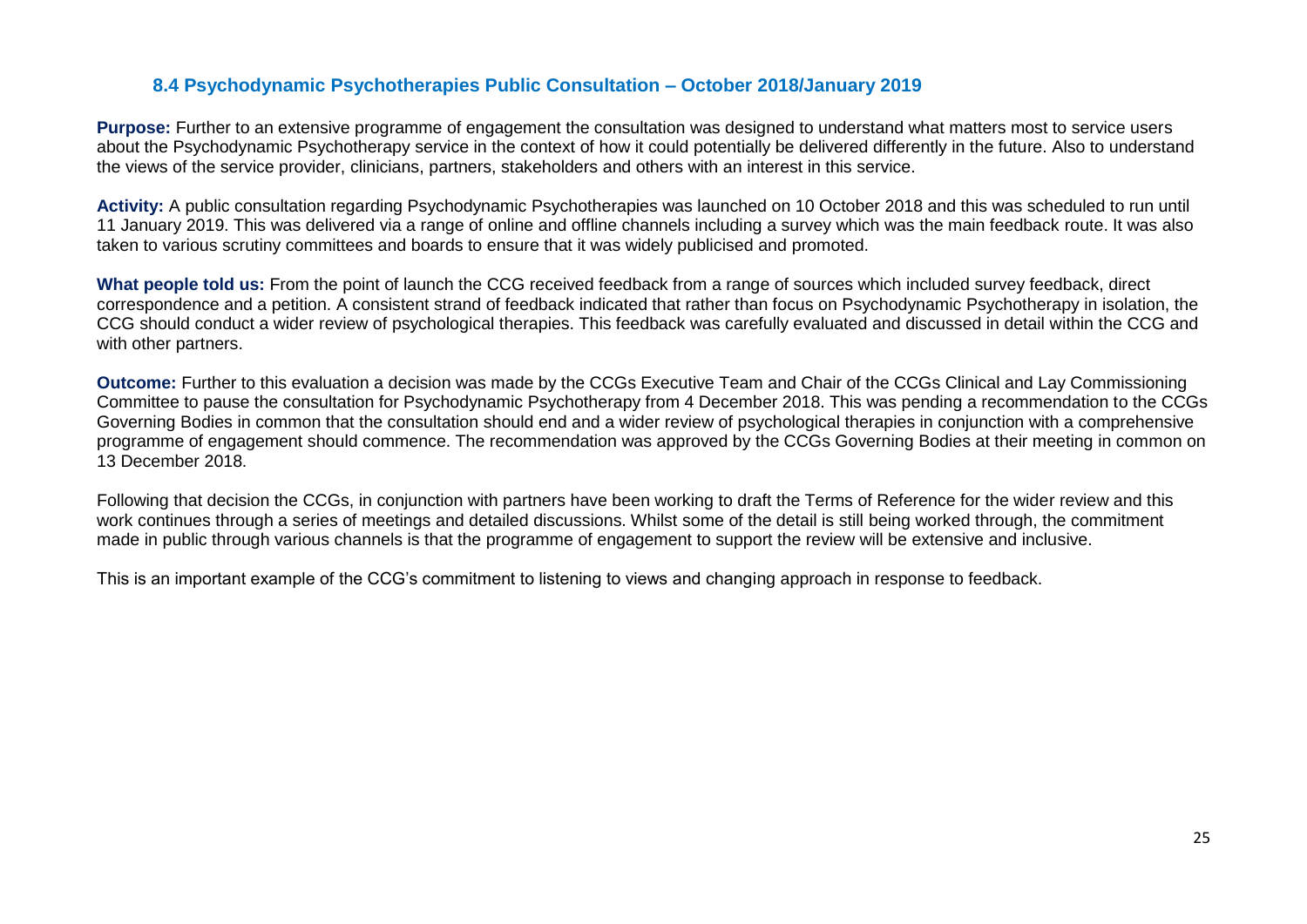#### **8.5 Wheelchair Services Procurement – May 2018/December 2018**

**Purpose:** To ensure standards in the contract and the procurement process is informed by current and past service users and future potential users, including children and people with learning disabilities.

| Survey posted on line                       | <b>Erewash Healthy Voices</b>                  | Derbyshire Parents Forum                        |
|---------------------------------------------|------------------------------------------------|-------------------------------------------------|
| <b>Erewash Community Connectors Meeting</b> | Erewash Community Voluntary Services (CVS)     | North Derbyshire CVS<br>$\bullet$               |
| <b>Derbyshire Parents Carers</b>            | <b>Parents Carers Together</b>                 | Readycall                                       |
| • DIASS                                     | Chesterfield Care group                        | <b>Parkinson's Disease Society</b><br>$\bullet$ |
| Parkinson's Disease Support Group           | <b>Red Cross Derbyshire</b>                    | <b>Good Health Group</b>                        |
| Empower Derby - autism and LD               | Umbrella                                       | <b>Stroke Association</b><br>$\bullet$          |
| Armed Forces Support (SAFFA)                | Enable – armed forces                          | <b>Breathe Easy</b><br>$\bullet$                |
| Alzheimer's UK                              | <b>Derbyshire Dales Carers</b>                 | Crossroads - East midlands Carers               |
| <b>Disability Nottinghamshire</b>           | <b>Sight Support Derbyshire</b>                | <b>Disability Syndicate</b>                     |
| Age UK Derbyshire                           | <b>Carers Sitting Services</b>                 | <b>Homeless Trust</b><br>$\bullet$              |
| Disability direct                           | Derbyshire Centre for Integrated living (DCIL) | <b>Community Concern Erewash</b>                |
| Homestart                                   | Fibromyalgia Group                             |                                                 |
|                                             |                                                |                                                 |

**Activity:** Engagement with the following groups using surveys and attendance at meetings:

**What people told us:** The key findings suggest that people want a service that is accessible in terms of location and service hours with faster responses times than have previously been available. There is also an appetite for evening and weekend opening for around 20% of service users.

- The Chair in a Day Model was favoured by around 70% of service users
- Personal Wheelchair budgets received a mixed response with 35% saying it was an excellent or very good idea but 21% not liking the idea.
- When asked about home visits people were very clear in stating the circumstance in which they should be offered and these related to vulnerable and isolated people and those with transport concerns and issues. There were also suggestions about offering home visits to assess the use of the chair and equipment in the home setting
- Many people said they are willing and able to return and collect equipment, other were willing but struggled with transport and health issues.

**Outcome:** Services users supported to understand and decide on the personal wheelchair budgets options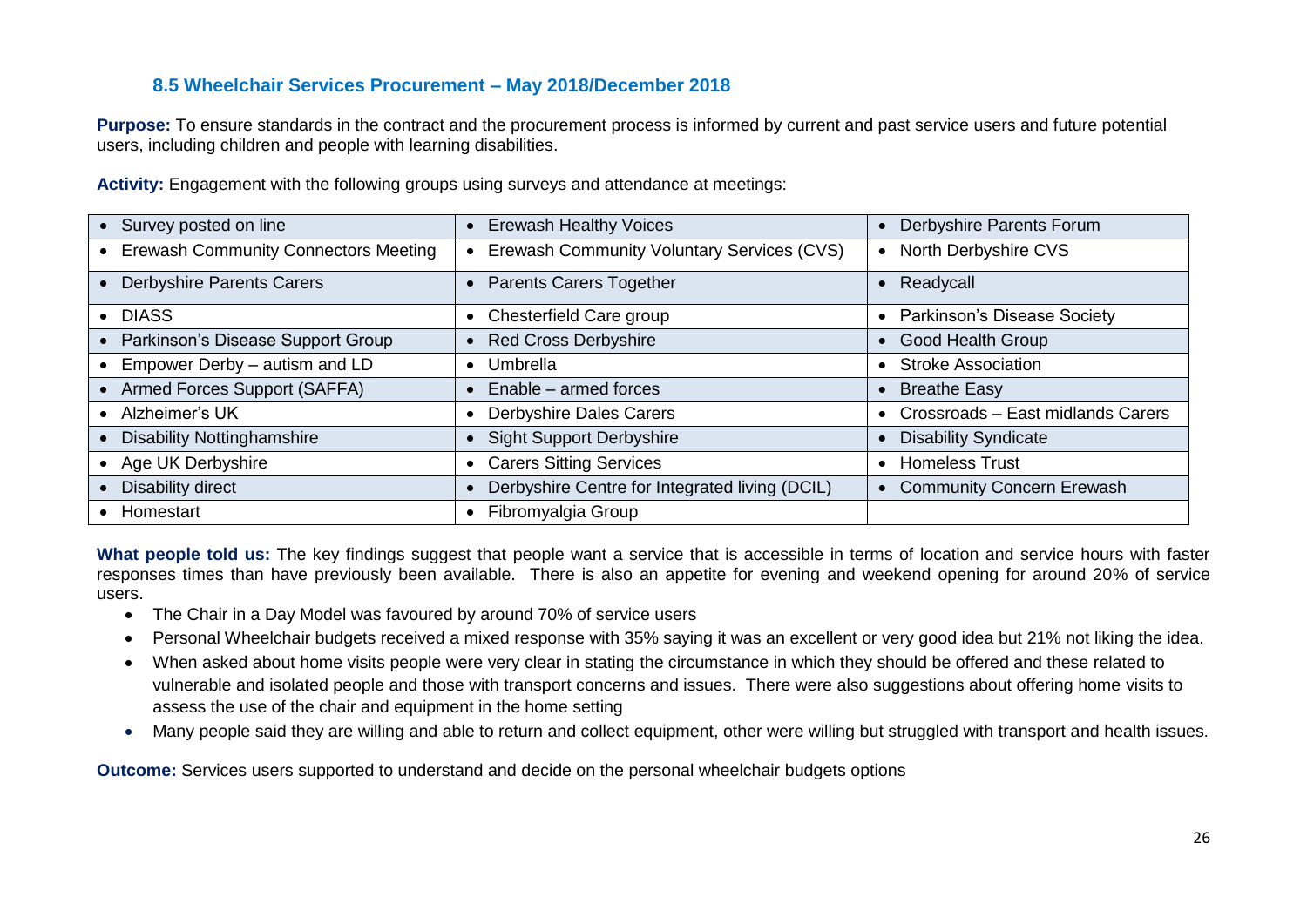- The findings were built into the service specification. Including operating hours, location of services, and implementation of a chair in the day model as appropriate
- Service went live on January 2019
- Service users were part of the evaluation and moderation of the bids
- Service users met preferred bidders for Q&As
- Children assessed in school as well as home setting.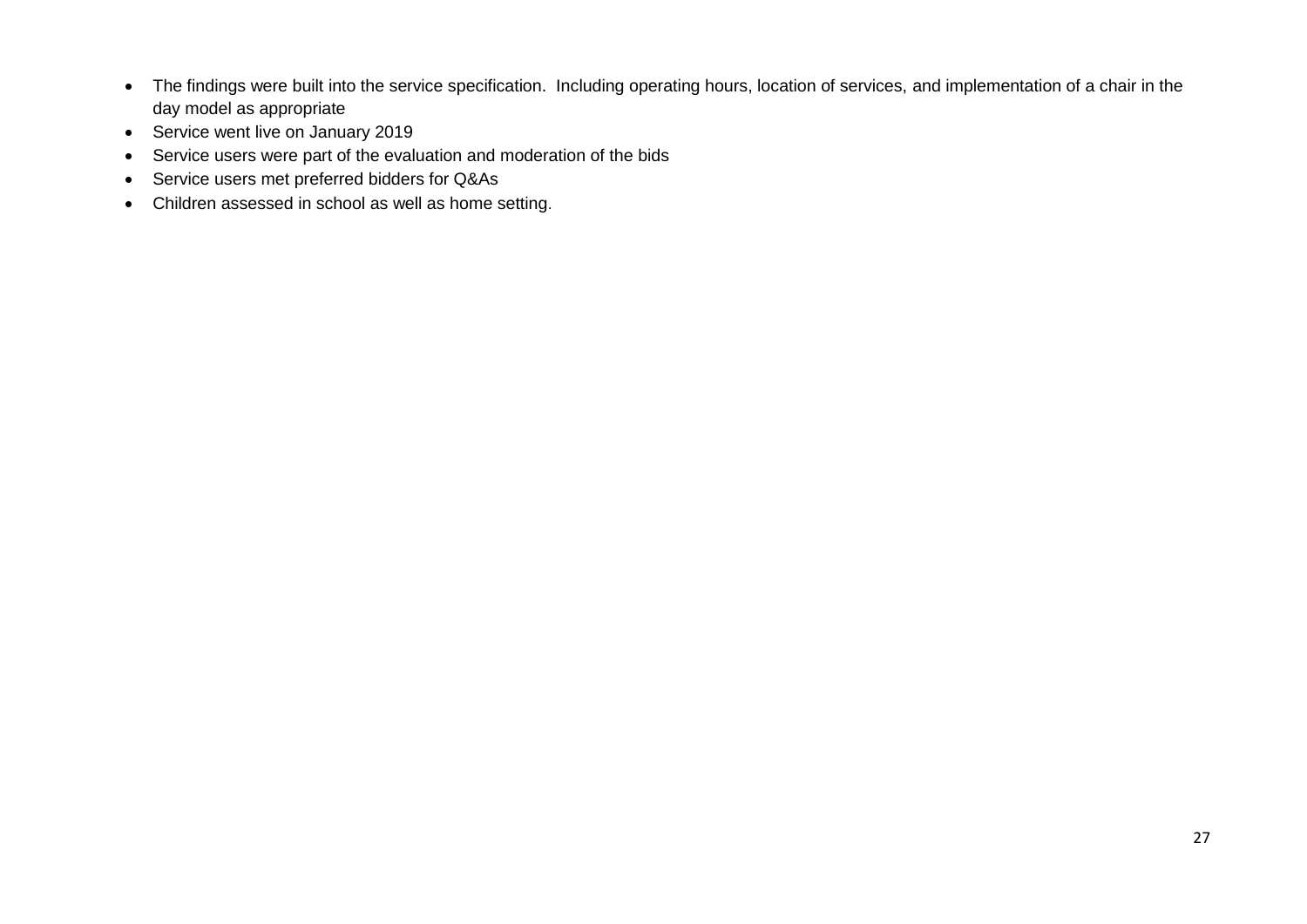#### **9. Financial Recovery & Efficiency**

The CCGs' financial challenge has been well publicised during 2018. Our Governing Bodies have been required to make some challenging decisions about the way in which we spend our money, and this has rightly been done in the public eye at our monthly meetings in common. In addition, the CCG has attended the local authority Scrutiny meetings regularly during the year to update on progress with financial recovery, in part to account for how we are seeking to make proposed savings and also to provide assurance on the engagement we have done or plan to do where services may change.

In the context of a £51m savings target, the CCG has continued to stress that only £5m related to prioritisation of resources or service decommissioning, with the remainder found in transactional, contractual matters where spending is duplicated or where other efficiencies can be found. Wherever the CCG has needed to engage to meet statutory duties under the Health and Social Care Act, we have appraised the scrutiny committees as necessary and continue to do so.

2019/20 will be an equally challenging year financially and we are already in the process of working with teams across the CCG to seek very early lay confirm and challenge into emerging plans. Again, where schemes represent a potential service change, we will implement a comprehensive programme of engagement to ensure patients; and other people's views can support our plan development and decision-making process.

#### **Scrutiny Attendance**

The CCG regularly attends local authority scrutiny meetings to update and involve local councillors in our planning and engagement processes. Since June 2018, we have attended regularly on the specific topic of our financial position and the table below describes the various attendances for this purpose. We continue to engage with scrutiny and this will continue into 2019/20 as we seek to implement our medium term financial recovery programme.

| Derby City Adults and Health Scrutiny Review Board | Derbyshire Adult Health Improvement & Scrutiny Committee |
|----------------------------------------------------|----------------------------------------------------------|
| 19 June 2018 – private session                     | 16 July 2018 – exempt session                            |
| 25 September 2018 – private session                | 13 August 2018 – exempt session                          |
|                                                    | 10 September 2018 – public session                       |
|                                                    | 1 October 2018 – public                                  |
|                                                    | 26 November 2018 - public                                |
|                                                    | 4 February 2018 – public                                 |
|                                                    | 11 March 2018 - public/exempt                            |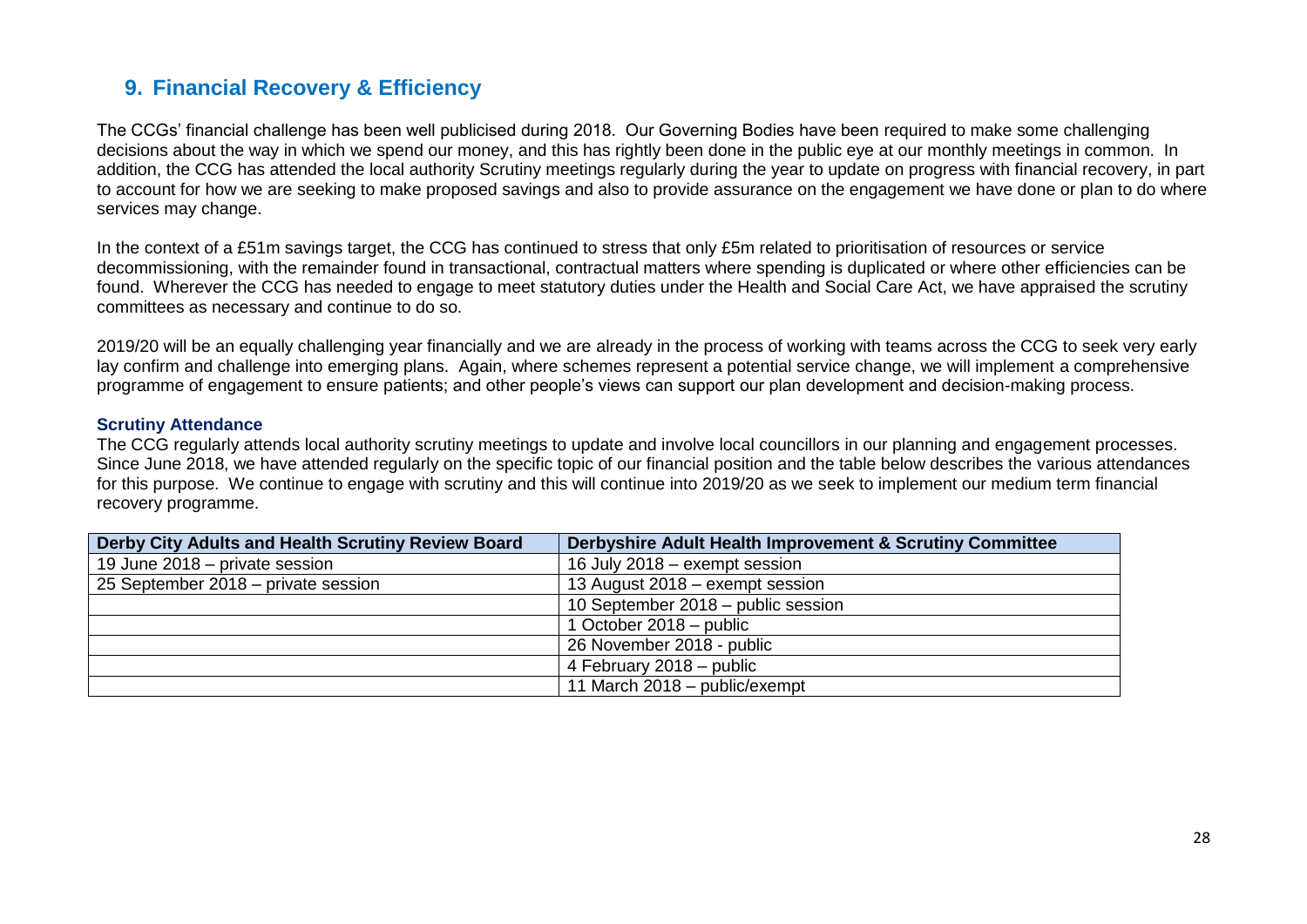#### **9.1 Confirm and Challenge Sessions November 2018 and January 2019**

**Purpose:** CCG Commissioners are invited to attend Confirm and Challenge sessions made up of lay representatives to consider key business projects. This is intended to build in engagement at a very early stage of a project, often in their embryonic form.

Project Managers explain what their project is about, and lay people ask questions, offer suggestions and challenge assumptions from a patient perspective.

**Activity:** Around 12 lay people attended each of the 5 sessions held to date:

- Learning Disability Assessment Treatment Unit Review & LD Short Breaks Review
- Mental Health Locked door rehabilitation project
- Outpatients Programme Bringing services closer to home
- Review of District Nursing contract(s)
- Review of Children's Urgent Care Crisis Team

More sessions are planned in March and will be ongoing throughout 2019.

**What people told us:** A range of observations and suggestions were made during discussions. These are some examples:

- **Learning Disability**  Need to build in independent advocacy and link to child sexual exploitation.
- **Mental Health** Explore repurposing of buildings already taken out of commission and preparing communities to receive patients.
- **Outpatients programme** Evaluation of existing good and poor models required. Needs to be a local focus as well as consideration to people accessing a variety of cross border services.
- **District Nursing**  Existing contract system leads to waste and inefficiency. Contract with existing provider should be 1 year to allow for development of Place based commissioning. Concerns about changes in delivering wound care may prevent some patients from accessing the service
- **Children's Urgent Care** Does a reduction in bed days equal an improved use of beds or reduction in access to CYP. Consider prevention initiatives to reduce service demand to include social media and technologies for CYP to get advice/support. Service needs to be appropriately linked in to the 111 service.

**Outcome:** Project Managers found the questions and observations very helpful and thought provoking. They agreed to take these into consideration in the further scoping of their project. They agreed to come back to participate in another session after 6 months' time.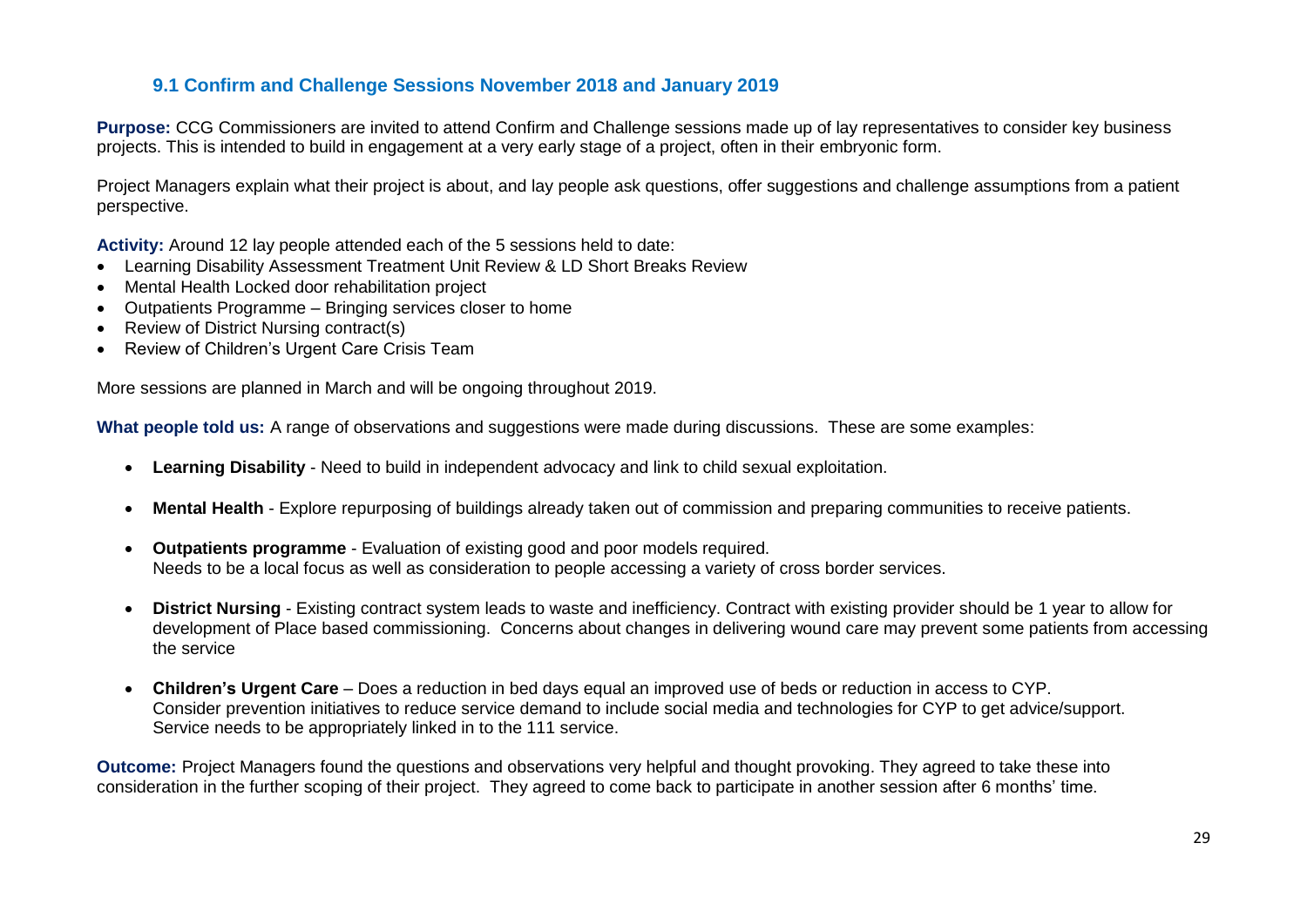#### **9.2 CCG Financial Recovery Co-production Workshop – November 2018**

**Purpose:** Co-production working has been introduced as a critical first step in the CCGs financial recovery approach to support the CCGs in how they may ultimately make some very difficult decisions.

**Activity**: Invited 16 local people from communities across Derbyshire and representatives from the existing Lay/Patient Reference Groups took part in an initial workshop to co-produce a robust set of values and decision making criteria to be used within the CCGs decision-making processes. The group considered and provided their input into the CCGs draft decision making criteria.

**What people told us:** Overall, the group felt that the decision making criteria was a really useful tool to support the CCG in its decision making processes but considered it difficult to apply weighting. Comments included:

- **Strategic fit/must do -** It was strongly felt that if something is a 'must do' then it should not be included in the weighting.
- **Clinical Effectiveness**  The shared view was that it was crucial that 'consensus evidence' is used for decision making.
- **Health Benefits/Health Gain**  A robust measure for Quality of Life was very important rather than just an extension of life without significant quality.
- **Cost Effectiveness**  Include some aspect of outcomes that could be expected for a certain cost and that would allow the CCG to understand value of the service.

Suggestion that the voluntary sector could do a lot more to support clinical services and how this would be a lot more cost effective.

**Ask** - Is there an alternative that provides the same outcome?

 **Impact on Health Inequalities** - You can't change health inequality but you can make your services targeted and responsive to health inequalities.

CCG needs to identify its priorities around health inequalities and the criteria can be weighted around that.

 **Do-ability/Return on Investment** - Return on Investment (ROI) might not be realised for a number of years, even a life-time and that should be considered along with short term gains.

Where does the added value provided by the voluntary sector come into this criterion?

Does this activity need to include a broader context **e.g. link with Social Care**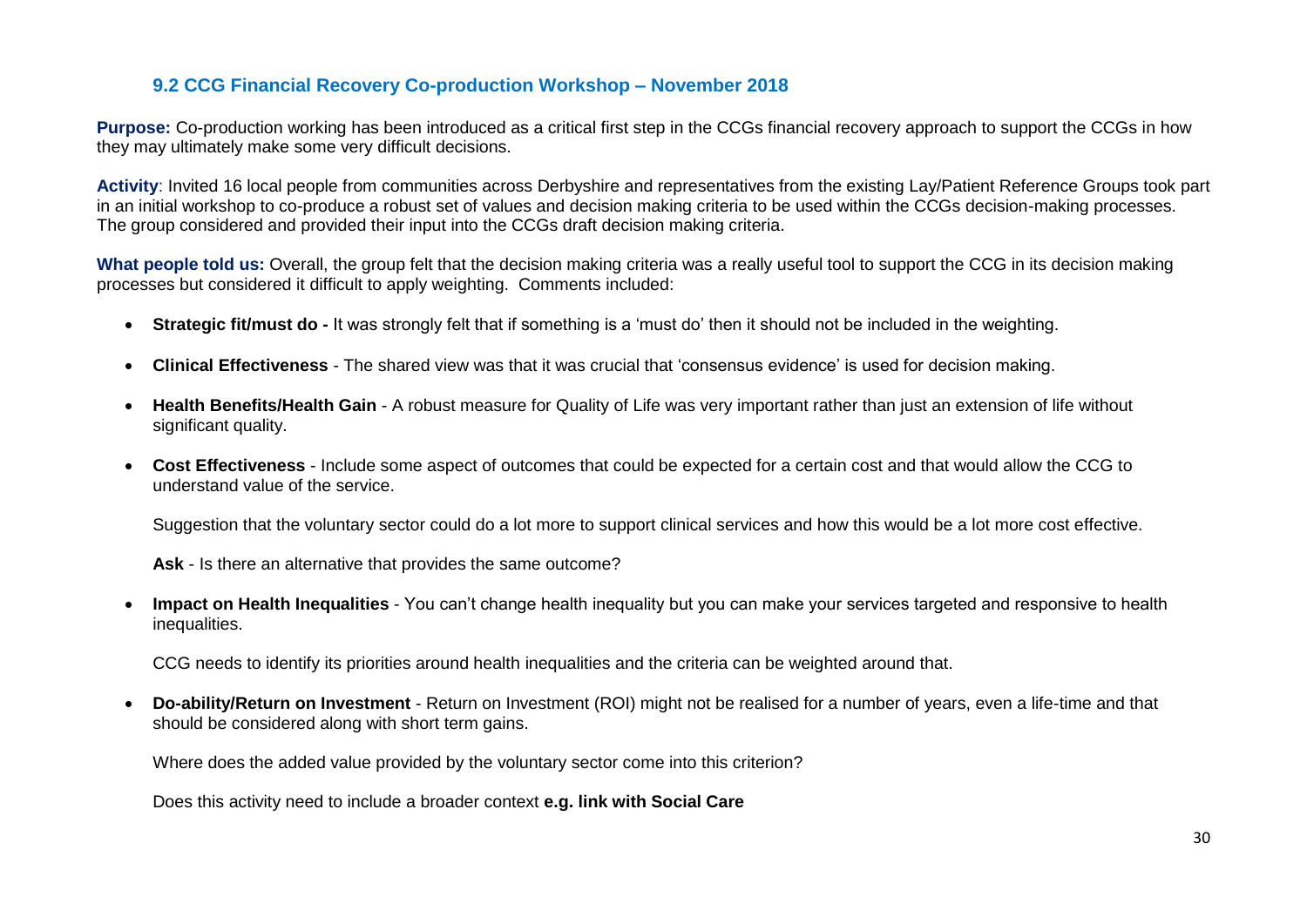**Outcome:** The CCG considered the feedback received and clarified points already taken into consideration and made adjustments to the criteria in relation to the Impact on health inequalities. Comments on the importance of the voluntary sector were acknowledged and noted whilst not specifically included in the framework as this will depend on services/interventions being reviewed.

#### **9.3 Voluntary Sector – April / December 2018**

**Purpose:** To understand the services we fund through voluntary sector and ensure the service providers, stakeholders and service users provide feedback on current provision and ideas for future provision. To understand how we can provide a better offer for Infrastructure VCS organisations in Derbyshire.

**Activity:** We undertook case studies, interviews, local events, discussion groups. An online survey was developed along with undertaking feedback forums.

**What people told us:** There are a range of services that are identified as social care and without a direct impact on health across Derbyshire.

- Some services were identified as clinical pathway essentials and as such much are maintained and reviewed to meet the needs identified through the review
- It was stated that there was a need to maintain a strong infrastructure in Derbyshire to support the grant maintained organisations. It was noted that the offer to infrastructure needs to change and there needs to be more 'joined up' work at this level

**Outcome:** As a result of the feedback the range of discretionary grants being offered has changed to reflect clinical pathways and patient need.

- Joint work with Derbyshire County Council to ensure that social care grants are now part of their package of services
- A review of grant services with a view to moving to commissioned and contracted service with more stability for the provider than grants offer
- A review of infrastructure offer, jointly with Derbyshire County Council, to ensure that it meets the needs of smaller grant maintained organisations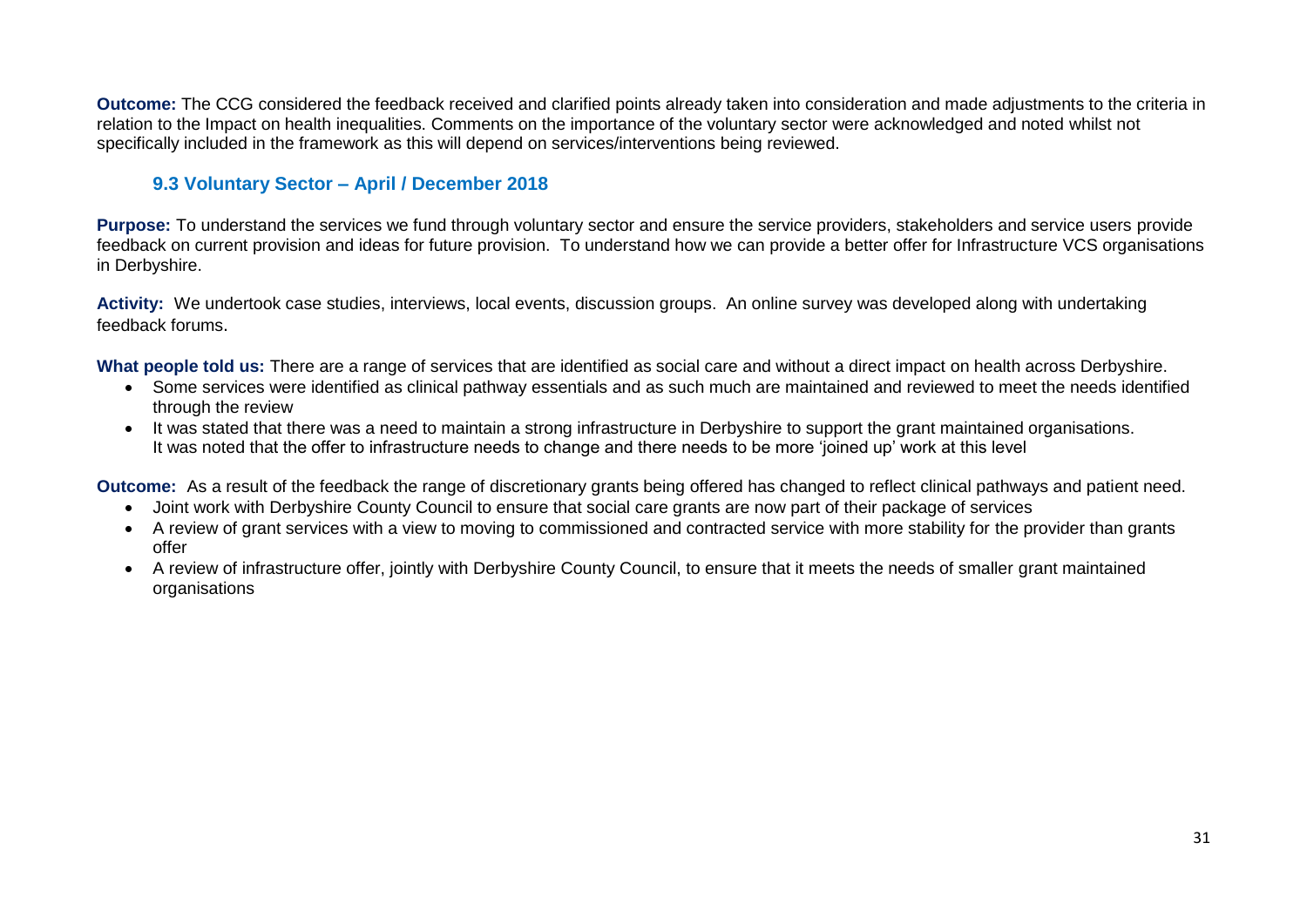#### **9.4 Joined Up Care Derbyshire – Financial Solutions – July 2018**

**Purpose:** To engage with patients and public on the financial situation and solutions.

**Activity:** A series of events across Derbyshire in the daytime and the evenings to present the current financial situations and engage with the public regarding potential solutions in the year ahead

**What people told us:** The timings of the Joined up Care meetings coincided with a review of discretionary grant funding of the Voluntary Sector as well as the decommissioning of the Mental Health Engagement service. Therefore, much of the feedback came from and was related to the Voluntary Sector.

- Returns on Investment There were a number of discussions around the added value that the Voluntary Sector brings
- Concerns about the lack of engagement with the voluntary sector around ways in which the voluntary sector could support the system Firstly with funding as the voluntary sector has access to additional match funding and grant monies that they can bring to Derbyshire. In addition the sector can provide services at a lower cost and with additional added value than the statutory sector
- Communication about the discretionary funding- There were a number of requests for more communication about the process for decision making around the VCS funding including what the process is, what the timeframe for a decision and also if there were going to be any engagement events
- Joint funding with Local Authority There were questions around joint working with local authorities and if opportunities had been explored looking at more joint funding
- Mental health engagement Questions arose as to why the service was funded if it is being cut only one year into its existence. Was it supposed to be short term? There were also questions about the mental health investment standards and if this service should fall under that remit?
- There were questions about how the views of people using services would be factored into the voluntary sector funding review and also other service reviews
- There were specific concerns around older people who are often vulnerable and without family support mechanisms and they need practical and lower and higher level support including befriending and shopping
- Current social care arrangements which are often felt not to be enough to meet the persons full needs e.g. a couple of 15 minute visits per day. Where are these people going to go? There were also concerns highlighted that it may end up with people staying in hospital longer as there is not enough support for patients to be discharged in a timely manner
- It was felt to be difficult to expect staff in the VCS to work this quickly as they have other commitments and it is over the holiday period. It was strongly felt that there was not enough notice given on the need to provide information
- There were comments that it should be recognised that Derbyshire is very diverse and that there are areas of significant rurality and this can significantly affect accessing services as either services are not accessible or not available locally. Assurance from the CCG was requested to ensure that services would be equitable across Derbyshire and where appropriate special consideration would be given to rural areas.
- Those attending the sessions felt that there was a need to be more open with wider public about financial challenge as it is difficult to appreciate the scale of the challenge and understand why changes in services are proposed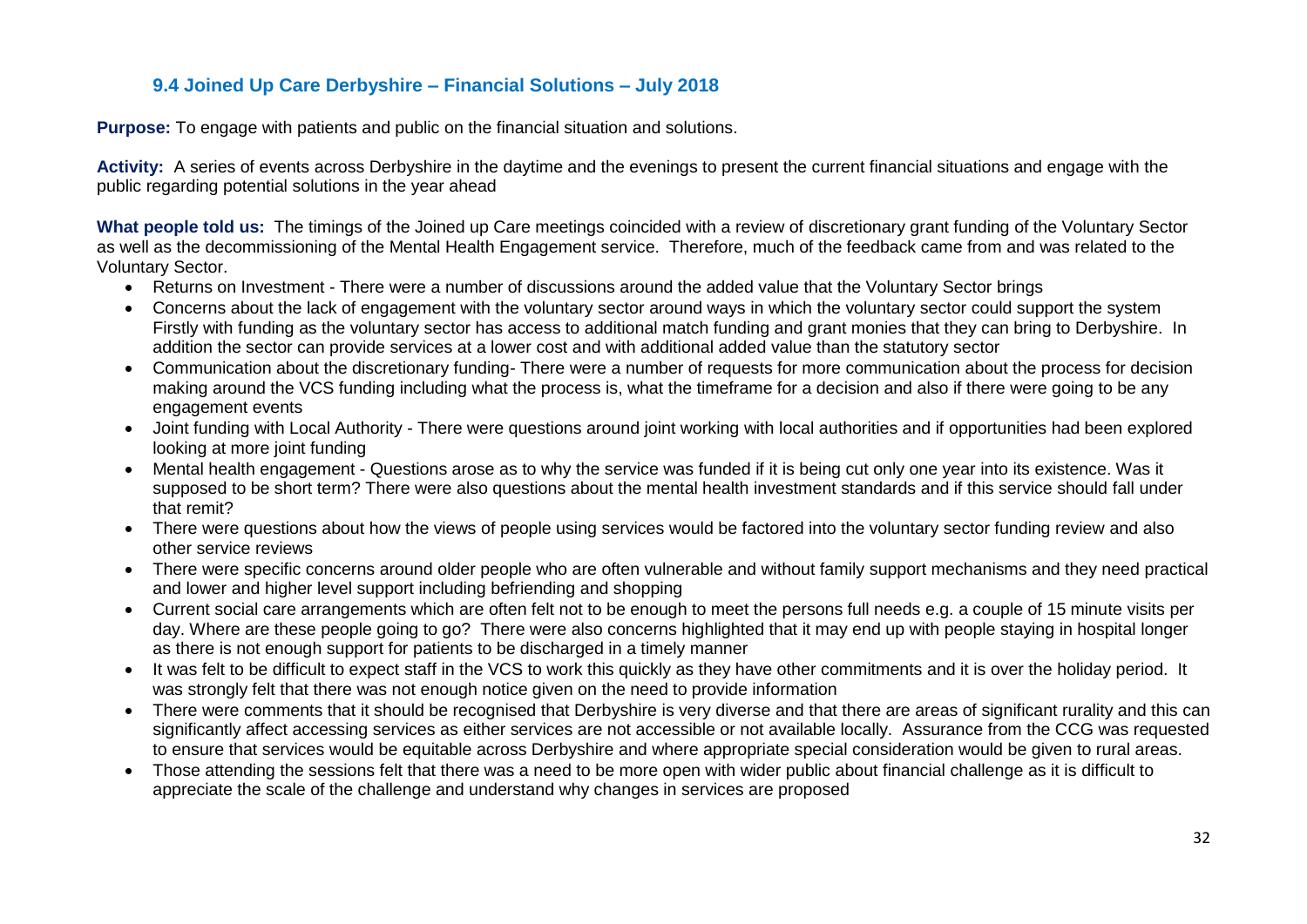**Outcomes:** As a direct result of this engagement a new process for confirm and challenge for projects at the earliest stage has been developed in collaboration with Healthwatch Derbyshire.

- With regards voluntary sector funding, we extended the programme of work around the voluntary sector ad had two further periods of engagement with service users on one to one basis, case studies and through group sessions. Following a period of extensive engagement and review a panel of staff, GPs and lay people reviewed each scheme against criteria and identified those grants which are essential to pathway delivery and those which relate to social care provision. An adjustment in funding and grants was then agreed at the governing body to reflect this outcome
- We worked with the LA to review an offer for infrastructure organisations who support the services in receipt of grant funding
- It was confirmed that the 2 year turnaround is an essential programme of work for the short term but at the same time there is work on the longer term plans which people can be involved in
- There will continue to be a focus on local services and health needs through the development of Place Alliances. These will:
	- o Be provider organisations delivering a wide range of services across the community to deliver outcomes specified by the strategic commissioner
	- o Localise plans and prioritises community nursing services, community/neighbourhood mental health services, integrated care teams
	- o Support the development of neighbourhood teams based around primary care hubs/ groups of practices working at scale can cross over current CCG boundaries
	- o Will be up and running in shadow form from 1 April 2019 if not before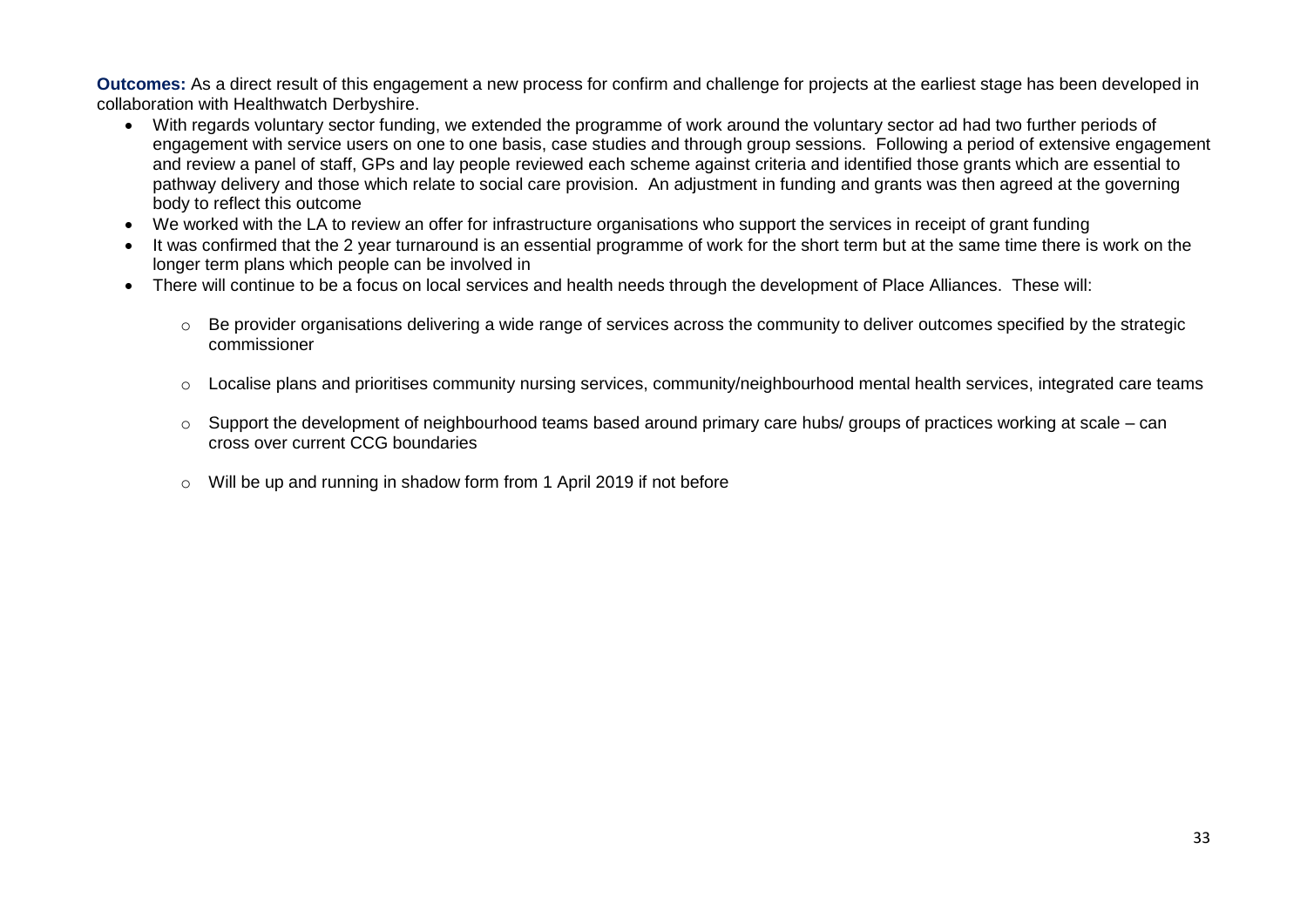### **10. CCG Merger**

The four Derbyshire CCGs have been working closely together for the last two years, having in-common or joint meetings where this has helped to speed up and unify decision making processes. The appointment of a single Chief Executive Officer and Chief Finance Officer were the first steps towards joint management, and this has been followed by further appointments and a restructure of all CCG teams.

The CCG Governing Bodies made the decision in May 2018 that the CCG should come together formally in a merger as a final step in the development of a single commissioning approach across Derbyshire and Derby City. The aims of the merger were seen to be to enable strategic commissioning decisions across a single CCG to benefit local patients by providing consistency and reducing duplication, both for ourselves as health service commissioners and for the hospitals, community and mental health services we contract with. It would also help improve services for over one million patients by reducing variation in quality and access to care and will drive up standards across all providers. We undertook a brief public consultation on the merger in August 2018.

**Purpose:** To engage the public around the proposed merger of four CCGs to one Derby and Derbyshire CCG.

**Activity:** Stakeholders were consulted via an online survey and two public events. List of stakeholders as below:

| Derby City Council (OSC)                                                                                              | Derbyshire County Council (ISC)            | Derby City Council & Derbyshire County<br>Council (H&WB) |
|-----------------------------------------------------------------------------------------------------------------------|--------------------------------------------|----------------------------------------------------------|
| All Borough Councillors                                                                                               | Derbyshire County & Derby City Councillors |                                                          |
| CVS (Amber Valley, Derbyshire Dales, South<br>Derbyshire, Community Action (Derby City),<br>Erewash, North Derbyshire | Primary Care - GP PPG Groups               | Healthwatch (Derby, Derbyshire and<br>Staffordshire)     |
| Royal Derby, DCHS, Chesterfield CRH and<br><b>Mental Health Trust Public Governors</b>                                | <b>Local Medical Committee</b>             | <b>Local Pharmaceutical Committee</b>                    |
| Provider organisation staff                                                                                           | Patient/Lay Reference Groups               |                                                          |

- Press and media releases to all local press and media outlets.
- Social media to remind followers about their opportunity to have their say about the proposed merger either online via the survey or by attending one of the public meetings.

**What people told us:** Below are bar charts showing examples of what people told us. Please note that for Question 1 and 2:

- Support is a combined score of those who stongly support and those who would support with reservations.
- Oppose is a combined score of those who stongly oppose and those who would not support it.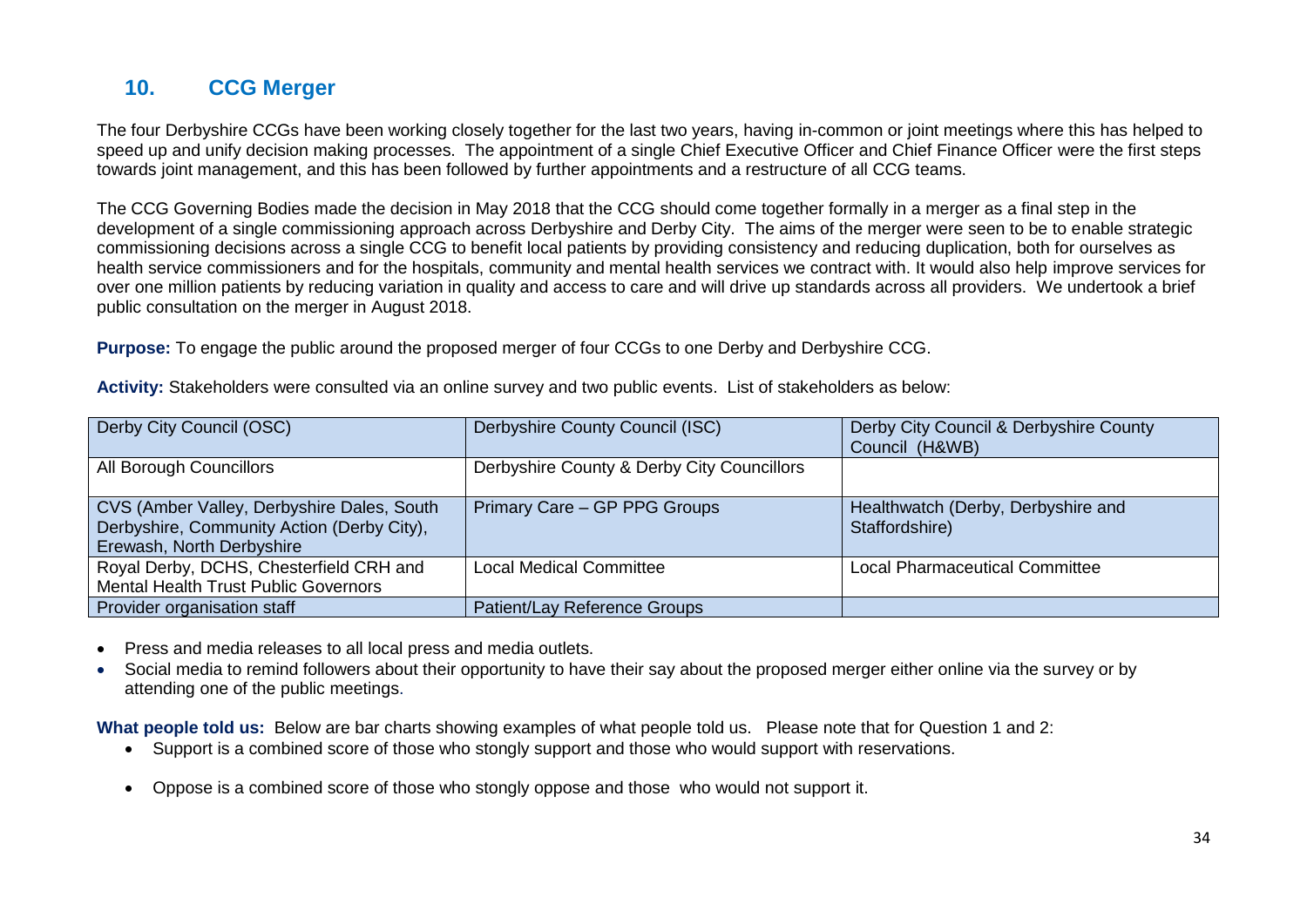| <b>Answer choices</b> | <b>Responses %</b> | <b>Responses number</b> |  |
|-----------------------|--------------------|-------------------------|--|
| In support            | 34.29              | 36                      |  |
| Oppose                | 52.38              | 14                      |  |
| No preference         | 13.33              | 55                      |  |
| Total                 | 105                |                         |  |





#### **Reasons Option 1 being a preference**

- Loss of localism 4 CCGs to 1 lose local awareness
- CCG already out of touch with communities
- Not sure Place will deliver
- More City centric and more rural areas not given enough consideration
- Merger means loss of experienced staff and will cost a lot

#### **Reasons Option 1 not being a preference**

- To many Managers with 4 CCGs
- Agreed but want to see assurance that local needs
- Not efficient with 4 decisions, wasting money and duplication with 4 **CCG<sub>S</sub>**
- Too complicated with 4 different approaches and logical to just have one organisation

#### **Reason Option 2 being a preference**

- See the reason for change but concerned about local knowledge
- Cost effectiveness and efficiency
- One CCG as it will match the STP footprint and reduce duplication
- One CCG easier for joint working with partner organisations
- More equitable services

#### **Reasons Option 2 not being a preference**

- Loss of local input
- Concerns about services cross borders
- Concern with regard to rurality particularly High Peak
- Vast range of diversity between Derby city and County 40.19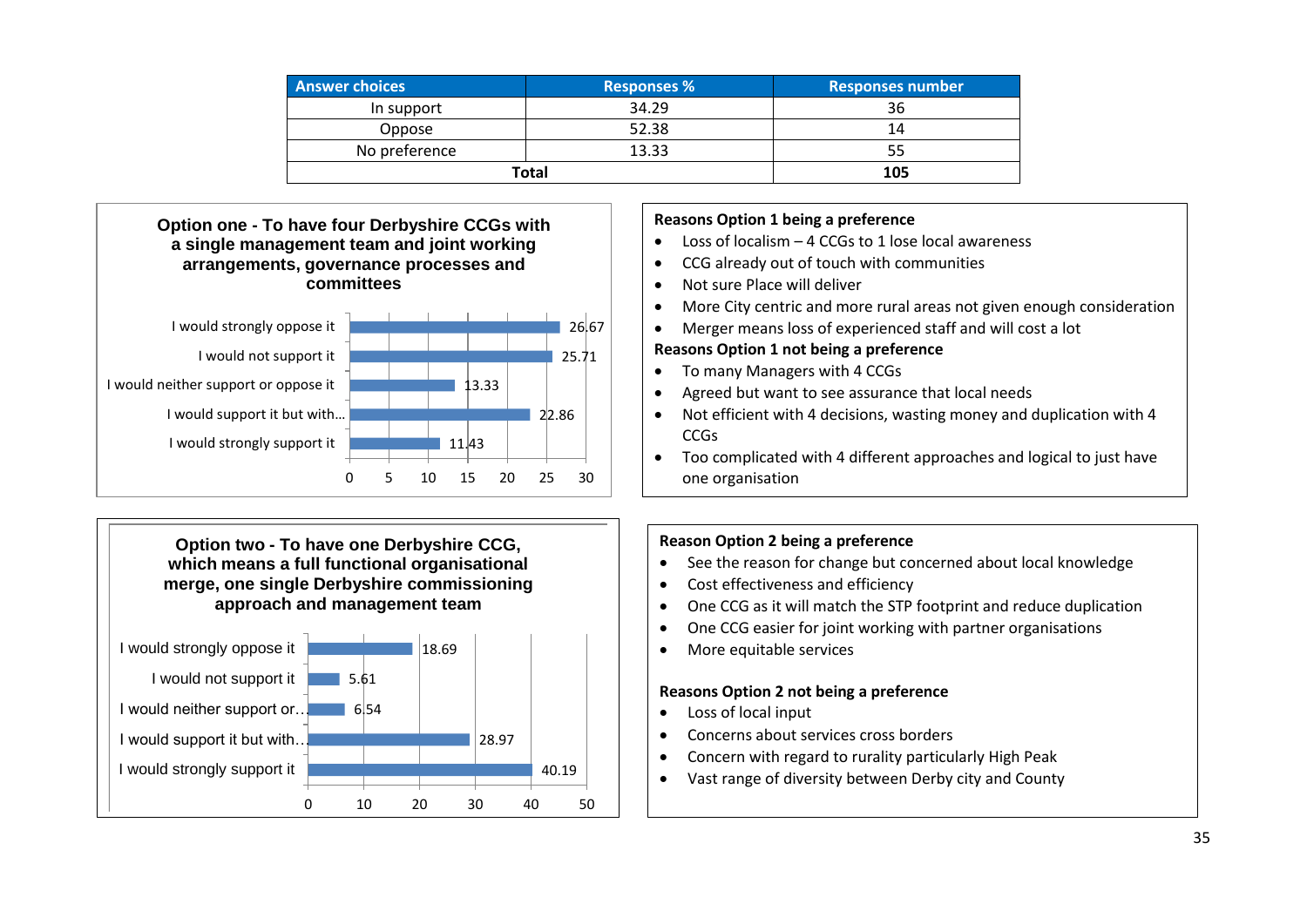**Outcome:** Results of the engagement were included into a report which was shared on the CCG website and included in the application to NHS England for consideration to merge the CCGs.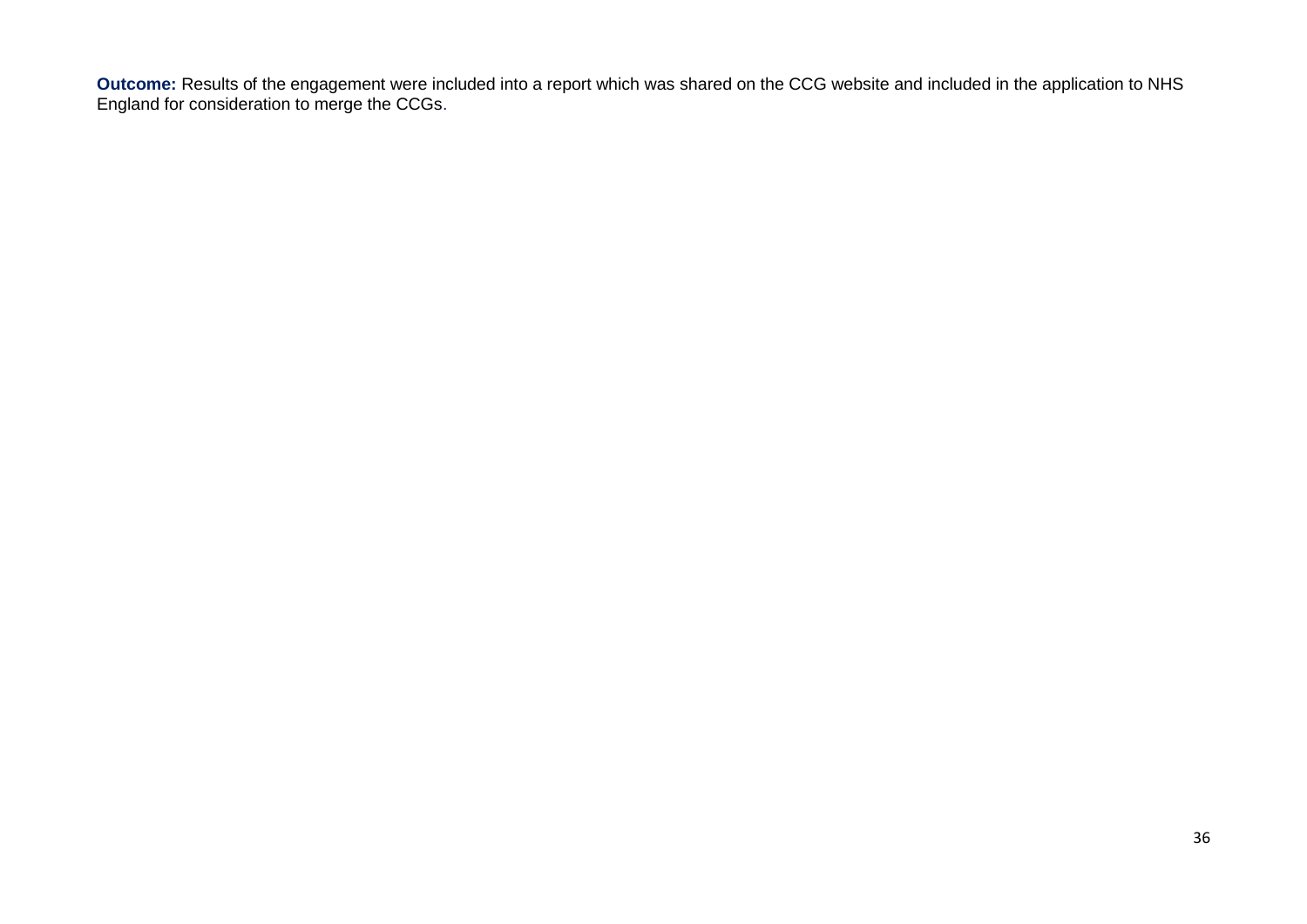#### **11. Examples of other engagement through the year**

#### **11.1 Procurement for Targeted Early Intervention Service for Children and Young People's Emotional and Mental Health – December 2018 / January 2019**

**Purpose:** To ensure standards in the contract and the procurement process were informed by current and past service users**.**

**Activity:** Children and young people (CYP) were used to develop the questions to be used in the procurement framework.

- The same children and young people met to score responses to the procurement questions particularly in terms of access to services.
- The CYP were advised that at this stage the information was confidential and not to be discussed outside of the process**.**

**What people told us:** The responses and discussions were captured to support the rational for both consensus scores and decisions where there was a stalemate. There was no requirement for clarification to be sent back to the bidders.

**Outcome:** The feedback provided by the CYP were part of the evaluation of the three individual tenders.

#### **11.2 Self-care Campaign – May 2018**

**Purpose:** To gain feedback on their Derbyshire CCGs self-care campaign

**Activity:** Online survey and individual emails to Practice Managers and PPG Chairs who would be displaying the information in GP Practices

**What people told us:** Comments received on the type of information that would support self-care. Feedback also provided on the design of the print.

**Outcome**: Feedback used to inform methods of communication and the final print. Information sent out to GP Practice so that those who provided feedback could see the end outcome.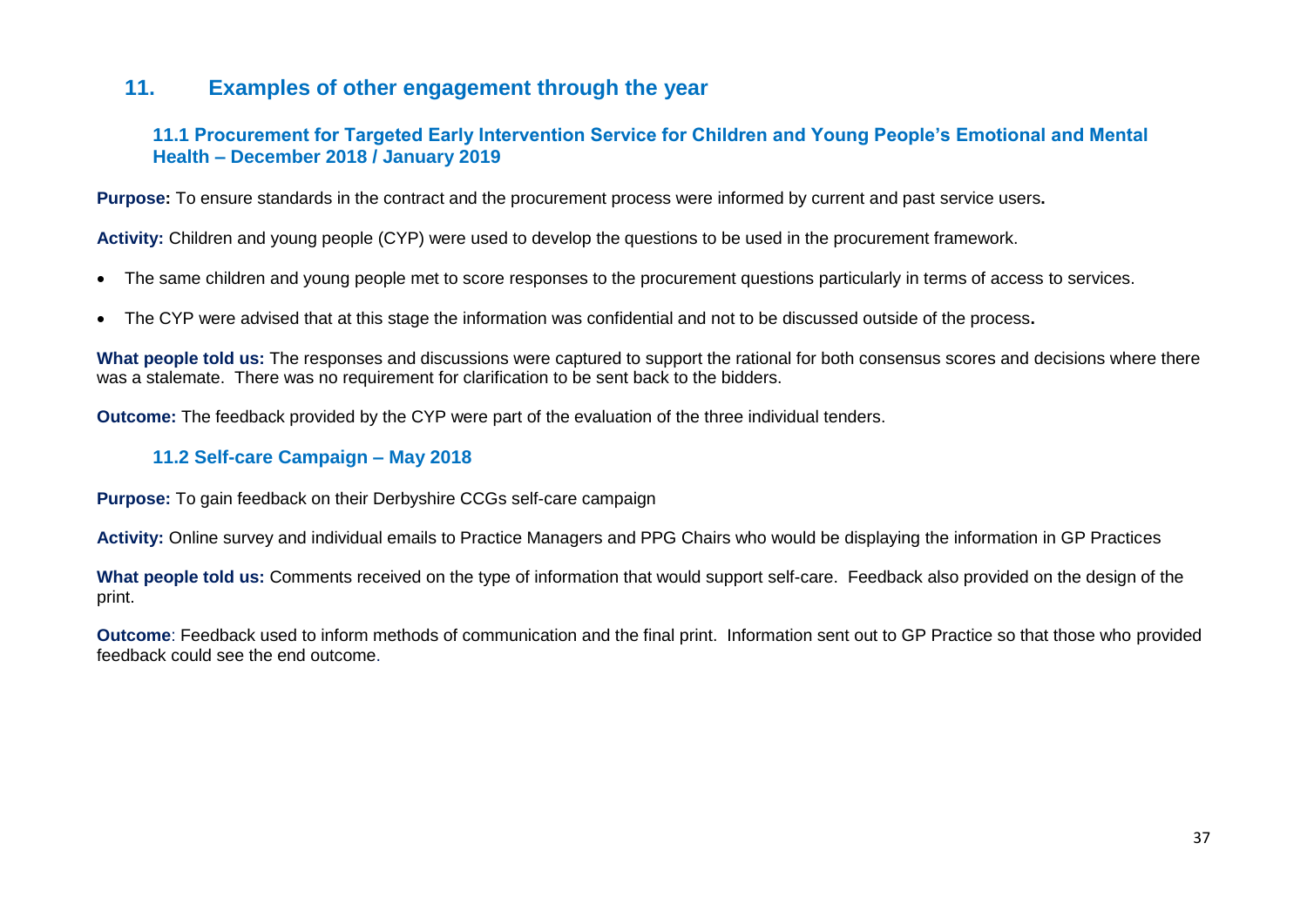#### **11.3 Review of Child Adolescent and Mental Health Services (CAMHS) – May 2018 / July 2018**

**Purpose:** The patient engagement team at the CCG supported Children's Commissioners to gather the views of patients and their parents/carers and other stakeholders who use the CAMHS services.

**Activity:** The team reviewed background work which had already been completed primarily the recent CQC inspection of CAMHS and the local Healthwatch report, both involved direct engagement with young people and families to receive feedback.

The team devised and implemented a plan to gather the view of the patients, parents/carers and other stakeholders to influence the development of the specification for future delivery of service.

Survey was developed for CYP, parents and carers and another for stakeholders and staff. These were online and paper versions and distributed widely to all stakeholders. Engagement staff attended morning and afternoon appointments at CRH, using an 'ipad' to capture opinions / feedback from children, young adults, parents and carers.

Poster and postcards were designed and developed in-house and shared at the CAMHS base and their outreach in Buxton.

The engagement team were provided with (consent was agreed by the CAMHS team prior to sharing the details) details for 8 children and parents who use the LD CAMHS Service and had to agree to provide feedback. Telephone calls were made and surveys undertook over the telephone.

What people told us: The key findings suggest that the service offers advice and support to the CYP and family members if required with additional themes of:

- The service provides a diagnosis and medication if required
- The services offers counselling, an opportunity for the child and young person to talk and be listened to and interventions used if required.

Respondents shared details of CYP receiving a positive experience and supportive practical advice with additional themes being:

- Attendees who did not receive any positive experiences and stressed the waiting lists were too long
- Friendly helpful staff and continuity for appointments

Comments made around improvement of the service included waiting times for an appointment and then the length of appointment not feeling that enough appointments were provided for the problem with additional themes of: Increase the amount of staff

- Provide more support for parents/grandparents/carers in difficult times, suggestion of a parent network
- Provide signposting to other services
- Provide earlier intervention, rather than letting problems get to crisis point and do not withdraw services too quickly
- Do not withdraw services too quickly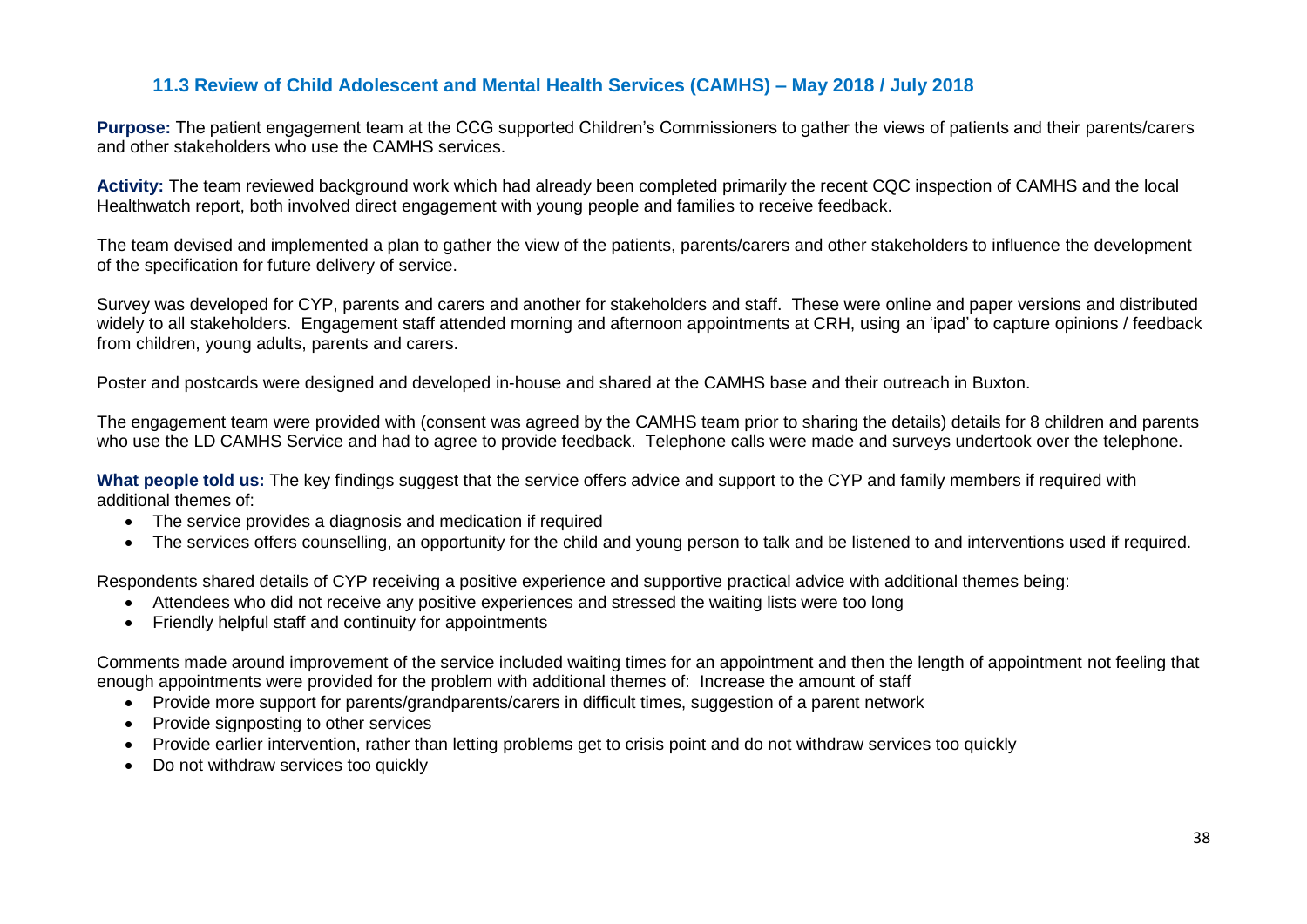The results of the questionnaire for **staff and stakeholders** findings are below:

What does the service offer the main theme is that it offers support with additional themes of:

- Offers advice and guidance and for mental health and emotional difficulties
- Provides support to learning disability children, young adults, parents and carers
- Support with eating disorders and family therapy

Key themes for positive experiences from staff and stakeholders were:

- CAHMS worker, positive and provide information on how to cope with challenging and difficult situations
- Meets not just the child or young adult's needs but the family's needs
- Excellent support with Learning Disability patients (LD CAMHS) and good links with schools and special schools
- Waiting for an appointment, inadequate support and access to the right team

Three things that could be improved were themed as:

- To offer quicker assessments, shorten the waiting times, employ more staff and additional funding
- To provide advice to parents and the school on additional signposting
- Increase work with schools, to provide feedback to schools on the referrals they have made, provide outreach training in schools and most information to be able to guide schools to signpost the young person
- Recommendation that the service lowers its thresholds to become available for lower level/behavioural needs
- To see increased joined up working with other organisations
- Offer home or schools visits particularly if the child or young adults anxiety levels would increase attending at CRH
- To support families, help with impact of diagnosis and ask for more feedback from the service

**Outcome:** The report has and is being used to guide the recommissioning of CAMHS. Work is still ongoing in developing the service specification**.**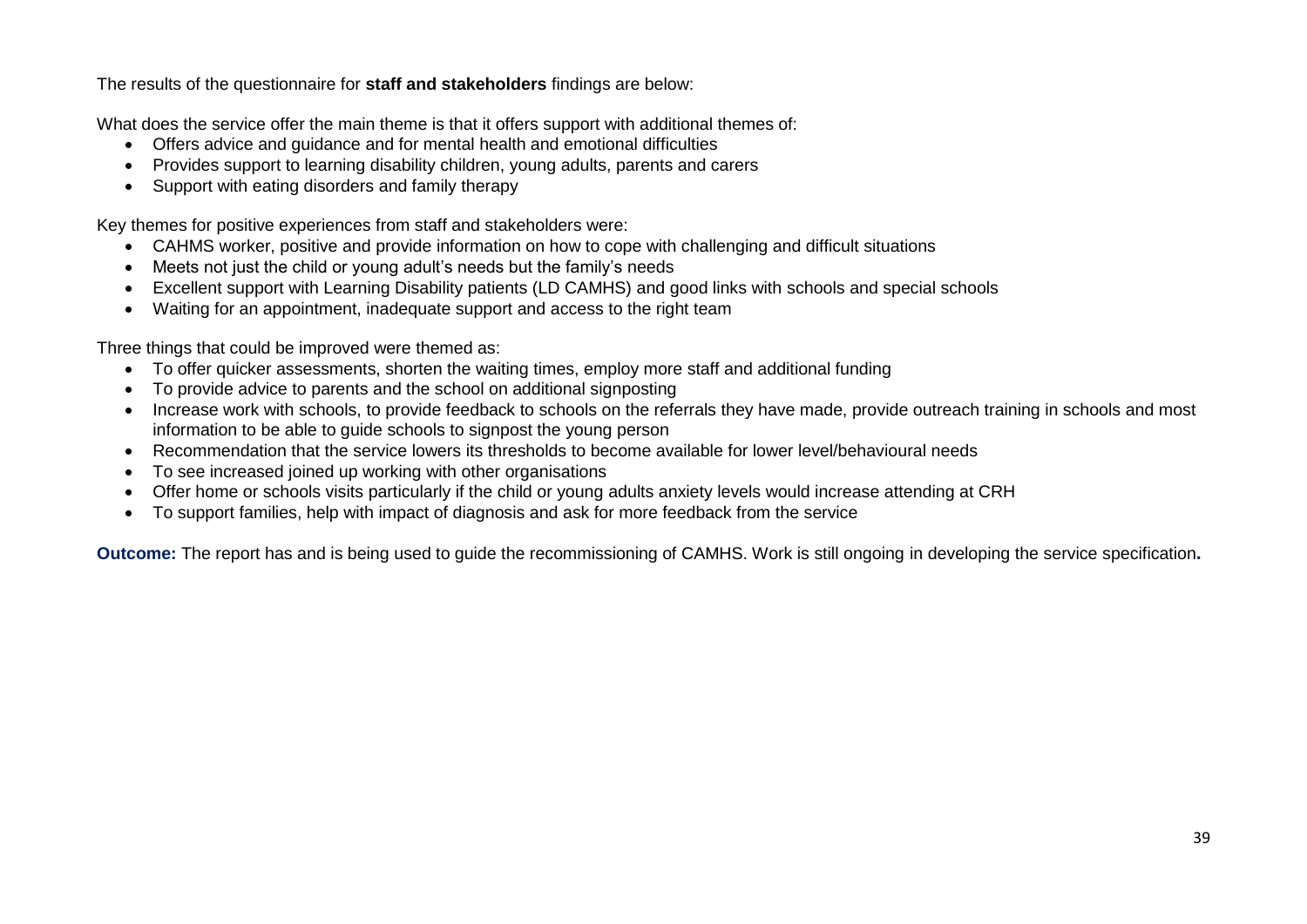#### **11.4 District Nursing - December 2018 – January 2019**

**Purpose:** Derbyshire CCGs are evaluating the services provided by the District Nursing Teams. There are currently two specifications currently across Derbyshire highlighting inequity for the patients**.**

**Activity**: An online questionnaire was developed to allow key stakeholders to provide feedback; this was shared widely as below.

- All GP Practices, DCHS managers to share internally and Derbyshire County Council group managers to share with their team
- Questions were open to allow respondents to express their thoughts and feelings in their own words. All PPG representatives across the Derby and Derbyshire area were emailed and asked to respond with any comments they had with regard to the District Nursing service.
- Information shared at a Confirm and Challenge Session in which lay representatives participated in February 2019 to help inform the specification.
- Provider feedback was requested regarding concerns and complaints for the service.

**What people told us:** The key findings suggested that the respondents were satisfied with the team working and the support network. Quoting good working relationships ultimately means better care for patients and promoting good standards of nursing care other themes were:

 Understanding the GP Practice, being in the same building and working as MDT's, Communication (positive or negative), Quality of the service, Palliative Care, Negative comments about the service, Information Technology and Practice Systems, DN's having their own caseloads

The **current issues** with the service included an inconsistency of services across the Derbyshire and staffing issues with regard to a shortage of district nurses, other themes were:

IT Tech problems, Communication, Times of visits and Out of Hours, Travelling time, Wound care

The **vision for the new district nursing service** was described as being integrated into the primary care services and working within multidisciplinary teams which would help create a truly integrated service, additional themes were:

 To be a fully staffed team, Providing excellent care, Communication, To have clear housebound guidelines, Clinics for non-housebound To offer self-care and prevention, Information technology systems

If one thing could be **changed about the district nursing service** again the responses were around continued and further developed integrated working across primary care teams and MDT, other themes were:

 Staff levels, Staff roles, Operational issues, Management support, Communication, IT Systems, Training, Less admin time, Referral process / paperwork

From the **Confirm and Challenge** meeting the group shared their thoughts around the contract system of services, noting that the re- procurement time of the specification was to a very tight deadline and leaving no time to investigate if there is another provider on the market. It was noted to only offer the contract for 1 year initially.

**Outcome:** The findings will be built into one service specification (due April 2019)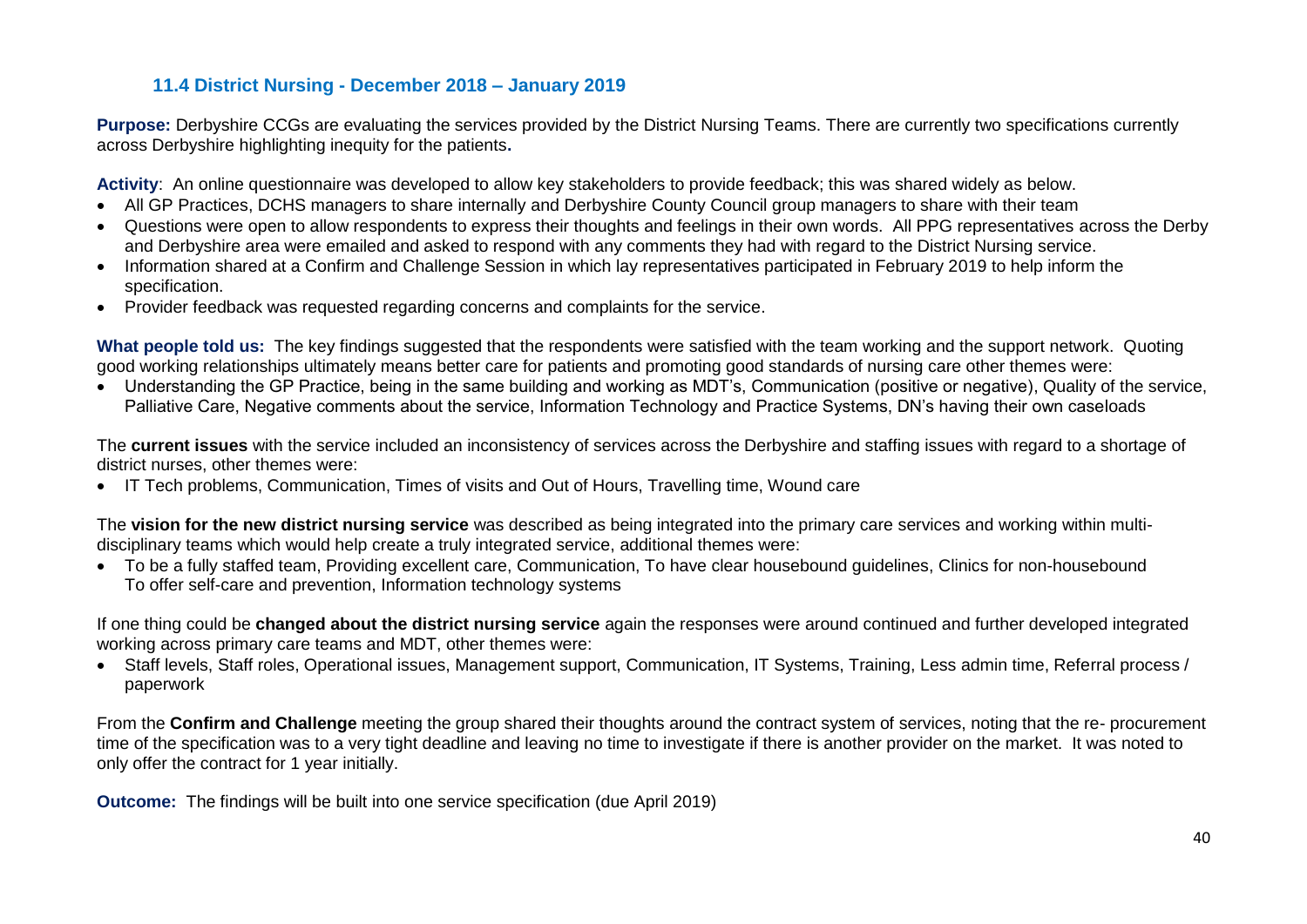#### **11.5 Maternity Voice Partnership – March 2018 / April 2018**

**Purpose:** The engagement team were asked to develop a maternity voices partnership. The partnership was to be a core group of dedicated people to come together to form a Maternity Voices Partnership Group for Derbyshire. At this group parents and parents come together to share their views and experiences of maternity care with midwives and staff responsible for local maternity services. The group will look at topics which are important to parents and make recommendations on how maternity can be improved. Keen to reflect the diverse community of the area and welcome members from all backgrounds, and with a range of different experiences of pregnancy and birth.

**Activity:** First meeting held in March 2018 with a group of interested women to discuss what was currently happening in Derbyshire and how to develop a maternity voices partnership. Minutes were written up. The team advertised widely using:

- Posters
- Letters
- Social media
- And previous groups which were called MSLC (Maternity Services Liaison Committee)

Second meeting held in April 2018 and subsequent meetings throughout the year

**What people told us:** From the first meeting it was ascertained:

What do we want from being involved? How do we attract more mums and dads? Time commitments? Social Media Platform? How will information get back to the leaders? Key roles required? How often to meet and to talk about what? Who else should be on the group? What skills? Activities outside of the group? What is the available Budget?

**Outcome:** Decided on a name of Derbyshire Maternity Voices. Two ladies agreed to be joint Chair/Leader. They became members of the CCG's Maternity Transformation Board in May 2018. The second meeting found a secretary. Facebook Page developed. They have used this regularly to advertise their meetings and other important details with regard to maternity services**.**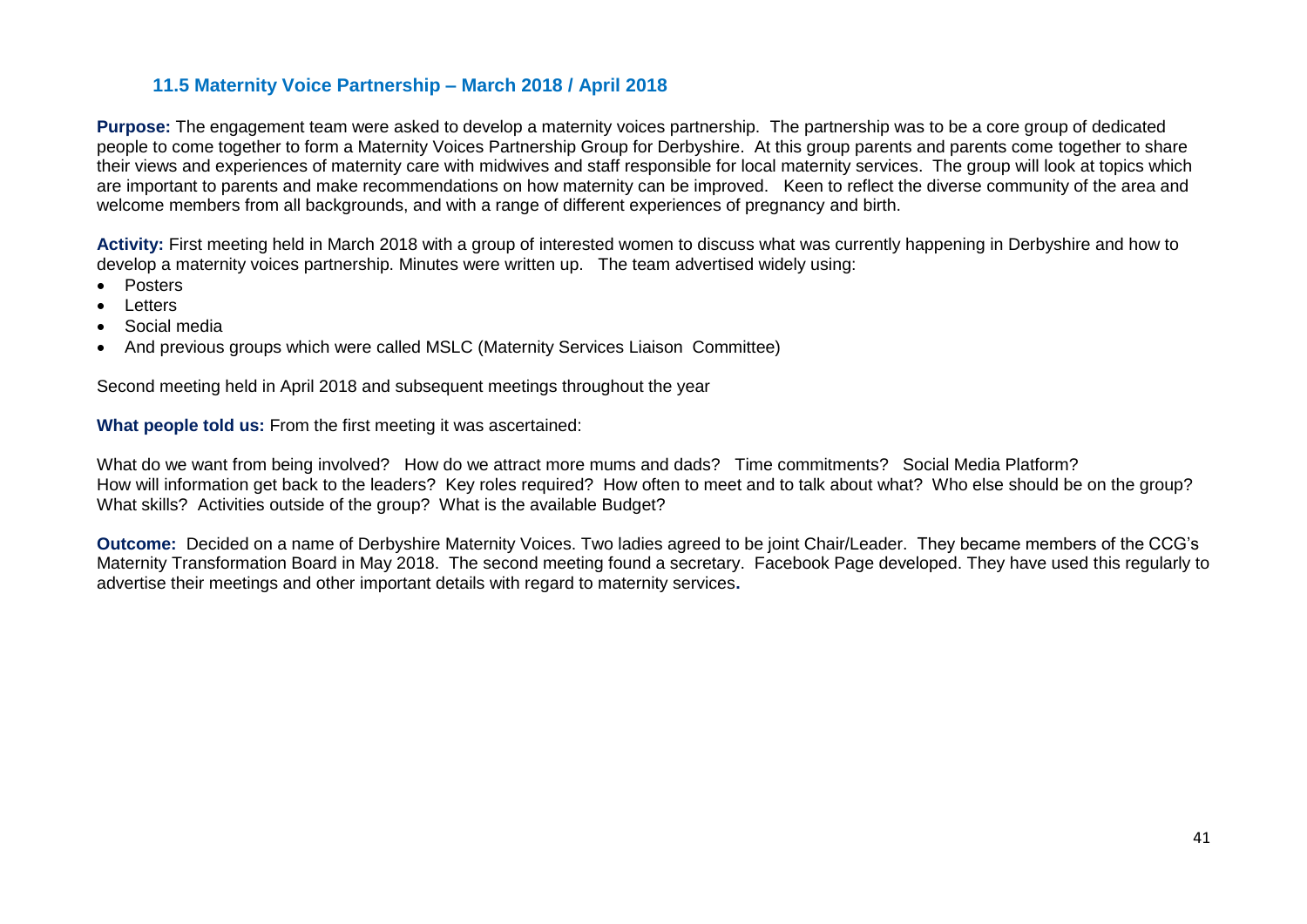#### **11.6 Childrens Continence Service – July 2018**

**Purpose:** Review of children's continence services provided by CRH, Derbyshire Healthcare Foundation Trust (DHcFT) and Derbyshire Community Health Services (DCHS)

Data collected will contribute towards the review of the service specification for Community Paediatric Continence Service Level 2.

**Activity:** Two short surveys compiled one for stakeholders and staff and the other for children, young people their families, questions were open and closed.

- Posters and postcards were developed to share widely across Derbyshire.
- Survey was sent to three continence services to be shared with staff, parents and children and young people and stakeholders.

**What people told us:** 53 responses were received. The key findings showed that the children's continence service offered support and advice to the CYP and family.

Positive experiences that were shared highlighted that again good support and advice as well as excellent staff.

Comments made about improving three things within the service highlighted 81% of areas which required improvement. Waiting times were too long and access to the service, Supply of equipment, Communication, Frequency of appointments, Parking, Location, Understanding of CYP with Learning and Physical disabilities, Computerised system, Face to face reviews in special and mainstream schools GP education, Increase numbers of incontinence staff, Continence products and quantity provided, Advice on continence products, Person centred service, tailored to the CYP, Referral to other services.

A survey was shared with staff and stakeholders.

**Outcome:** The information from the survey has been used to develop the specification for the Derbyshire Footprint Community Paediatric Continence Service Level 2.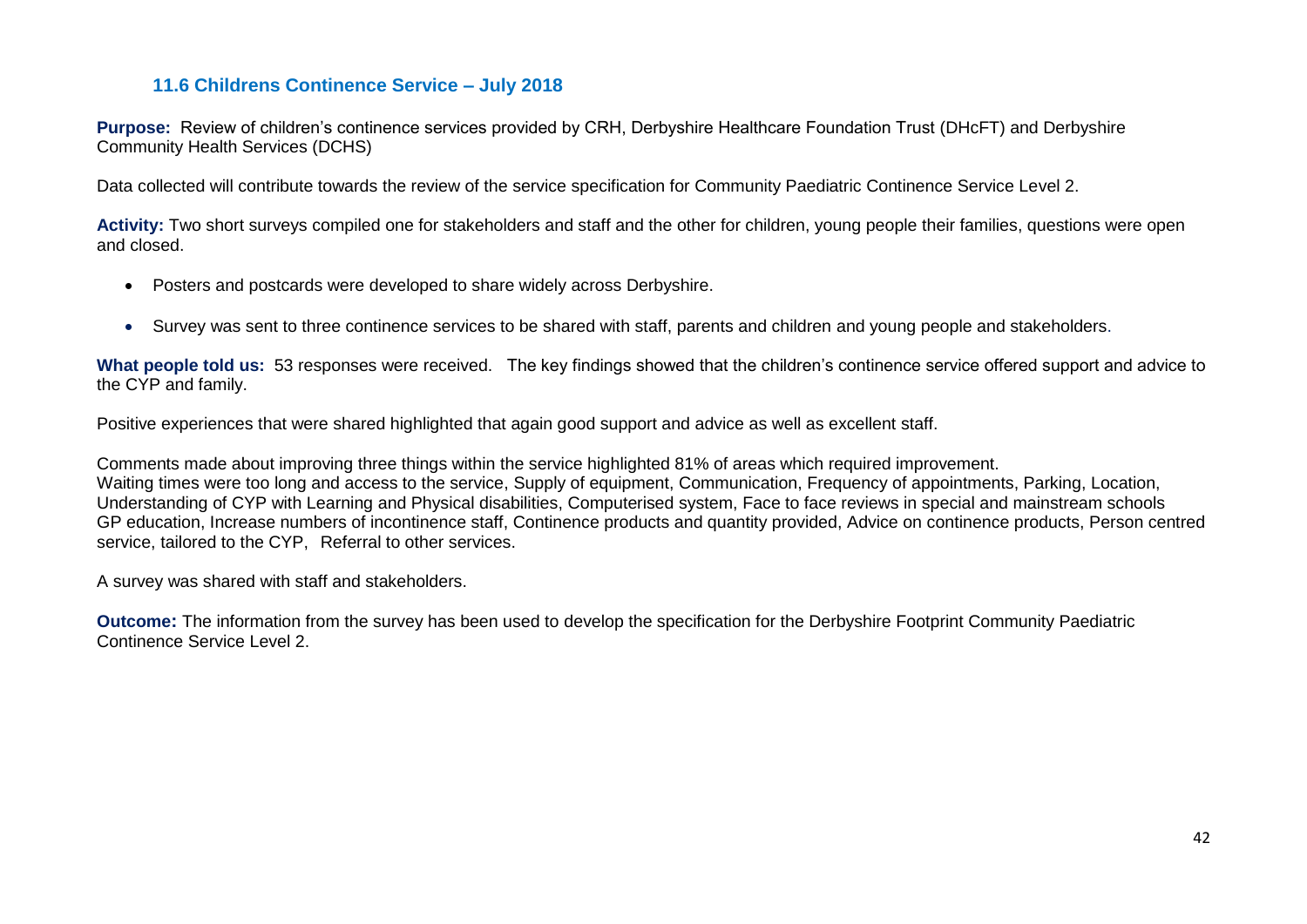#### **12. Supporting patients for effective Involvement**

We provide support to all lay members and patients who work with us. There have been a variety of initiatives developed in the four individual Derbyshire CCGs and it is our intention that in the merged CCG we will review and update these and expand their availability across Derbyshire during 2019/20.

| <b>TOOLKITS</b>                                                                                                                                                                                                                                                                                                                                                                                          | <b>TRAINING</b>                                                                                                                                                                                                                                                                                                                                                                                                                                      | <b>MEETINGS</b>                                                                                                                                                                                                                                                                                                                                                                                                                                                  | <b>PROCUREMENTS</b>                                                                                                                                                                                                                                                                                                                                                                                     | <b>STAFF</b>                                                                                                                                                                                                                                                                                                                                                                                                                                                                   | <b>GUIDANCE</b>                                                                                                                                                                                                                                                                                                                                                                                                                                                                                                                                                                                   |
|----------------------------------------------------------------------------------------------------------------------------------------------------------------------------------------------------------------------------------------------------------------------------------------------------------------------------------------------------------------------------------------------------------|------------------------------------------------------------------------------------------------------------------------------------------------------------------------------------------------------------------------------------------------------------------------------------------------------------------------------------------------------------------------------------------------------------------------------------------------------|------------------------------------------------------------------------------------------------------------------------------------------------------------------------------------------------------------------------------------------------------------------------------------------------------------------------------------------------------------------------------------------------------------------------------------------------------------------|---------------------------------------------------------------------------------------------------------------------------------------------------------------------------------------------------------------------------------------------------------------------------------------------------------------------------------------------------------------------------------------------------------|--------------------------------------------------------------------------------------------------------------------------------------------------------------------------------------------------------------------------------------------------------------------------------------------------------------------------------------------------------------------------------------------------------------------------------------------------------------------------------|---------------------------------------------------------------------------------------------------------------------------------------------------------------------------------------------------------------------------------------------------------------------------------------------------------------------------------------------------------------------------------------------------------------------------------------------------------------------------------------------------------------------------------------------------------------------------------------------------|
| A PPG Checklist was<br>developed and shared<br>with Practice<br>Participation Groups in<br>North Derbyshire. It<br>provides useful<br>information and<br>discussion topics to<br>stimulate activity in<br>groups.<br>A Participation toolkit<br>for PPGs was<br>developed in Southern<br>Derbyshire that<br>provides useful<br>information such as<br>draft Terms of<br>Reference, role<br>descriptions. | 1:1 meetings to support<br>people to get involved.<br>Trained members to<br>use our electronic<br>Procurement System.<br>Arranged Dementia<br>Friends Training for<br>Network PPGs.<br>Through the Erewash<br>Vanguard work we<br>provided a range of<br>training and support to<br>lay representatives<br>from the public<br>including how to gather<br>peoples stories, how to<br>tell their story and<br>asset based<br>community<br>development. | <b>Attend PPG Meetings</b><br>to help them get the<br>most out of their group<br>and to update them on<br>major public<br>consultations and CCG<br>financial position.<br><b>Facilitate PPG Network</b><br>Meetings of<br>representatives from<br>local PPGs. This<br>provides support,<br>shares best practice<br>and shares common<br>issues. It is a valuable<br>source for recruitment<br>to CCG groups and<br>meetings that need<br>patient representation. | Support and briefings<br>provided by the<br>commissioning lead to<br>those involved in<br>procurements and<br>service redesign.<br>Training provided on<br>the electronic<br>Procurement system to<br>help patient reps read<br>bids and score<br>appropriately. Also<br>offered alternative<br>scoring opportunities<br>for patient reps to allow<br>them to score in a<br>supported group<br>setting. | Engagement &<br><b>Communications staff</b><br>have attended<br>numerous engagement<br>& consultation training<br>courses delivered by<br>the Consultation<br>Institute.<br>Attended equality<br>training provided in the<br>voluntary sector eg<br>Deaf awareness,<br><b>Disability Awareness.</b><br><b>Worked with Place</b><br>Alliance Leads to<br>identify what support<br>they and their<br>communities need to<br>be able to engage<br>effectively and co-<br>produce. | An expenses policy<br>covers out of pocket<br>expenses for those<br>people who engage<br>with us.<br>NHSE guidance on<br>How to write effective<br>Questionnaires shared<br>with PPGs<br>Erewash Vanguard<br>produced a range of<br>"How to" guides for<br>local communities and<br>lay representatives.<br>These were jointly<br>developed with lay<br>members and the<br>voluntary sector around<br>the topics of<br>connecting people,<br>valuing people,<br>identifying and<br>releasing capacity,<br>collaborating with<br>communities, letting<br>people lead and<br>building partnerships. |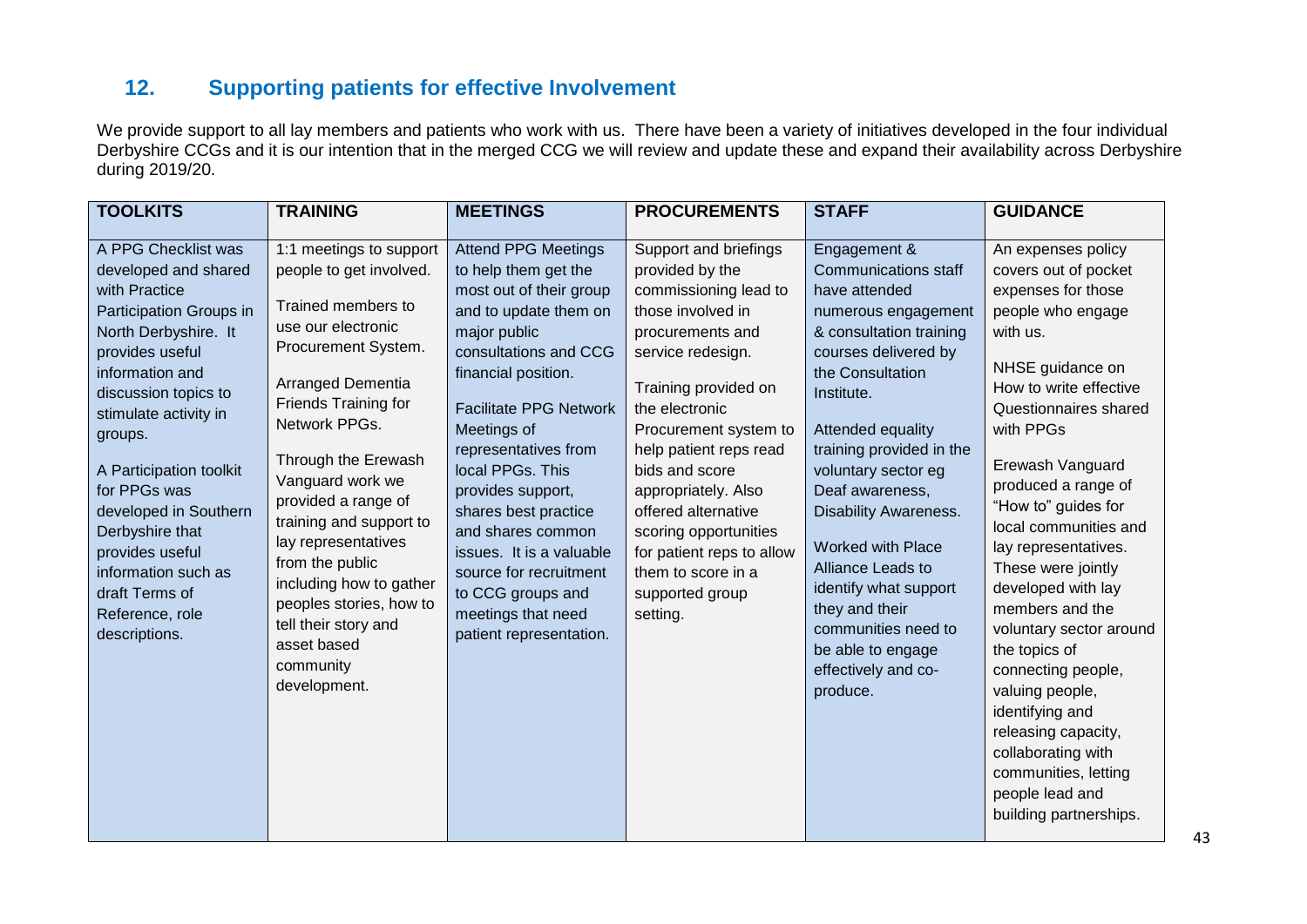#### **13. Our Engagement Model for the Future**

Our engagement model has been re-developed during 2018/19 with the aim of mainstreaming early engagement in our planning and commissioning processes. The methods we've been using are described earlier in this report. As the CCGs potentially merge from 1 April 2019, with an ongoing financial recovery programme to deliver and a significant shift towards becoming a strategic commissioner, there is also the parallel work taking place to implement place-based commissioning, deliver a change to the clinical model of care in Derbyshire to bring care closer to home and to mark much of this transformation work with a refresh of Joined Up Care Derbyshire, the Derbyshire Sustainability & Transformation Partnership. Combined, this change to local commissioning and service delivery requires a review of our engagement model and this is work we are progressing at the time of writing this report.

Bringing together our existing CCG patient and lay reference groups, along with the Patient Engagement Forum set up to support Joined Up Care Derbyshire, we have begun a conversation to co-produce our engagement model. The founding principles are that this must:

seek to build upon the opportunities to engage that already exist, and not reconstruct these for no reason

Other structures PPG network - place & county

Place network - county

Annual Conference - county

- provide an opportunity for everyone to be involved who has a desire to be involved, at a range of levels from specific service changes through to becoming a member of the system's Engagement Committee, which will begin meeting in April 2019
- reflect the emergence of place, and later Integrated Care Systems, so that our desire for engagement and the discharge of our statutory duties on engagement are met successfully in the new world as it emerges.



#### Place Engagement Groups FT Members/ **PPG Members** Community Vol Sector reps Governo Leaders Healthwatch Leagues of ETC depending ETC depending Friends reps on place on place

So far, we have a very high level engagement model which depicts the strategic, place and community levels required within our engagement model, building on existing forums such as Patient Participation Groups and Foundation Trust memberships, among many others. This has been, and continues to be used as a diagram to support ongoing discussions, and the meeting in common of our lay and patient reference groups continues to support the develop of a new model of working.

Further work will take place to develop the model further as we begin the new financial year; ensuring processes are aligned across the CCG and Joined Up Care Derbyshire wherever that is appropriate. In particular, the proposed terms of reference for the new Engagement Committee will have two parts to its meeting to reflect the potential conflict of interests between commissioner and provider, but the dialogue and content of the meeting is likely to often require a joined up discussion.